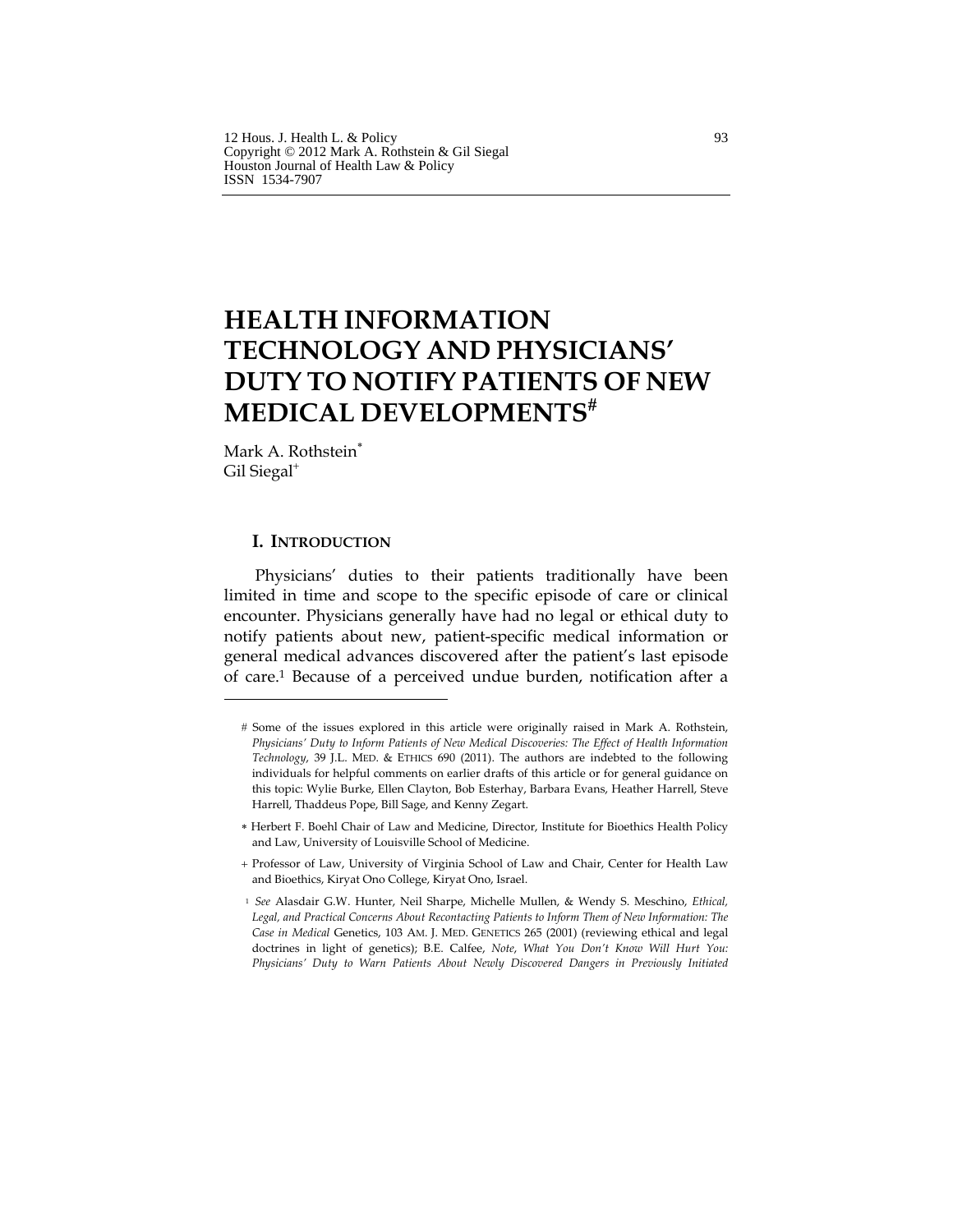clinical encounter has been required only in extraordinary circumstances, such as to correct erroneously reported test results.2

New developments in health information technology (HIT) have drastically altered the ratio of benefits to burdens in patient notification.3 Several types of HIT have the potential to serve as efficient and effective, real-time links between physicians and patients.4 Based on current and projected developments in HIT, this article proposes that physicians should have a limited duty to notify patients about certain significant and relevant information discovered after a clinical encounter.5 The duty to notify patients advocated in this article is consistent with analogous statutory and common law obligations to share or divulge information. It is also consistent with modern principles of medical ethics, which emphasize shared decision-making by physicians and patients based on information disclosure.6

The terms "duty to report," "duty to inform," "duty to warn," "duty to re-contact," and "duty to notify" are often used interchangeably in every day parlance, the ethics literature, statutes, and common law.7 For clarity, "duty to report" refers to a report made to a governmental or professional body, such as a public health agency. "Duty to inform" refers to informed consent, where a physician has a duty to explain in understandable language the

<sup>4</sup> *Id.* at 493.

*Treatments*, 31 CLEV. ST. L. REV. 649 (1982) (discussing possible tort liability for failure to follow up).

<sup>2</sup> *See generally* Thomas L. Hafemeister & Selina Spinos, *Lean on Me: A Physician's Fiduciary Duty to Disclose an Emergent Medical Risk to the Patient*, 86 WASH. U. L. REV. 1167 (2009).

<sup>3</sup> Hardeep Singh et al., *Reducing Diagnostic Errors Through Effective Communication: Harnessing the Power of Information Technology*, 23 J. INTERNAL MED. 489, 491–92 (2008).

<sup>5</sup> This article does not specifically consider the legal or ethical obligations of non‐physician health care providers to notify patients of new medical developments, but the analysis would follow along the same lines as the one used for physicians. The article also does not consider legal or ethical issues raised by governmental notification of individuals for public health purposes.

<sup>6</sup> *See* AMERICAN MEDICAL ASSOCIATION, CODE OF MEDICAL ETHICS, 2010–2011 Edition, § 8.08(2010), *available at* http://www.ama-assn.org/ama/pub/physician-resources/medicalethics/code‐medical‐ethics/opinion8082.page.

<sup>7</sup> For a discussion of the confusing state of the terminology, *see* Bartha Maria Knoppers & Amy Dam, *Return of Results: Toward a Lexicon?*, 39 J.L. MED. & ETHICS 577, 577 (2011).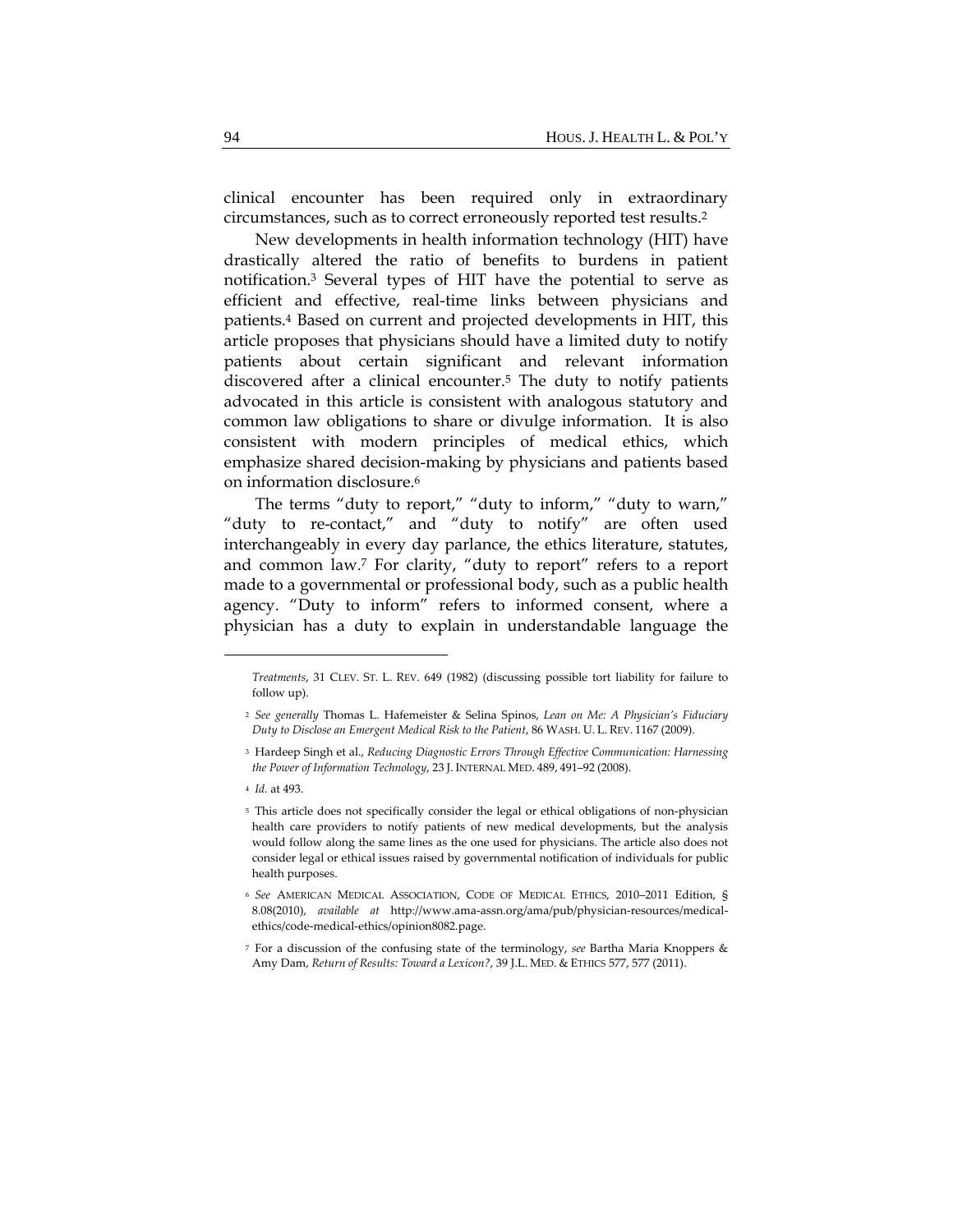patient's diagnosis, prognosis, and treatment options.8 "Duty to warn" refers to the duty of a health professional to warn identifiable victims of serious threats.9 "Duty to re-contact" refers to the obligation of a researcher to communicate with research subjects about after-acquired or incidental research findings.10 "Duty to notify," the primary focus of this article, refers to the duty of a physician to communicate with and disclose to patients new medical developments relevant to their ongoing medical care.

Part II of the article presents the medical justification for establishing a legal and ethical duty to notify patients of new medical developments. Part III describes and analyzes the HIT that enables patient notification without undue burden. Part IV traces how the ethical obligations of physicians to disclose information to patients have evolved and how a duty to notify is consistent with the ethical principles governing the modern physician-patient relationship. Part V discusses some recently enacted federal and state statutes requiring physicians to notify patients about adverse outcomes, including medical errors, and breaches of health information security. Part VI analyzes common law liability for failing to disclose information, including informed consent and the duty to warn intended victims of the violent threats of mental health patients. Part VII details key aspects of the proposed duty, including to whom it is owed, when it arises, and how it is satisfied. Finally, Part VIII concludes by assessing prospects for the adoption and implementation of the duty to notify patients of new medical developments.

<sup>8</sup> For a further discussion, *see infra* Parts IV‐B and VI‐A*.*

<sup>9</sup> For a further discussion, *see infra* Part VI‐C*.*

<sup>10</sup> *See generally* Susan M. Wolf et al., *Managing Incidental Findings in Human Subjects Research: Analysis and Recommendations*, 36 J.L. MED. & ETHICS 219 (2008); Ma'n H. Zawati et al., *Incidental Findings in Genomic Research: A Review of International Norms*, 9 GENEDIT 1 (2011). The term "re-contact" also has been used to describe the obligation of clinicians to notify patients about new studies, *see, e.g.,* Reed E. Pyeritz, *The Coming Explosion in Genetic Testing – Is There a Duty to Recontact?*, 365 NEW ENG. J. MED. 1367, 1367–69 (2011), but this article refers to "re‐contact" by a clinician as notification.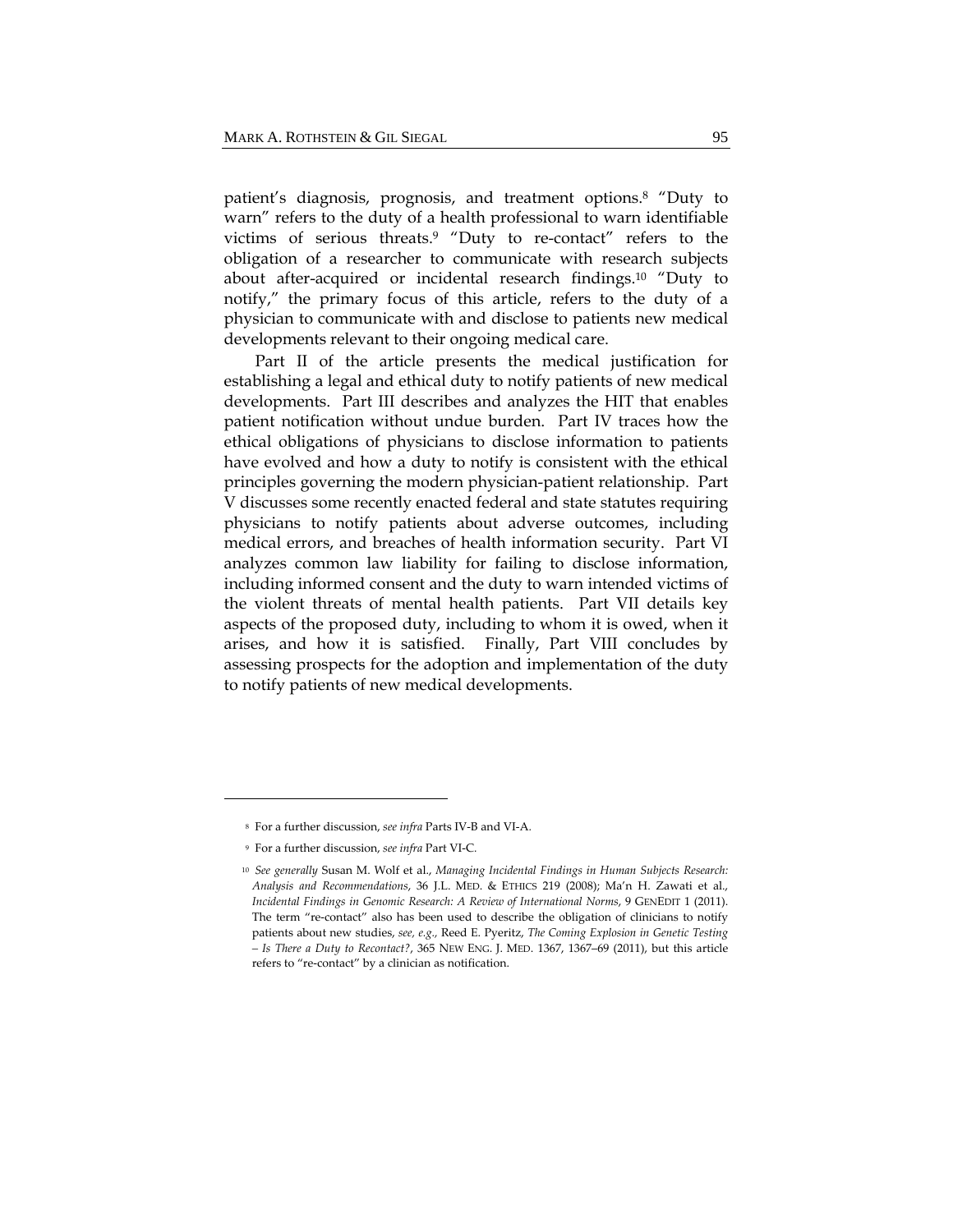## **II. THE MEDICAL BENEFITS OF NOTIFICATION**

Medical benefit to the patient is the reason for recognizing a legal and ethical duty on the part of physicians to notify patients of new medical developments. The existence of the duty proposed in this article depends on the importance of notification to the patient's health. This section explores how notification can result in medical benefits in three illustrative cases: preventing potentially lifethreatening adverse drug reactions, obtaining prompt information about medical device recalls, and modifying lifestyle.

# **A. Preventing Severe Adverse Drug Reactions: The Withdrawal of Rofecoxib**

Since 1993, an average of 1.5 drugs per year have been withdrawn for safety reasons in the United States.<sup>11</sup> Although the rate of withdrawals has been relatively constant, more recent withdrawals have involved larger numbers of users.<sup>12</sup> The more users of withdrawn prescription drugs, the more important it becomes to provide timely and comprehensive patient notification.

In 2004, the Food and Drug Administration (FDA) issued a Public Health Advisory about the voluntary market withdrawal of rofecoxib (Vioxx®), a nonsteroidal anti-inflammatory drug, by its manufacturer, Merck & Co., Inc.13 A large study had indicated an increased risk for cardiovascular events in patients taking rofecoxib, especially those who had been taking the drug for longer than eighteen months.14 At the time of the withdrawal, approximately two million people in the United States were taking the drug.15 The

<sup>11</sup> A.M. Issa et al., *Drug Withdrawals in the United States: A Systematic Review of the Evidence and Analysis of the Trends*, 2 CURRENT DRUG SAFETY NO. 3, 177, 180 (2007).

<sup>12</sup> *Id.*

<sup>13</sup> U.S. FOOD & DRUG ADMIN., *FDA Issues Public Health Advisory on Vioxx as its Manufacturer Voluntarily Withdraws the Product*, FDA NEWS RELEASE (Sept. 30, 2004), http://www.fda.gov/NewsEvents/Newsroom/PressAnnouncements/2004/ucm108361.htm (last updated June 18, 2009).

<sup>14</sup> Anil Jain et al., *Responding to the Rofecoxib Crisis: A New Model for Notifying Patients at Risk and Their Health Care Providers*, 142 ANNALS INTERNAL MED. 182, 182 (2005); *see also* U.S. FOOD & DRUG ADMIN., *supra* note 13.

<sup>15</sup> Jain et al., *supra* note 14; Eric J. Topel, *Failing the Public Health – Rofecoxib, Merck, and the*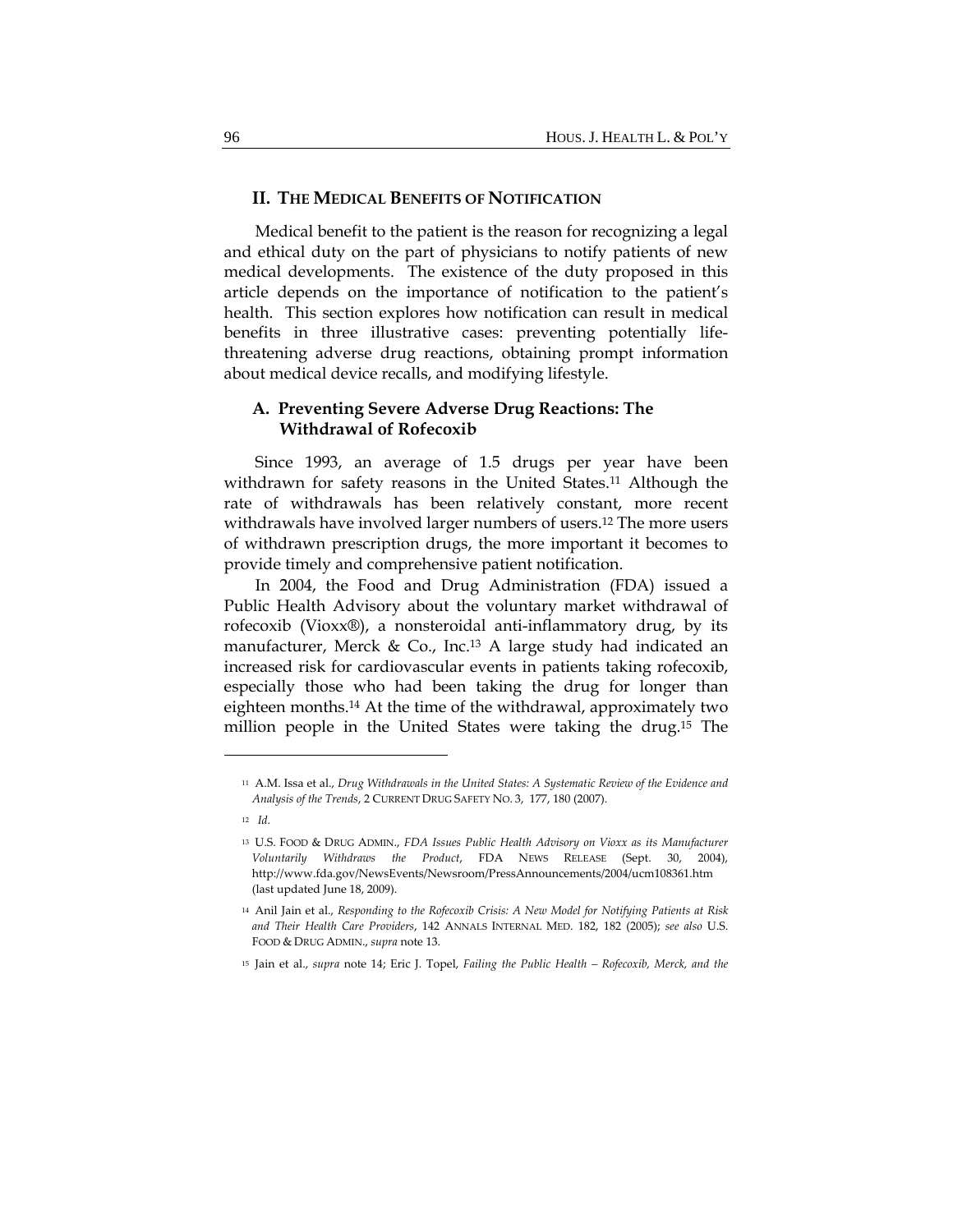withdrawal occurred at the pharmacy level, meaning that new prescriptions for the drug would not be filled, but notification of the public was still necessary to urge patients to discontinue taking the drug immediately.16 Many people learned of the withdrawal via print, broadcast, or electronic media, but some undoubtedly did not learn of the withdrawal until they attempted to refill their prescription. The delay in notice placed these individuals at an avoidable risk.

Immediately after the notice of withdrawal, the Cleveland Clinic used its electronic health record (EHR) system to identify all of its patients with a prescription for rofecoxib, sent standard messages to all of these patients who were utilizing the clinic's Internet-based shared EHR system, sent an e-mail to all of the clinic's health care providers, and sent a computer-generated postal mailing to all patients with a rofecoxib prescription.17 Within twenty-four hours of the withdrawal, notices were sent to 842 prescribing providers and all 11,699 patients with a rofecoxib prescription.18 The success of the Cleveland Clinic's response to the medication withdrawal demonstrated the feasibility and desirability of using EHRs and HIT to provide important patient information in an expedited manner.19

#### **B. Medical Device Recalls: Silicone Gel Breast Implants**

High technology medicine requires the use of numerous medical devices, and sometimes the devices fail or prove dangerous.20 The

<sup>16</sup> Jain et al., *supra* note 14.

<sup>18</sup> *Id.* at 184.

*FDA*, 351 NEW ENG. J. MED. 1707 (2004).

<sup>17</sup> *Id.* at 183.

<sup>19</sup> Consumer website updates are also effective in responding rapidly to drug withdrawals. Peter J. Embi et al., *Responding Rapidly to FDA Drug Withdrawals: Design and Application of a New Approach for a Consumer Health Website*, 8 J. MED. INTERNET RES. NO. 3, e16, doi:10.2196/jmir.8.3.e16 (2006).

<sup>20</sup> Each year, over 8,000 new medical devices are marketed in the United States, including 50‐ 80 high‐risk, or class III, devices. David W. Feigal et al., *Ensuring Safe and Effective Medical Devices*, 348 NEW ENG. J. MED. 191 (2003). Among the many types of devices recalled in recent years are artificial joints, breast implants, catheters, hemodialysis systems, implantable cardioverter defibrillators, infusion systems, pacemakers, stents, tracheostomy tubes, ventilators, and ventricular assist devices. *See* FOOD & DRUG ADMIN., *List of Device Recalls*, http://www.fda.gov/MedicalDevices/Safety/ListofRecalls/default.htm (last visited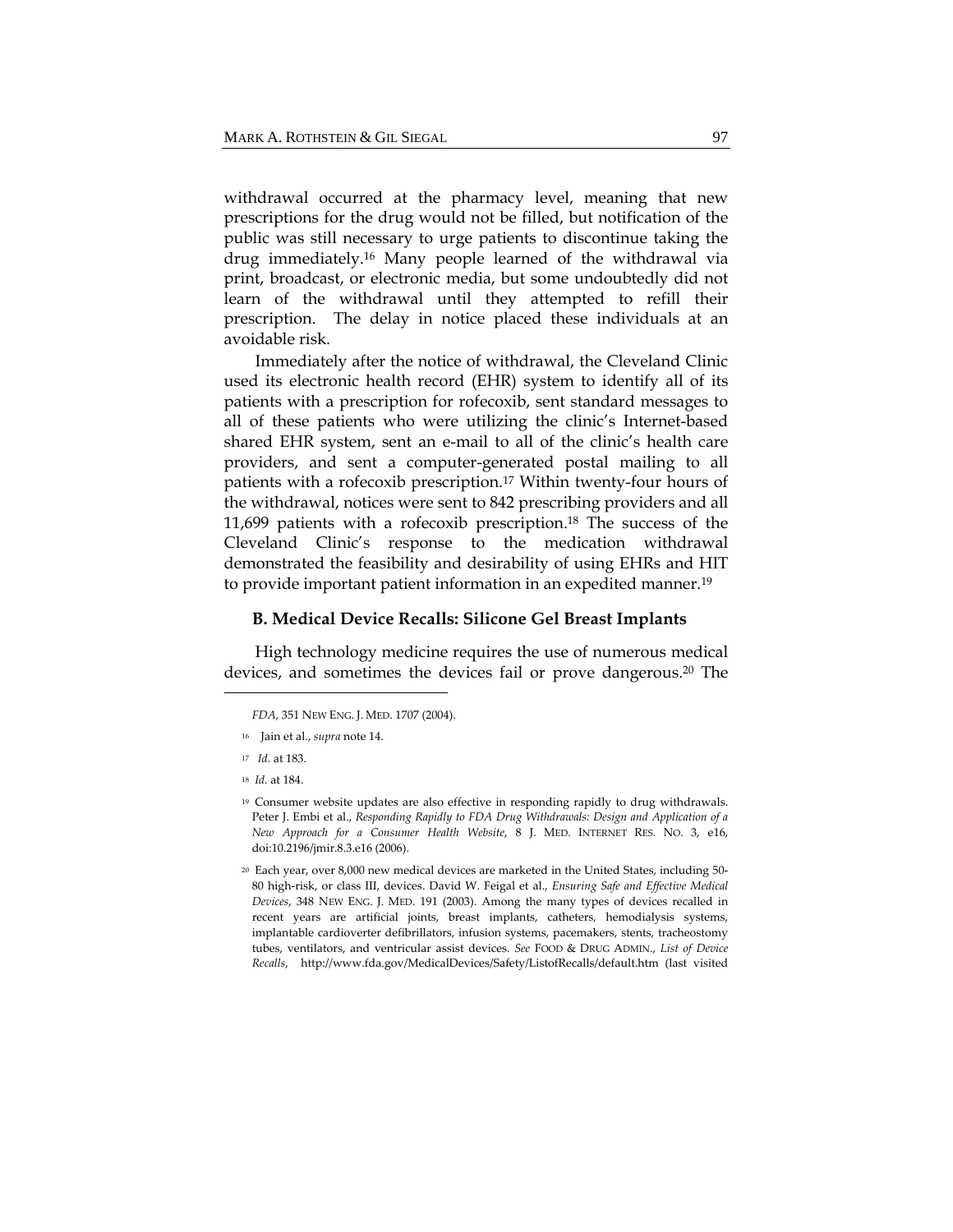FDA approval process for medical devices involves the following two alternative mechanisms: (1) premarket approval, which requires clinical testing and inspections; or (2) the so-called 510(k) clearance or notification process (named after section 510(k) of the Medical Device Amendments of 1976),<sup>21</sup> which merely requires that the device be "substantially equivalent" to a device already on the market.22 The second method is intended for low or moderate risk devices, although many critics claim this lower scrutiny process is overused $23$ or should be eliminated entirely.24 According to one study, between 2005 and 2009, there were 113 medical device recalls involving devices the FDA determined could cause serious health problems or death.25 Only twenty-one of the 113 devices had been approved through the more rigorous premarket approval process, eighty were cleared through the 510(k) process, eight were deemed exempt from FDA regulation, and four were determined to be counterfeit devices or classified as "other."26

Medical device recalls are usually conducted voluntarily by the manufacturer.<sup>27</sup> If the manufacturer fails to do so, and the FDA finds that "there is a reasonable probability that a device . . . would cause serious, adverse health consequences or death," it may order the

- <sup>24</sup> INST. OF MED., *Medical Devices and the Public's Health: The FDA 510(k) Clearance Process at 35 Years* (2011), *available at* http://www.iom.edu/Reports/2011/Medical‐Devices‐and‐the‐ Publics‐Health‐The‐FDA‐510k‐Clearance‐Process‐at‐35‐Years.aspx.
- <sup>25</sup> Diana M. Zuckerman et al., *Medical Device Recalls and the FDA Approval Process*, 171 ARCHIVES INTERNAL MED. 1006 (2011).
- <sup>26</sup> *Id*.
- <sup>27</sup> U.S. FOOD & DRUG ADMIN., *Postmarket Requirements (Devices),* http://www.fda.gov/MedicalDevices/DeviceRegulationandGuidance/PostmarketRequireme nts/ (last visited Oct. 17, 2011). *See* 21 C.F.R. § 7.40 (2010).

Sept. 21, 2012).

<sup>21</sup> Federal Food, Drug, and Cosmetic Act, Pub. L. No. 94‐295, 90 Stat. 539 (1976) (codified as amended at 21 U.S.C. §§ 301‐399a (2006)).

<sup>22</sup> 21 C.F.R. § 807.92 (2010).

<sup>23</sup> *See, e.g*., Alan M. Garber, *Modernizing Device Regulation*, 362 NEW ENG. J. MED. 1161 (2010). For a discussion of the FDA's initiatives to improve the section 510(k) process, *see* Hearing, Before the S. Spec. Comm. on Aging, 112th Cong. 1 (April 13, 2011) (statement of William Maisel, M.D., Deputy Ctr. Dir. for Science, Ctr. for Devices & Radiological Health, FDA), *available at* http://www.fda.gov/NewsEvents/Testimony/ucm250709.htm .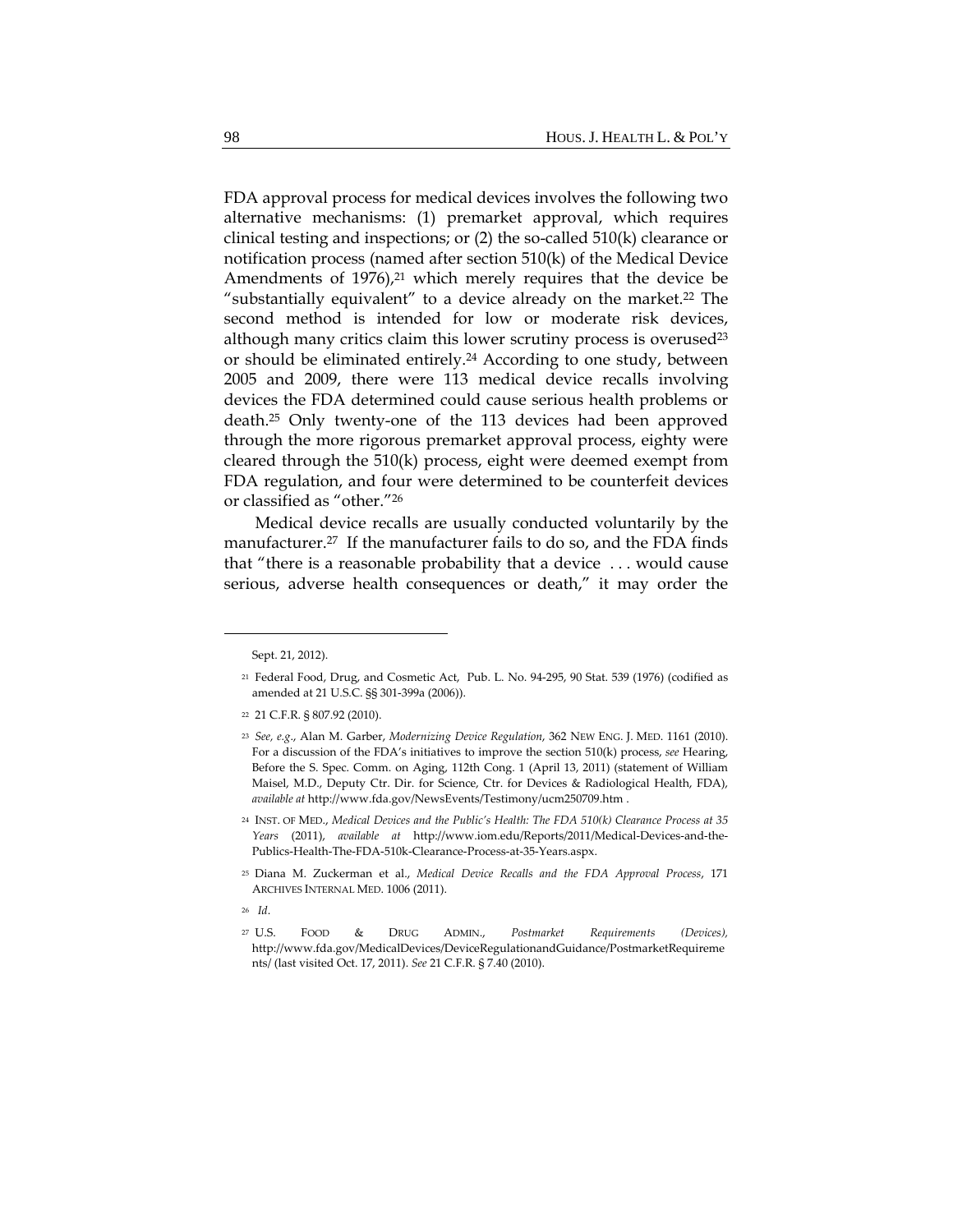cessation of distribution or use of the device.28 These orders, however, are rarely issued.<sup>29</sup> When a high risk medical device is recalled, the following three strategies are used to notify the public: (1) the FDA lists all recalls, withdrawals, and alerts on its website; $30$ (2) the manufacturer is required to notify vendors, physicians, and hospitals of the recall, withdrawal, or alert; and (3) physicians and hospitals are responsible for notifying their patients.<sup>31</sup>

If the FDA finds that a device "presents an unreasonable risk of substantial harm to the public health," that notification is "necessary to eliminate" this risk, and that "no more practicable means is available" to eliminate the risk, it may order manufacturers or health care providers to notify device users of the risk.32 This authority has been used quite rarely.33 Because there is generally no legal obligation for the manufacturer to notify patients directly, sometimes patients receive untimely notification or none at all.34 The FDA Amendments Act of 2007 established an Internet-based system for disseminating risk information to patients and providers.35 The system allows for the accumulation of data from labeling, package

<sup>28</sup> Federal Food, Drug, and Cosmetic Act, 21 U.S.C. § 360h(e)(1) (2006).

<sup>29</sup> U.S. FOOD & DRUG ADMIN., *FDA 101: Product Recalls—From First Alert to Effectiveness Checks* (May 2010)*, available at* http://www.fda.gov/ForConsumers/ConsumerUpdates/ucm049070.htm.

<sup>30</sup> *See id.* Each month there are over 300,000 visits to the FDA consumer information sections of the website. *See* U.S. FOOD & DRUG ADMIN., *Consumer Update Analytics*, http://www.fda.gov/ForConsumers/ConsumerUpdates/ucm215588.htm (last visited Sept. 21, 2012)..

<sup>31</sup> U.S. FOOD & DRUG ADMIN, *What Happens in a Medical Device Recall?*, http://www.fda.gov/MedicalDevices/Safety/RecallsCorrectionsRemovals/ucm243982.htm (last visited Feb. 25, 2011).

<sup>32</sup> 21 U.S.C. § 360h(a) (2006).

<sup>33</sup> It was used only once in 2010. INST. OF MED., *supra* note 24, at 58.

<sup>34</sup> *See, e.g*., JoNel Aleccia, *Torn Corneas, Vision Problems Follow "Stealth Recall" of Contact Lenses*, VITALS ON MSNBC.COM (Oct. 11, 2011, 8:42 AM), http://vitals.msnbc.msn.com/\_news/ 2011/10/11/8259138-torn-corneas-vision-problems-follow-stealth-recall-of-contact-lenses; Susan Hogan, *Patients Left in Dark after Medical Recall: Thousands of Patients Affected*, WPRI.COM EYEWITNESS NEWS (Nov. 12, 2009, 10:42 PM), http://www.wpri.com/dpp/ target\_12/medical‐device‐hernia‐recall‐patients‐not‐told‐.

<sup>35</sup> Food and Drug Administration Amendments Act of 2007, Pub L. No. 110‐85, § 915(1)‐(2), 121 Stat. 823, 957 (2007).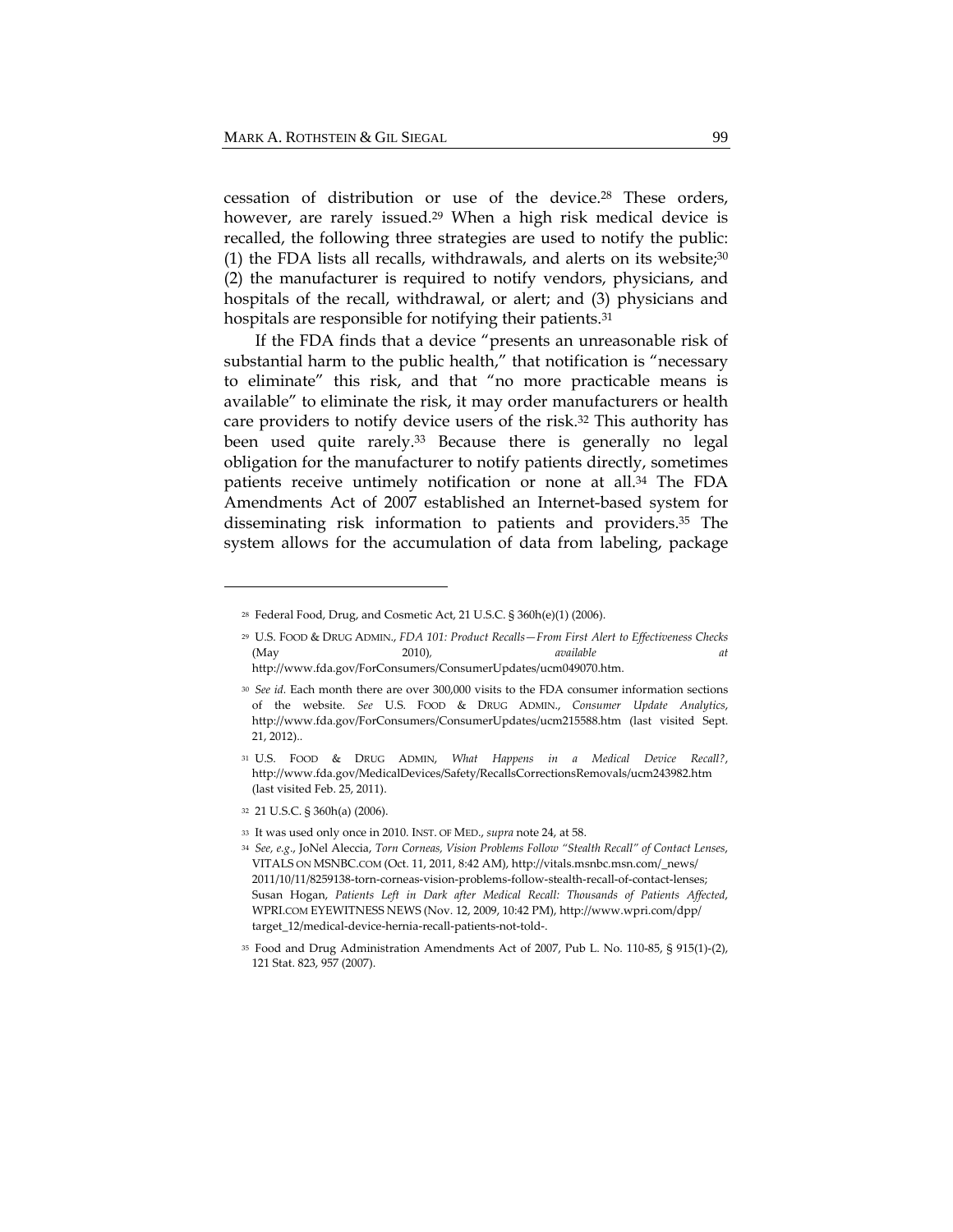inserts, medication guides, and safety alerts.36 It does not include patient notification.37 Methods to notify patients more efficiently using HIT hold promise for preventing injuries and deaths from dangerous medical devices.38

One of the best known medical device recalls occurred in 1992, when the FDA, responding to reports that some breast implants leaked and caused serious illness, announced a voluntary moratorium on silicone gel-filled breast implants.39 The FDA requested that manufacturers stop supplying them and surgeons stop implanting them while the FDA reviewed studies on implant safety.40 The ban did not apply to reconstruction or revision surgery.41 The moratorium continued until 2006, when the FDA approved silicone gel-filled breast implants sold by Allergan and Johnson & Johnson's Mentor unit on the condition that both companies follow 40,000 women for ten years to look at safety issues.42 The FDA indicated that a 65% enrollment rate was needed but, as of 2011, Allergan's twoyear participation rate has been only 60% and Mentor's three-year rate has been only 21%.43 In 2011, the FDA announced it was considering establishing a registry of all breast implant recipients to

<sup>36</sup> *Id.*

<sup>37</sup> *Id.*

<sup>38</sup> Because most lawsuits involving harms caused by medical devices have involved products liability actions against the manufacturers, there is little case law on the legal responsibility of physicians to provide notice. This may be changing, however, in light of the Supreme Court's holding in Riegel v. Medtronic, Inc., 552 U.S. 312 (2008), that FDA approval of a medical device operates to preempt common law tort actions for products liability. It is not clear whether physicians will be liable for failing to provide notice of recalled medical devices to their patients. *Compare* Tresemer v. Barke, 150 Cal. Rptr. 384 (Cal. Ct. App. 1978) (holding physician had duty to contact patient when IUD recalled three years later), *with* Doyle v. Planned Parenthood, 639 P.2d 240 (Wash. Ct. App. 1982) (holding physician had no duty to warn patient of recalled IUD because episode of care had expired years earlier).

<sup>39</sup> U.S. FOOD &DRUG ADMIN., *Regulatory History of Breast Implants in the U.S.,* http://www.fda.gov/MedicalDevices/ProductsandMedical Procedures/ImplantsandProsthetics (last visited Oct. 17, 2011).

<sup>40</sup> *Id.*

<sup>41</sup> *Id.*

<sup>42</sup> Anna Yukhananov, *FDA Eyes Registry for Breast Implants Problems*, NRC (Aug. 31, 2011), http://www.center4research.org/2011/09/fda‐eyes‐registry‐for‐breast‐implants‐problems/.

<sup>43</sup> *Id.*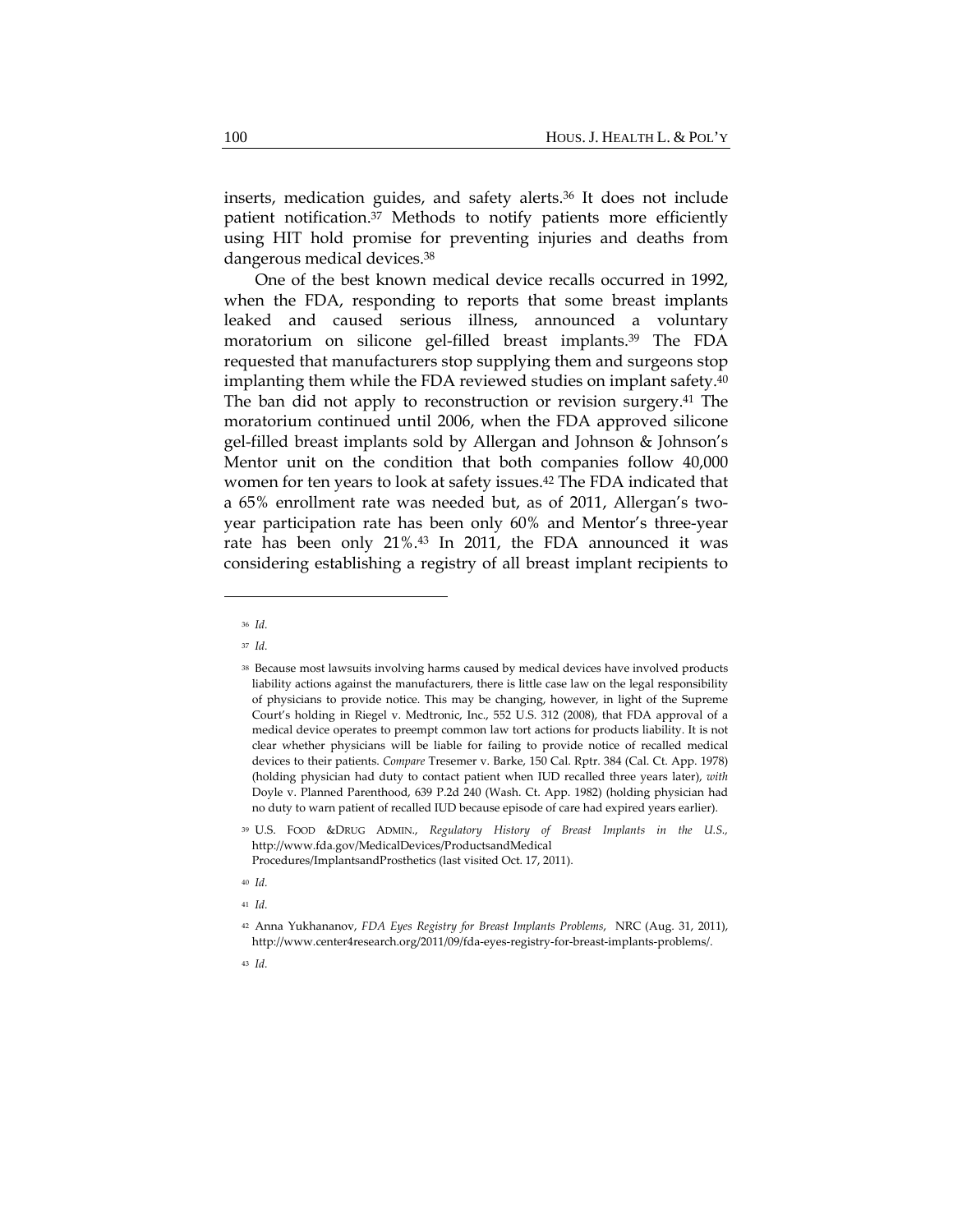track adverse events.<sup>44</sup> Although there has been no mention of a more robust patient notification program, HIT could provide prompt notice of medical device recalls to patients, such as women with defective silicone-gel breast implants. Unfortunately, the importance of notifying women about defective silicone gel breast implants has been underscored by the 2011 recall of implants manufactured by the French company PIP.45

#### **C. Lifestyle Modification: Diverticular Disease and Diet**

Until quite recently, physicians have generally recommended that patients with diverticular disease of the colon<sup>46</sup> avoid eating nuts, seeds, corn, popcorn, and certain fruits (e.g., blueberries, strawberries) because they were thought to cause colonic irritation and aggravate diverticular disease.<sup>47</sup> The recommendation was based on the reasonable assumption that, among other things, food with poorly digested particles could abrade the mucosa or lodge in small diverticula and cause inflammation, bleeding, and other complications.48 Despite being based on seemingly good reasoning, there was no empirical evidence to support the recommendation. In 2008, a study appeared in the *Journal of the American Medical Association* that presented compelling evidence on the relationship between diet and diverticular disease.49 An eighteen-year study of

<sup>44</sup> *Id.*

<sup>45</sup> *See* Atika Shubert, *UK Breast Implant Victims Want Answers*, CNN (Jan, 7, 2012, 2:42 AM), www.cnn.com/2012/01/07/world/europe/uk‐breast‐implant/index.html (discussing recall responses in European countries).

<sup>46</sup> Diverticular disease is caused by diverticula, "saclike mucosal outpouchings that protrude from a tubular structure. . . . Colonic diverticula "cause symptoms by trapping feces and becoming inflamed or infected, bleeding, or rupturing." THE MERCK MANUAL OF DIAGNOSIS &THERAPY ch. 20 (19<sup>th</sup> ed. 2011). The term includes the less severe diverticulosis, "the presence of multiple diverticula in the colon," as well as the more severe diverticulitis, an "inflammation of a diverticulum, which can result in phlegmon of the bowel wall, perforation, fistula, or abscess." *Id.*

<sup>47</sup> Lisa L. Strate et al., *Nut, Corn, and Popcorn Consumption and the Incidence of Diverticular Disease*, 300 JAMA 907, 907 (2008). *See* Danny O. Jacobs, *Clinical Practice: Diverticulitis*, 357 NEW ENG. J. MED. 2057, 2064 (2007); *see also* S. Schechter et al., *Management of Uncomplicated Acute Diverticulitis: Results of a Survey*, 42 DISEASES OF COLON & RECTUM 470, 472 (1999).

<sup>48</sup> Schechter et al., *supra* note 47, at 2057.

<sup>49</sup> Strate, *supra* note 47 at 911‐12.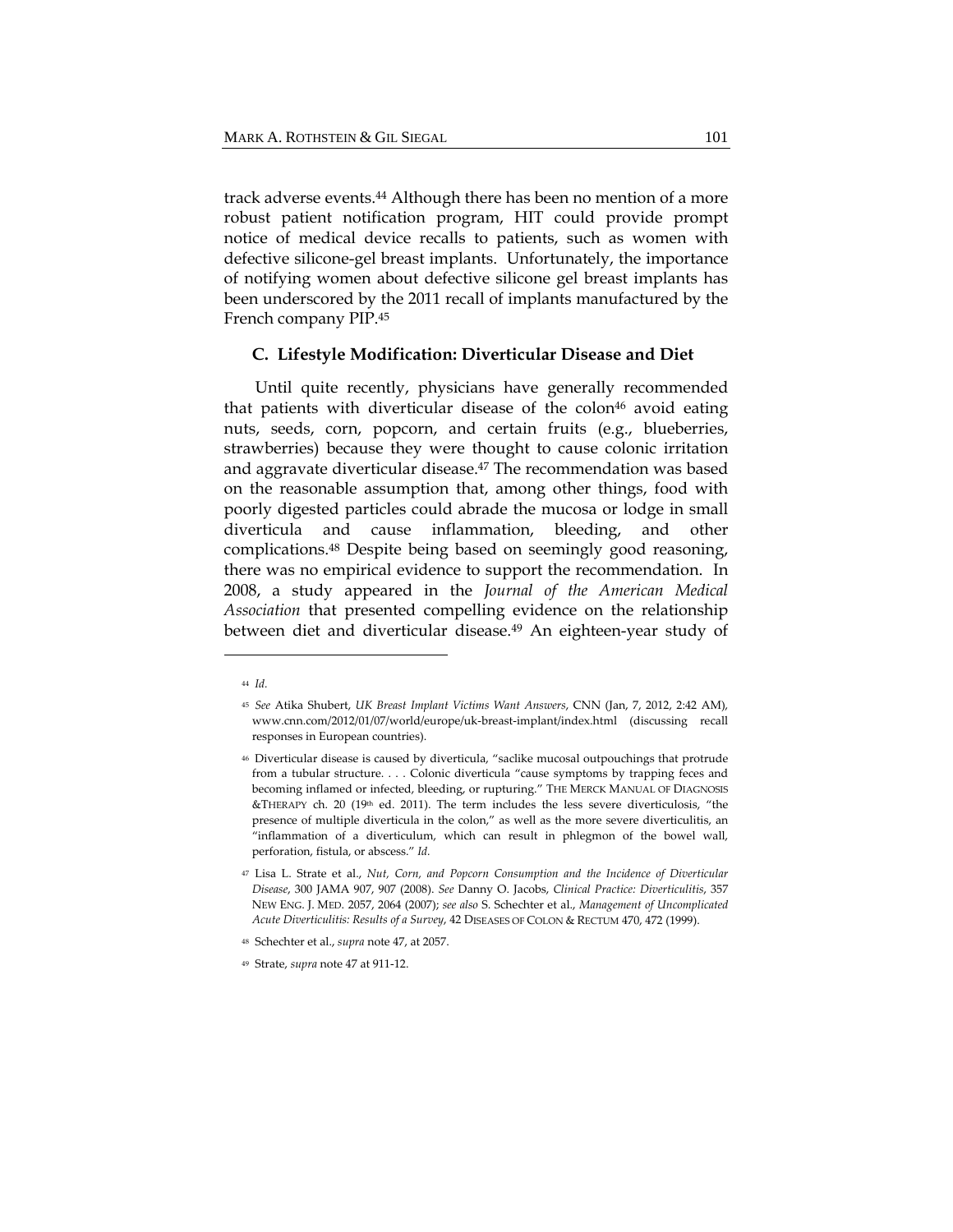47,228 male health professionals showed no correlation between consumption of these foods and increased symptoms of diverticular disease.50 In fact, for unknown reasons, the foods exhibited a mild protective effect.51

Almost immediately, many (although not all) gastroenterologists and internists prospectively revised the dietary recommendation they gave to their patients with diverticular disease. It is not clear, however, whether or how many physicians made efforts to contact patients and former patients to update the earlier dietary recommendations. Undoubtedly, many thousands of patients have continued to be deprived of, among other things, popcorn at movies, chocolate bars with almonds, and a popular fast food double cheeseburger served on a sesame seed bun. Although the restricted diet might actually be beneficial to their health for other reasons, many patients undoubtedly would welcome the option to restore certain previously excluded foods to their diet.

One might be tempted to dismiss this example as involving only a minor lifestyle choice. Nevertheless, restricted ingredients may provide some protective effect or, in the case of nuts, serve as a source of protein and therefore could have a nutritional benefit.52 In addition, for many individuals, these dietary restrictions, perhaps when added to other restrictions for medical or nonmedical reasons, might have a significant effect on their quality of life. Furthermore, in other situations new dietary recommendations, rather than permitting consumption of previously banned foods, might warn patients to avoid certain foods to prevent severe adverse effects. In such a case, a change in diet becomes an important medical intervention and not merely a matter of personal choice or lifestyle. Other lifestyle factors with potentially serious health implications include consumption of alcohol or other substances, exposure to extreme environments, physical exertion, and sexual activity.

<sup>50</sup> *Id.*

<sup>51</sup> *Id.* at 909.

<sup>52</sup> Strate et al., *supra* note 47, at 907‐08.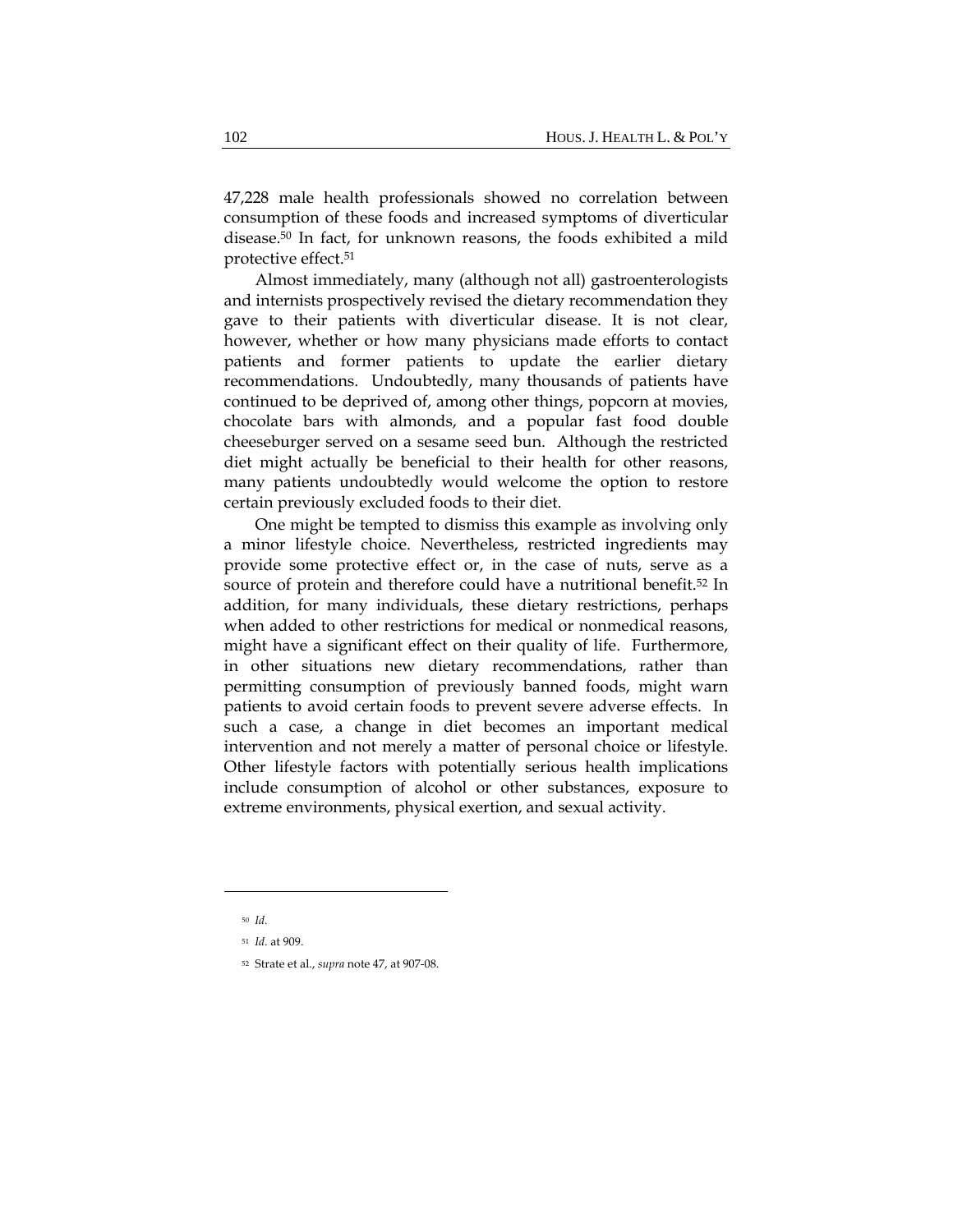## **III. THE ROLE OF HEALTH INFORMATION TECHNOLOGY**

The proposal in this article is based on the desirability of conveying actionable information to patients. The development and continuous progress of the computing and communication sciences and new applications provide a wide range of relevant tools to achieve this end. These include Internet (e-health), social networks, cellular phone communication availability (m-health), electronic health records (EHRs), decision-support systems, and medical databases. The possibilities and spin-offs of HIT in health care are virtually endless and constantly evolving. Legislative enactments, such as the American Recovery and Reinvestment Act (which included the Health Information Technology for Economic and Clinical Health (HITECH) Act), are intended to encourage a broader adoption and utilization of HIT in health care.53

Three lines of communication with patients are especially relevant to the proposal in this article. First, EHRs allow 24/7 access to and sharing of patients' medical history, medication plan, and imaging studies. Some countries' health systems have reached a near-complete transformation to digital information systems,<sup>54</sup> whereas others (notably the United States) have lagged behind.<sup>55</sup> Data mining of EHRs through computing algorithms provides an easy way of identifying individuals who stand to benefit from new information about their medical past, present, or future.56

<sup>53</sup> Frederick Turner, *Use HITECH as Directed,* 32 HEALTH MGMT. TECH. 24, 24 (2011). *See generally* Health Information Technology for Economic and Clinical Health (HITECH) Act [hereinafter, "HITECH Act"]Provisions of the American Recovery and Reinvestment Act of 2009, Medicare and Medicaid Electronic Health Records (EHR) Incentive Programs, and Overview ERH Incentive Programs. *See* CMS.GOV, https://www.cms.gov/ ehrincentiveprograms (last visted Feb. 24, 2012).

<sup>54</sup> *See, e.g.,* WHO, *Belize Health Information Goes Digital*, 87 BULLETINOF THE WHO NO. 2 81, 87‐ 88 (Feb. 2009) *available at* http://www.who.int/bulletin/volumes/87/2/09‐020209.pdf

<sup>55</sup> *See* Eric Jamoom et al., *Physician Adoption of Electronic Health Record Systems: United States, 2011,* NCHS DATA BRIEF No. 98 (July 2012), *available at* www.cdc.gov/nchs/data/databriefs/ db98.pdf , (reporting that 55% of physicians were using an EHR); INST. OF MED., HEALTH IT AND PATIENT SAFETY: BUILDING SAFER SYSTEMS FOR BETTER CARE 18 (2011); David Blumenthal, *Wiring the Health System—Origins and Provisions of a New Federal Paradigm,* 365 NEW ENG. J. MED. 2323 (2011); HITECH Act, *supra* note 53 (describing the new voluntary Medicare EHR Incentive Program Congress has passed to address the United States' EHR deficiencies).

<sup>56</sup> Naren Ramakrishnan et al., *Mining Electronic Health Records*, 43 COMPUTER 95, 99 (2010).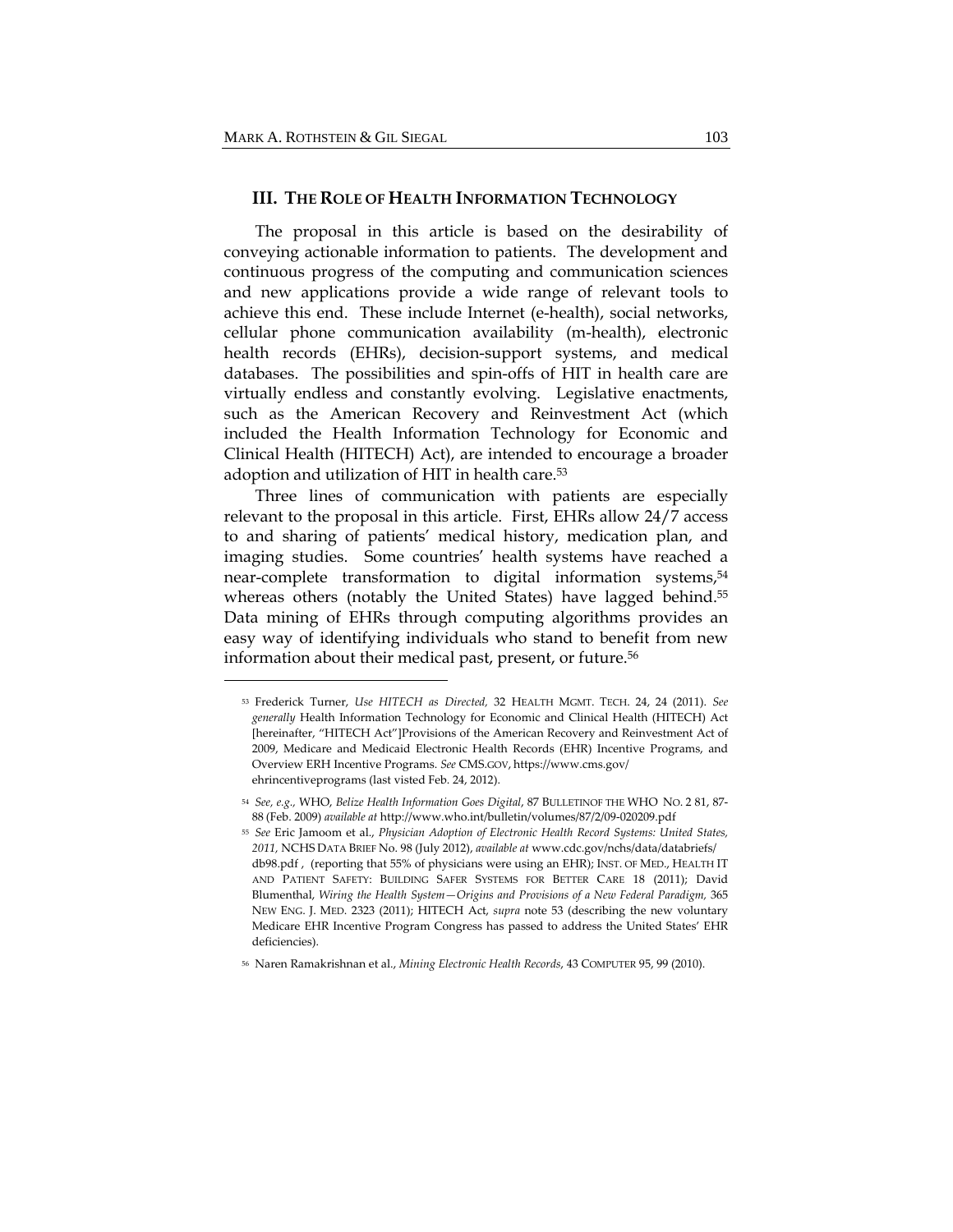Second, social networks are proving to be highly effective in disseminating information on a large scale.<sup>57</sup> Providers can use this technology to create patient groups (based on common grounds such as diagnosis or affiliation with a specific provider), where information exchange is feasible without the need for many resources. Two main objections can be identified. First, Internet literacy and accessibility varies widely, and not all patients are computer savvy.58 The "digital divide" mostly affects elderly, minority, and low-income populations, thereby raising concerns about increasing health disparities.<sup>59</sup> These concerns should dissipate in the long run with more universal access to computers.60 In the short run, however, efforts are needed to provide notification through other reliable and secure means. The second objection pertains to the need for stringent security to prevent third parties from accessing personal information available in social networks.<sup>61</sup> This latter concern can be resolved via coded or anonymous identities, or by designing rules for proper use of social medical networks.62 The willingness of individuals to share their personal health information is remarkable, and it can be harnessed for the benefit of many others, notwithstanding privacy and security concerns.63

Finally, mobile health (m-health) is amplifying HIT potency with

- <sup>60</sup> *But see* Brodie et al., *supra* note 58, at 263 (questioning whether all social groups will attain more universal access to computers and thus whether access disparities and usage will decrease).
- <sup>61</sup> *See* Terry, *supra* note 57, at 285, 294–97.
- <sup>62</sup> *See generally id.*

<sup>57</sup> Nicolas P. Terry, *Physicians and Patients Who "Friend" or "Tweet": Constructing a Legal Framework for Social Networking in a Highly Regulated Domain*, 43 IND. L. REV. 285, 286–89, 292–93 (2010).

<sup>58</sup> Mollyann Brodie et al., *Health Information, the Internet, and the Digital Divide*, 19 HEALTH AFFAIRS 255, 257‐59 (2000).

<sup>59</sup> *See id.*; Betty L. Chang et al., *Bridging the Digital Divide: Reaching Vulnerable Populations*, 11 J. AM. MED. INFORMATICS ASS'N 448, 449 (2004).

<sup>63</sup> Mark A. Rothstein, *Health Privacy and the Facebook Generation*, BIOETHICS FORUM (Aug. 11, 2011), http://www.thehastingscenter.org/BioethicsForum/post.aspx?id=3794; Tom Ferguson, *E‐Patients—How They Can Help Us Heal Healthcare,* E‐PATIENTS.NET (Mar. 2007) , http://e‐ patients.net/e‐Patients\_White\_Paper.pdf (last visited Feb. 24, 2012); Terry, *supra* note 57, at 321–29.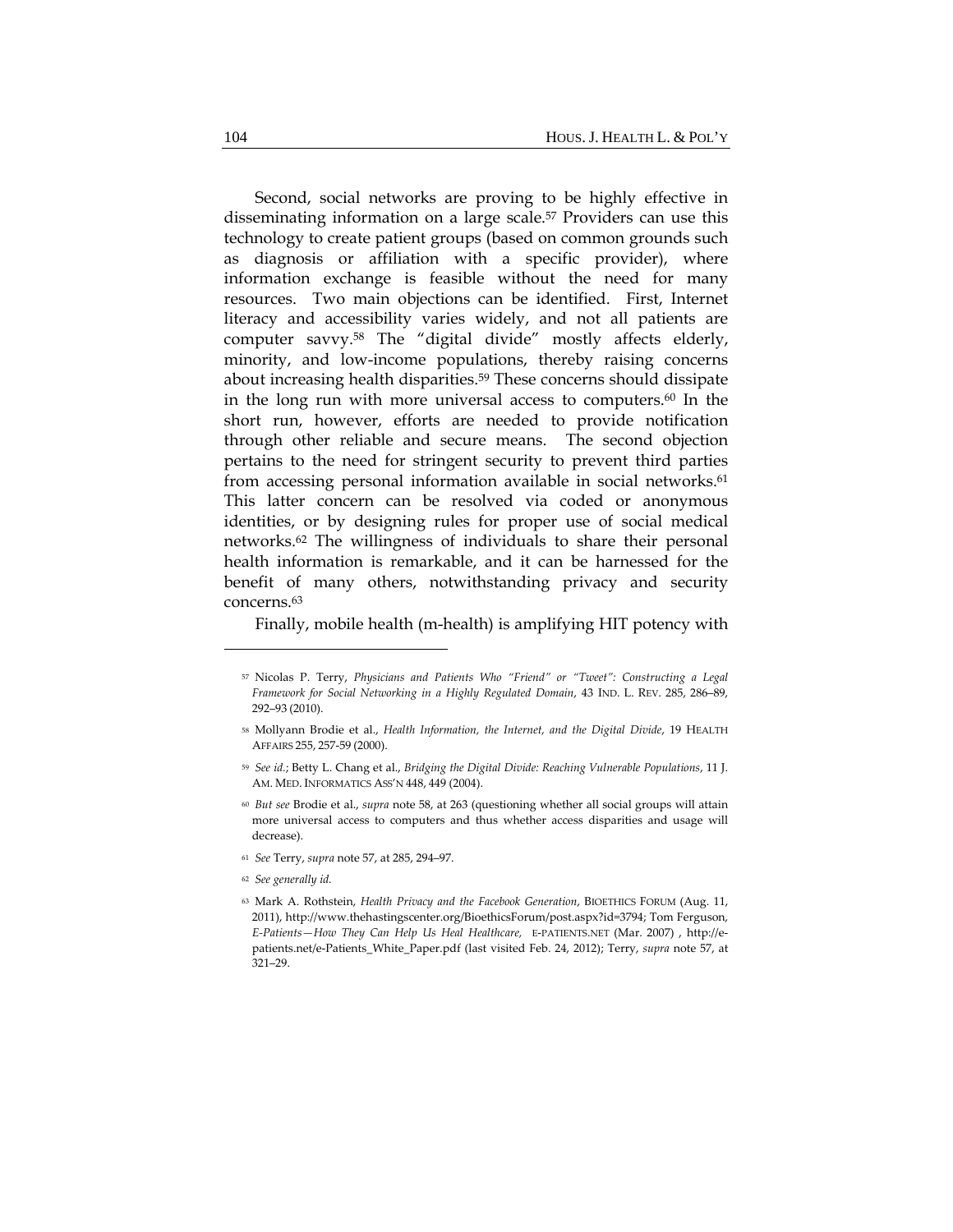the addition of mobile capacities.64 Although HIT availability is still restricted in some geographic areas or in some subgroups of society, cellular services are widely available.<sup>65</sup> Several high-tech companies are engaged in software solutions to turn mobile phones into information portals ("smartphone-like"), allowing access to the Internet, social networks, and other electronic platforms.<sup>66</sup> As envisioned by the International Telecommunication Union (the leading United Nations agency for information and communication technology issues):

With mobile communication, populations can be treated in their homes and communities with access to expert care. Any healthcare personnel can get access to vital information anywhere and at any time. Wireless technologies increase real time access to accurate patient data, including clinical histories, treatment, medication, tests, laboratory results, etc. and result in overall improvement of patient care and the provision of personalized health services. Mobile technologies can also improve data accuracy and significantly reduce errors during data collection and disease surveillance. Mobile clinics and mobile portable e-Health terminals can take healthcare to distant locations to support prompt medical assistance at remote sites or during emergency responses.67

It would be a small step to communicate health-related information to large groups of patients via mass text messages or automated voice messages.

Once the technology is in place, numerous questions will still remain, including what, when, how, and by whom health information should be distributed. Professional bodies (by codes of

<sup>64</sup> *See generally* Naveen Menon et al., *Asia Pacific Mobile Observatory 2011,* Global Sys. for Mobile Commc'n Ass'n (GSMA), www.gsma.com/go/download/?file=amoeswebfinal.pdf (last visited Feb. 24, 2012); *see also* Vital Wave Consulting, *mHealth for Development: The Opportunity of Mobile Technology for Healthcare in the Developing World* at 9, UN Foundation‐ Vodafone Foundation Partnership (2009) (describing the increase of mobile device usage in developing countries and mobile devices' greater potential as HIT tools).

<sup>65</sup> Vital Wave Consulting, *supra* note 64, at 7 (estimating by 2012 half of all people living in "remote areas of the world" will have mobile phones).

<sup>66</sup> Joshua J. Romero, *Top 11 Technologies of the Decade: No. 1 Smartphones: Is Your Phone Smarter than a Fifth Grader?*, IEEE SPECTRUM 28, 28–31 (Jan. 2011), *available at* http://spectrum.ieee.org/telecom/wireless/smartphones‐the‐pocketable‐pc.

<sup>67</sup> INT'L TELECOMM. UNION, *Applications and Cybersecurity (CYB): Mobile e‐Health*, ITU.INT, http://www.itu.int/ITU‐D/cyb/app/e‐health/mhealth.html (last visited Feb. 24, 2012) (citing INT'L TELECOMM. UNION, MOBILE E‐HEALTH SOLUTIONS FOR DEVELOPING COUNTRIES (2010)).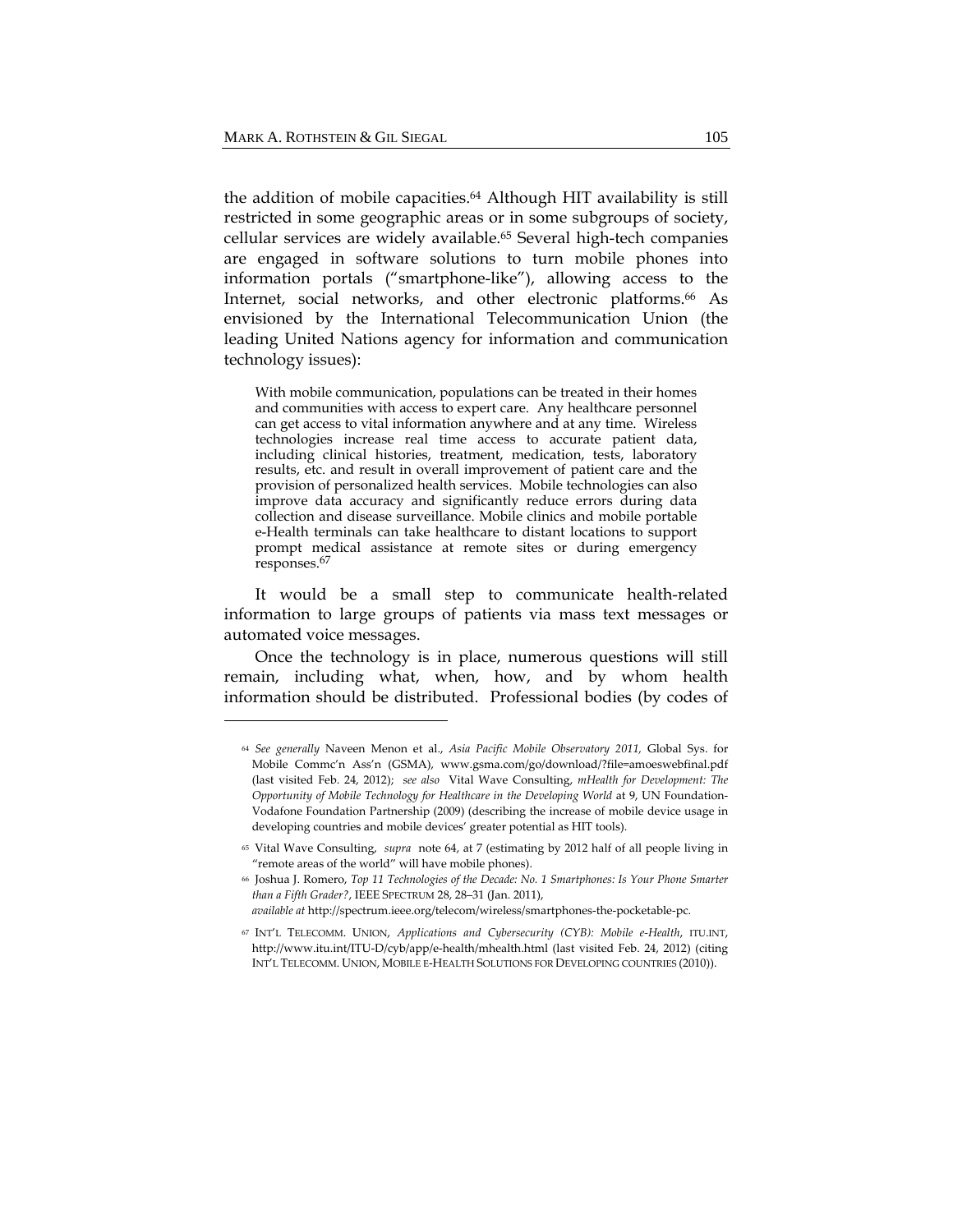ethics, clinical guidelines, and position statements), governmental authorities (by laws, regulations, and disciplinary measures), and litigation all will play a role in shaping notification policy and law.

# **IV. ETHICAL PRINCIPLES RELATED TO THE DUTY TO NOTIFY PATIENTS**

Sections II and III indicated that notifying patients of new medical discoveries is often medically necessary and technologically feasible. This section demonstrates that an ethical duty on the part of physicians to notify patients is consistent with and compelled by modern conceptions of the physician-patient relationship as evidenced by several ethical principles addressing the disclosure of information and shared decision-making.

#### **A. Veracity or Truth Telling**

The history of medical practice is one of largely unchallenged paternalism, including a reluctance to share information with patients:

At least since Hippocratic days, patients have been asked to trust their physicians without question. But only in recent years have doctors been asked to trust patients by conversing with them about medical options and soliciting their views on how to proceed.68

In 1961, 90% of physicians surveyed indicated that they avoided disclosing a diagnosis of cancer to their patients.69 By 1979, 98% of physicians surveyed said they disclosed a diagnosis of cancer to their patients.70 What accounts for such a dramatic shift in such a relatively short period of time?

Beginning in the 1960s and continuing through the 1970s, a substantial social upheaval took place in the United States.71 The civil

<sup>68</sup> JAY KATZ, THE SILENT WORLD OF DOCTOR AND PATIENT, xli (rev. ed. 2002).

<sup>69</sup> Donald Oken, *What to Tell Cancer Patients: A Study of Medical Attitudes*, 175 JAMA 1120, 1120 (1961).

<sup>70</sup> Dennis H. Novack et al., *Changes in Physicians' Attitudes Toward Telling the Cancer Patient*, 241 JAMA 897, 898 (1979).

<sup>71</sup> PAUL STARR, THE SOCIAL TRANSFORMATION OF AMERICAN MEDICINE, 388–89 (1982).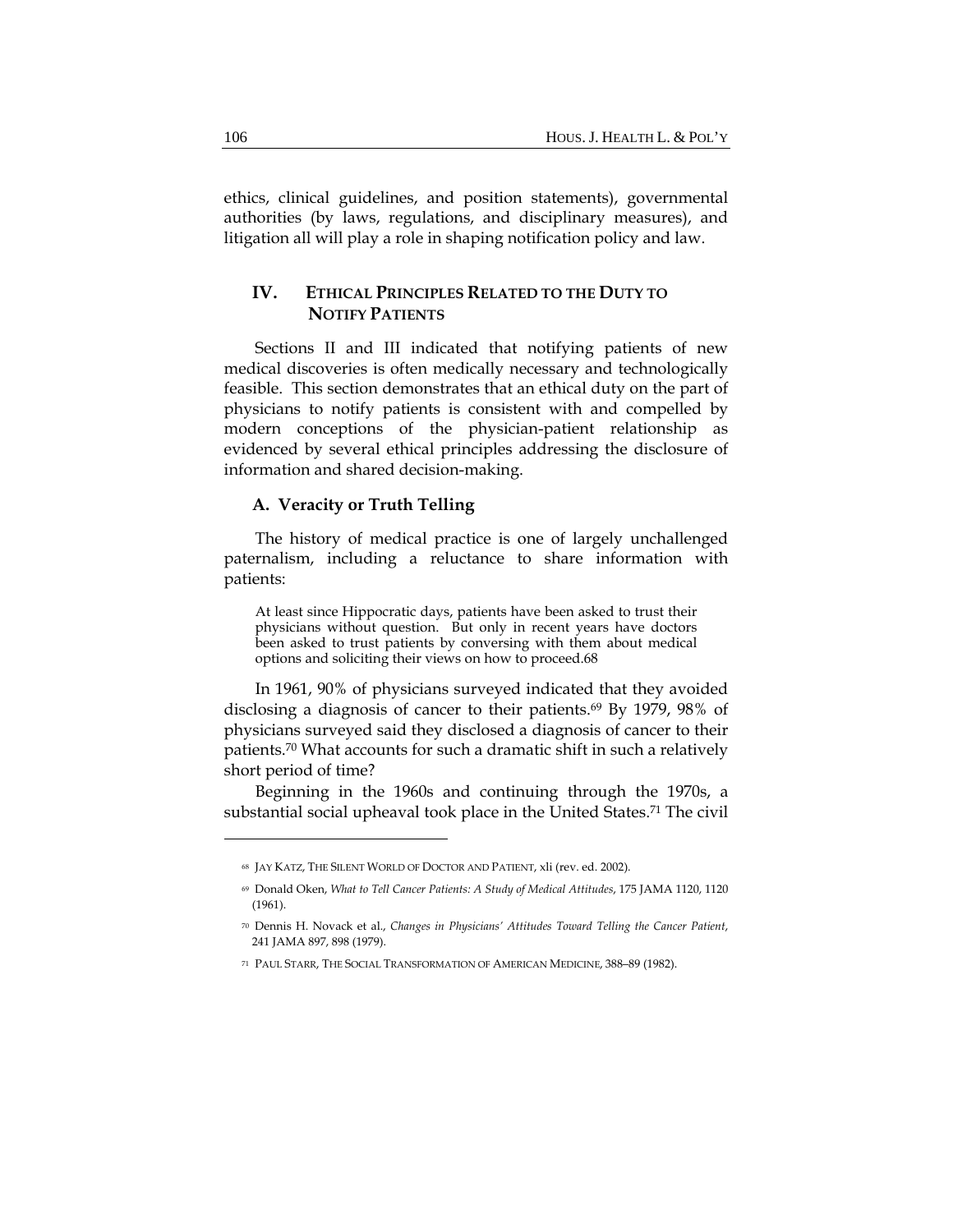rights movement, the anti-war movement, the women's rights movement, and other social forces challenged the status quo in relationships between individuals and social institutions.72 Medicine and health care also reflected these new societal values. Medicare and Medicaid expanded access to health care to individuals who were elderly, low income, or disabled.73 The field of bioethics arose, prompted by legal developments and changing public attitudes toward medical care at the end of life, reproductive freedom, and research ethics.74 Activists argued in favor of rights *in* health care as well as a right *to* health care:75

The new health rights movements were also concerned with rights *in*  health care, such as the right to informed consent, the right to refuse treatment, the right to see one's own medical records, the right to participate in therapeutic decisions, and the right to due process in any proceeding for involuntary commitment to a mental institution.76

The days of the tight-lipped, directive physician and the docile, compliant patient were largely over. More educated, informed, and assertive patients demanded to know the details of their health, and physicians quickly acknowledged it was their professional responsibility to supply truthful and complete information. Truth telling, or veracity, joined the virtues of candor and honesty as core professional values and character traits.77

The sharing of information was not always complete, however. One category, exempt from disclosure obligations, lasted for decades. The "therapeutic privilege" permitted physicians to withhold information deemed likely to cause such distress to the patient that it

<sup>72</sup> *See generally id.*

<sup>73</sup> Richard G. Frank, *The Creation of Medicare and Medicaid: The Emergence of Insurance and Markets for Mental Health Services*, 51 PSYCHIATRIC SERVS. 465, 465 (2000).

<sup>74</sup> *See generally* Mark A. Rothstein, *The Role of Law in the Development of American Bioethics*, 20 INT'L J. BIOETHICS 73 (2010) (discussing events that led to the development of bioethics in the 1970s).

<sup>75</sup> *See* STARR, *supra* note 71, at 389.

<sup>76</sup> *Id.*

<sup>77</sup> TOM L. BEAUCHAMP & JAMES F. CHILDRESS, PRINCIPLES OF BIOMEDICAL ETHICS 288 (6th ed. 2009).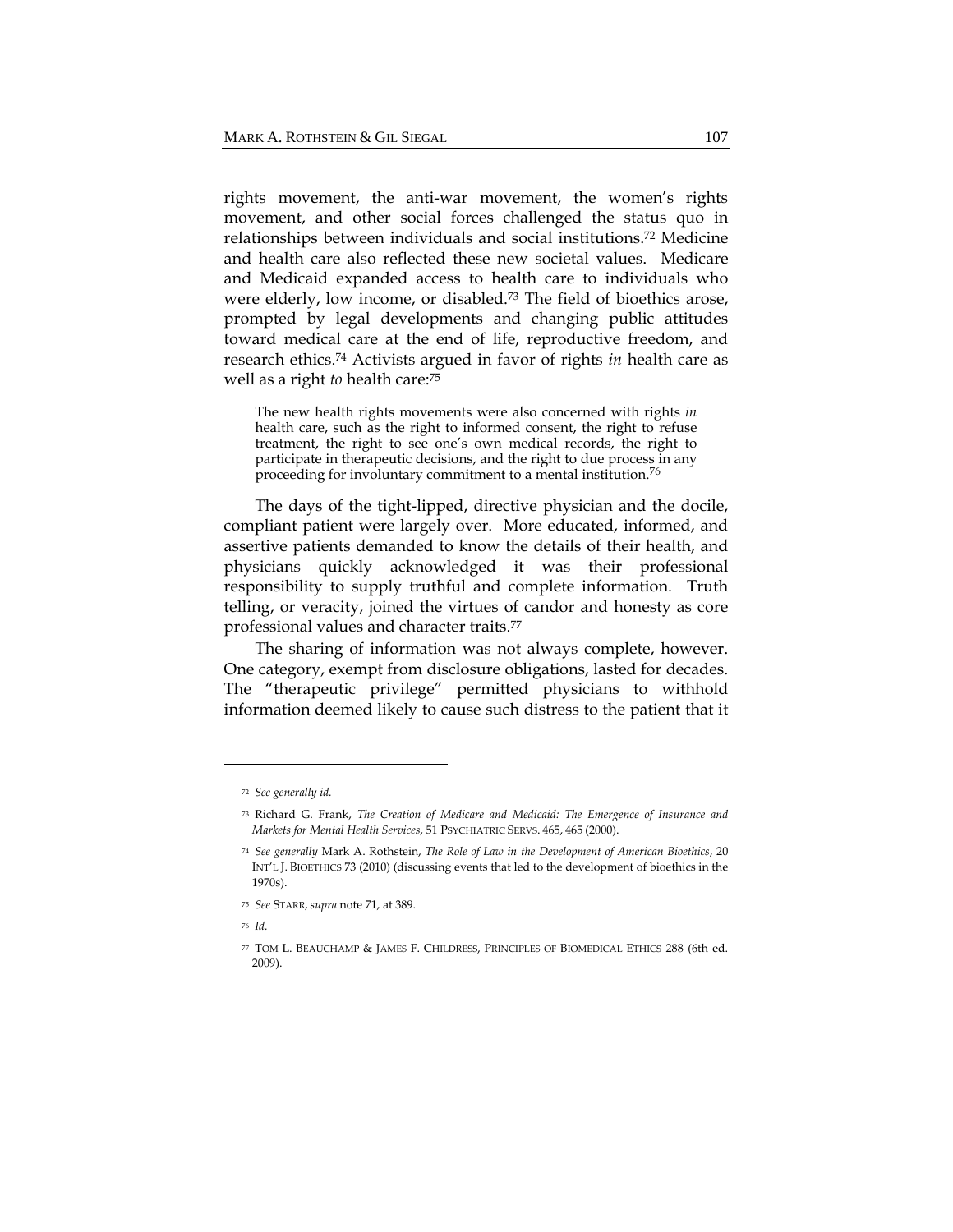would undermine the patient's physical or emotional health.78 Although it is easy to discern a beneficent basis for the exception, the therapeutic privilege was not clearly limited and it undermined the concepts of autonomy and respect for persons that gave rise to the principle of veracity in the first place.79 In 2006, with an amendment to its *Code of Medical Ethics*, the American Medical Association (AMA) ended its support for the therapeutic privilege.<sup>80</sup> Thus, the duty to supply patients (or those responsible for their care) with truthful and complete information about a patient's medical condition is now an absolute ethical precept, at least in the United States.<sup>81</sup>

#### **B. Informed Consent**

The doctrine of informed consent in clinical settings has two main elements. First, the physician discloses relevant health information to the patient.82 Second, the patient manifests informed consent or refusal to a treatment plan, procedure, or therapy.83 As discussed in the previous section, the longstanding, accepted medical practice was not to disclose all medical information to patients.84 "The informational part of what we call today 'informed consent'

Section 8.082 Withholding Information from Patients:

- <sup>81</sup> *E.g.,* Israel Patient Rights Act, 1996, § 13(D) (a healthcare provider may withhold information if such information will create "severe" physical or mental harm).
- <sup>82</sup> *See* 45 C.F.R. § 46.116 (2005).

<sup>78</sup> *See* AM. MED. ASS'N, *supra* note 6, at § 8.082 (adopted 2006, and announcing its intent to no longer support such a privilege's exemption from disclosure obligations).

<sup>79</sup> *See generally* Nathan A. Bostick et al., *Report of the American Medical Association Council on Ethical and Judicial Affairs: Withholding Information from Patients: Rethinking the Propriety of "Therapeutic Privilege"*, 17 J. CLIN. ETHICS 302 (2006).

<sup>80</sup> AM. MED. ASS'N, *supra* note 6, at 8.082:

The practice of withholding pertinent medical information from patients in the belief that disclosure is medically contraindicated is known as "therapeutic privilege." It creates a conflict between the physician's obligation to promote patients' welfare and respect for their autonomy by communicating truthfully. . . Withholding medical information from patients without their knowledge or consent is ethically unacceptable. *Id*.

<sup>83</sup> *See id.*; AM. MED. ASS'N, *supra* note 6, at § 8.08.

<sup>84</sup> *See, e.g.,* Oken, *supra* note 69, at 1120.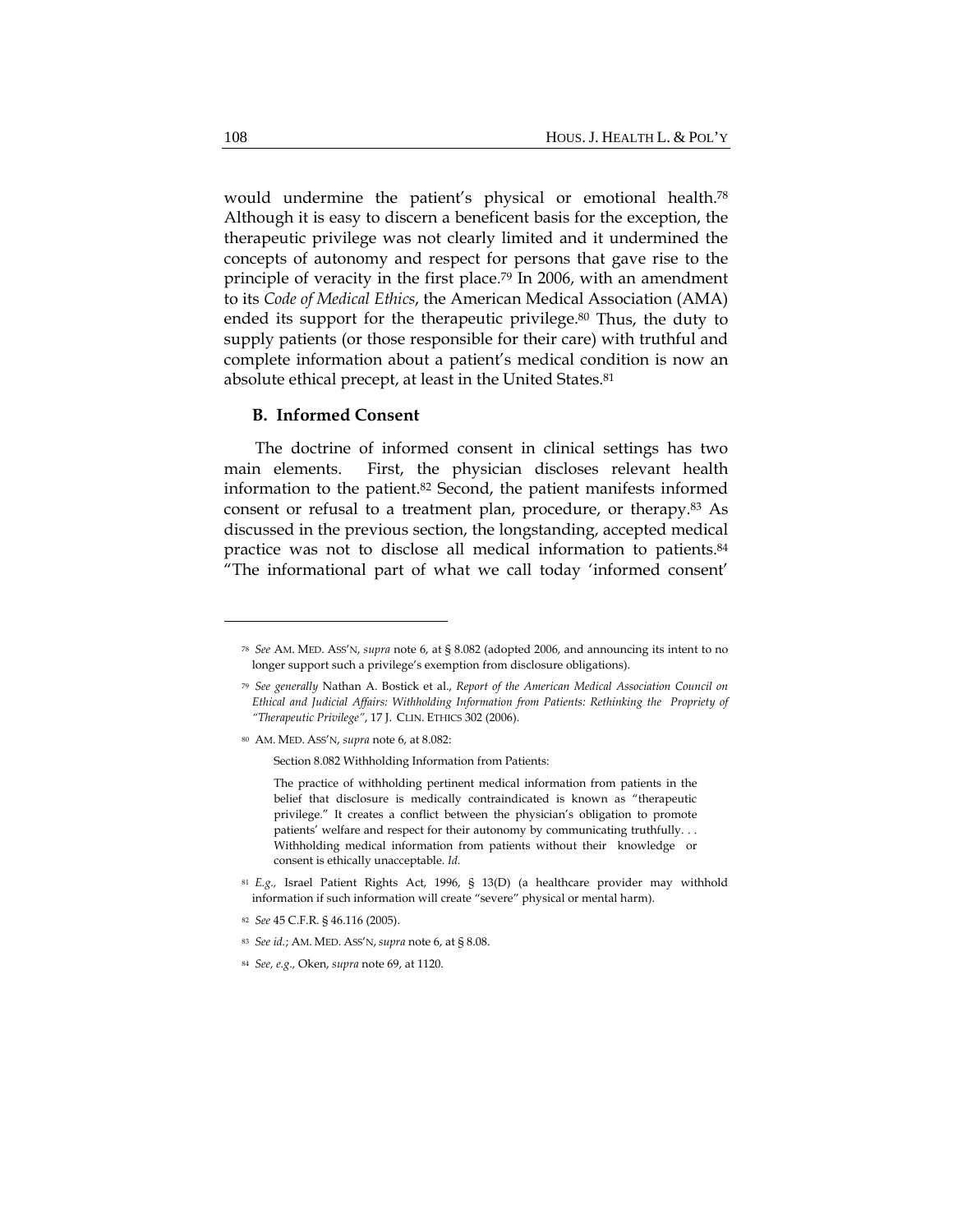was, it appears, 'up to the doctor.'"85

Although tort law applications of nascent elements of informed consent began to emerge in the early part of the twentieth century, 86 medical ethics did not begin to embrace informed consent until the late 1950s and early 1960s.<sup>87</sup> Again, legal developments, both common law and statutory, led the way:

The standards and the essential elements of informed consent were stated in legal fashion and incorporated into the statutory law of many states: physicians must inform their patients about the nature of their condition and its expected course, about the benefits and risks of any proposed treatment . . . or non-treatment. This new legal requirement was impressed upon physicians as a professional duty.<sup>88</sup>

As with veracity, once a professional consensus developed favoring informed consent, it soon swept the medical profession. What many legal scholars consider the landmark informed consent case was not decided until 1972,89 and by 1982, a survey of physicians suggested that informed consent had become routine, at least for invasive procedures:90

Almost all of the physicians surveyed indicated they obtained either written consent (over 80%) or *both* written *and* oral consent (about 15%) from their patients before inpatient surgery or the administration of general anesthesia. . . . At least 85% [of physicians] said they usually obtain[ed informed consent]. . . for minor office surgery, setting of

<sup>85</sup> ALBERT R. JONSEN, THE BIRTH OF BIOETHICS 354 (1998).

<sup>86</sup> RUTH R. FADEN & TOM L. BEAUCHAMP, A HISTORY AND THEORY OF INFORMED CONSENT 119‐ 120 (1986). For a further discussion of the legal doctrine of informed consent, *see infra* Part VI‐A.

<sup>87</sup> *Id.* at 86. The post‐World War II period also was an important time for the development of informed consent to research, as the Nuremberg Code recognized informed consent as the first principle of ethical research. The issue of informed consent in the research context, however, is beyond the scope of this article.

<sup>88</sup> JONSEN, *supra* note 85, at 355. *See generally* Jaime S. King & Benjamin W. Moulton, *Rethinking Informed Consent: The Case for Shared Medical Decision‐Making*, 32 AM. J. L. & MED. 429 (2006); Sheldon F. Kurtz, *The Law of Informed Consent: From "Doctor Is Right" to "Patient Has Rights*," 50 SYRACUSE L. REV. 1243, 1252 (2000); Annette M. O' Connor et al., *Toward the "Tipping Point": Decision Aids and Informed Patient Choice*, 26 HEALTH AFFAIRS 716, 723 (2007).

<sup>89</sup> Canterbury v. Spence, 464 F.2d 772 (D.C. Cir. 1972). *See* Marjorie M. Shultz, *From Informed Consent to Patient Choice: A New Protected Interest*, 95 YALE L. J. 219, 237 (1985).

<sup>90</sup> FADEN & BEAUCHAMP, *supra* note 86, at 98–99.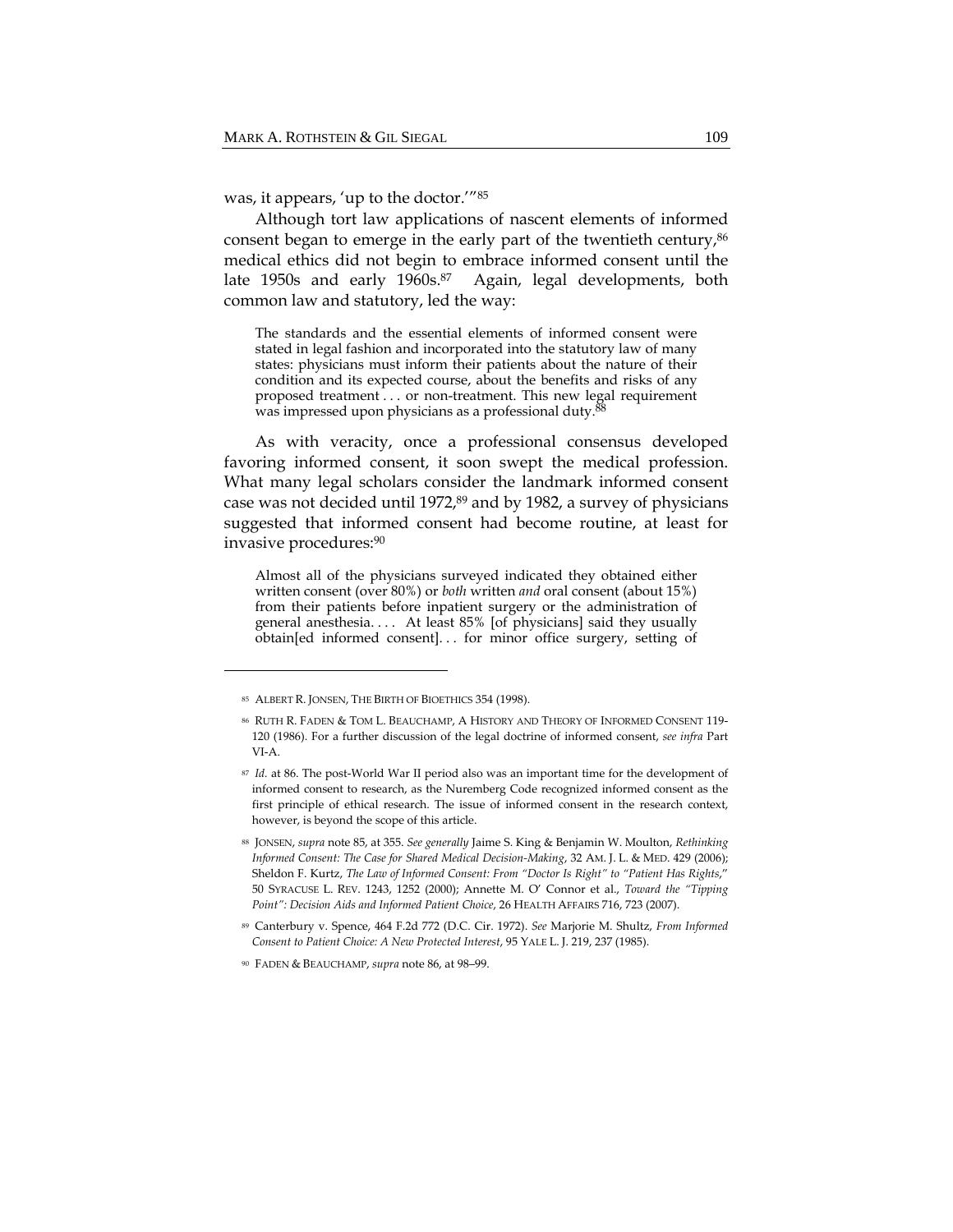fractures, local anesthesia, invasive diagnostic procedures, and radiation therapy. [Although] blood tests and prescriptions appear to proceed . . . without patient consent, . . . even here about half of the physicians reported obtaining oral consent.91

The requirement of informed consent has become an important element of the codes of medical ethics of both the American Medical Association and numerous medical specialty colleges and societies. 92 The AMA's code of ethics also addresses other issues raised by the broad principle of informed consent, including determining competency to consent, consent in emergencies, and consent of minors.93 All of these variations build on a central, now unassailable principle that the physician's role is to explain the medical facts and assist patients in reaching informed healthcare decisions consistent with their own values and interests.

As the doctrine has been developed and applied, informed consent has become increasingly complicated. The facts to be disclosed to the patient include the diagnosis, nature and purpose of treatment, risks and outcomes, disclosure of the physician's skill or status risks (e.g., health), alternatives, prognosis if treatment is declined, prognosis with treatment, and any conflicts of interest.<sup>94</sup> Among the reasons why there has been an ongoing critique of the doctrine of informed consent are the complexity of the information to be disclosed, the pro forma nature of many written and oral

8.08 Informed Consent:

The patient's right of self-decision can be effectively exercised only if the patient possesses enough information to enable an informed choice. The patient should make his or her determination about treatment. The physician's obligation is to present the medical facts accurately to the patient or to the individual responsible for the patient's care and to make recommendations for management in accordance with good medical practice. *Id*.;

*see also See* BARUCH A. BRODY, MARK A. ROTHSTEIN, LAURENCE B. MCCULLOUGH, & MARY ANNE BOBINSKI, MEDICAL ETHICS: ANALYSIS OF THE ISSUES RAISED BY THE CODES, OPINIONS, AND STATEMENTS 425‐66 (2001) (reviewing informed consent provisions of leading medical associations, societies, and colleges).

<sup>93</sup> *See* AM. MED. ASS'N, *supra* note 6.

<sup>91</sup> *Id*.

<sup>92</sup> AM. MED. ASS'N, *supra* note 6, at 8.08:

<sup>94</sup> BARRY R. FURROW ET AL., HEALTH LAW 270‐279 (2000); FADEN & BEAUCHAMP, *supra* note 86, at 30–32.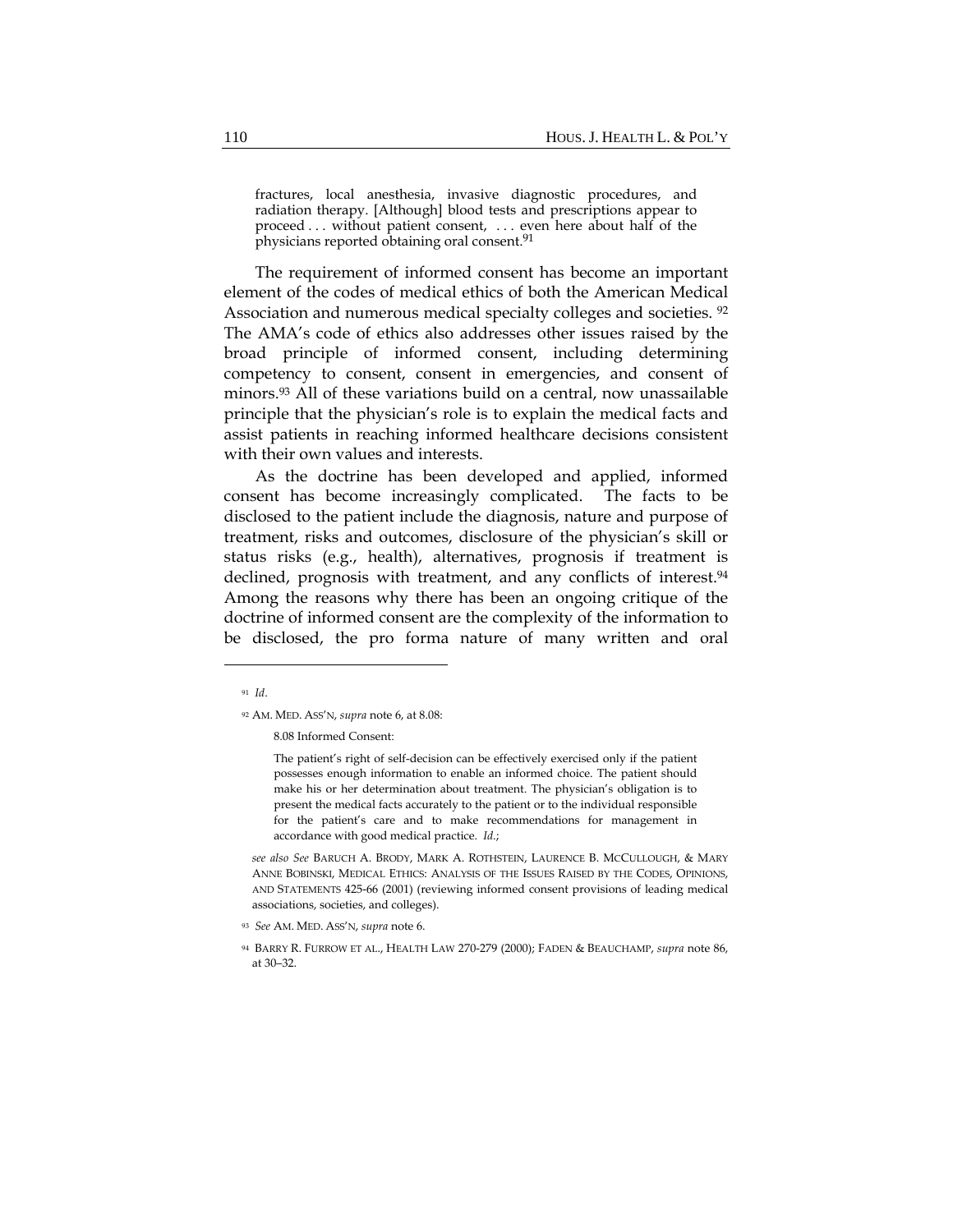disclosures by physicians or other health care providers, the inability of a substantial number of patients to comprehend the information, the reluctance of some patients to ask questions, and concerns about whether patients actually want the responsibility to make difficult health care decisions.<sup>95</sup> Nevertheless, virtually no one is suggesting a return to the age of silent paternalism. According to Jay Katz, "[t]he legal vision of informed consent, based on *self-determination,* is still largely a mirage. Yet a mirage, since it not only deceives but can also sustain hope, is better than no vision at all."96

#### **C. Patient Information**

Section 8.12 of the American Medical Association's *Code of Medical Ethics* seems to have direct relevance to a physician's duty to notify patients of new medical developments. It reads in part: "Ethical responsibility includes informing patients of changes in their diagnosis resulting from retrospective review of test results or any other information."97 This provision and other parts of the section are

<sup>96</sup> KATZ, THE SILENT WORLD OF DOCTOR AND PATIENT *supra* note 68, at 84 (italics in original).

<sup>97</sup> AM. MED. ASS'N, *supra* note 6, at 8.12:

8.12 Patient Information

It is a fundamental ethical requirement that a physician should at all times deal honestly and openly with patients. Patients have a right to know their past and present medical status and to be free of any mistaken beliefs concerning their conditions. Situations occasionally occur in which the patient suffers significant medical complications that may have resulted from the physician's mistake or judgment. In these situations, the physician is ethically required to inform the patient of all the facts necessary to ensure understanding of what has occurred. Only through full disclosure is a patient able to make informed decisions regarding future medical care.

Ethical responsibility includes informing patients of changes in their diagnoses resulting from retrospective review of test results or any other information. This obligation holds even though the patient's medical treatment or therapeutic options may not be altered by the new information.

<sup>95</sup> *See, e.g*., Jay Katz, *Informed Consent ‐‐ Must It Remain a Fairy Tale?*, 10 J. CONTEMP. HEALTH L. & POL'Y 69, 74 (1994); William M. Sage, *Regulating Through Information: Disclosure Laws and American Health Care*, 99 COLUM. L. REV. 1701, 1721 (1999); Carl E. Schneider, *Bioethics with a Human Face*, 69 IND. L.J. 1075, 1094 (1994); Peter H. Schuck, *Rethinking Informed Consent*, 103 YALE L.J. 899, 921 (1994); Gil Siegal, Richard J. Bonnie, & Paul S. Appelbaum, *Personalized Disclosure by Information‐on‐Demand: Attending Patients' Needs in the Informed Consent Process* 40 J. LAW MED. & Ethics 359 (2012).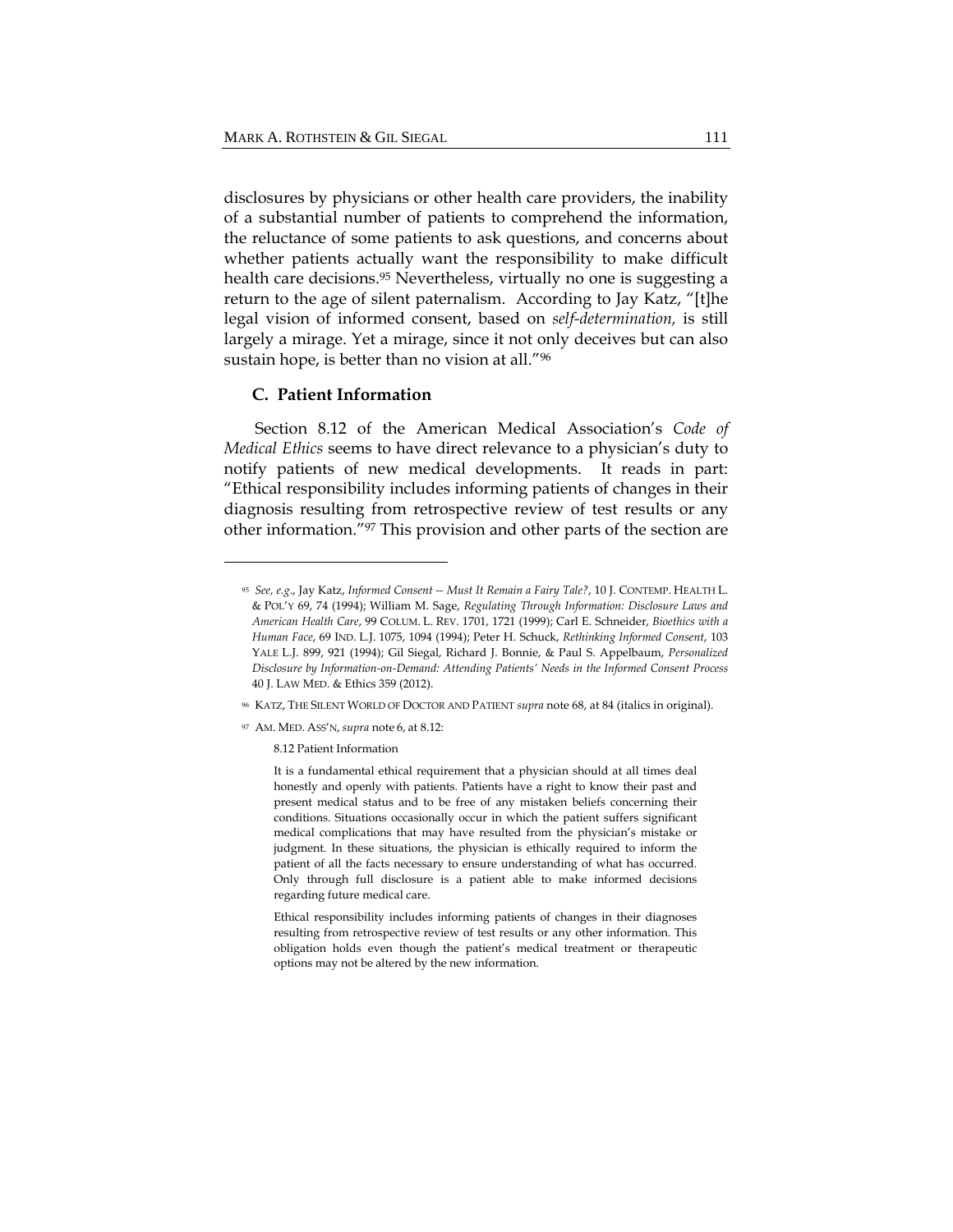broad enough to incorporate the duty to notify patients about new medical developments, but they have never been construed to do so.98

The section was intended to discourage physicians from failing to disclose a patient's complete medical information, including possible mistakes, based on a concern for legal liability.99 It is not clear the extent to which the section also seeks to establish additional disclosure obligations. There is no reason to suspect that such an application was even considered, let alone intended, by the drafters of this section of the code. Indeed, all of the literature references to this section of the code address the issue of medical malpractice.100

Regardless of the specific intent of this section of the code, it generally supports the obligation of physicians to apprise patients of all relevant medical information, including information discovered after the episode of care.101 It is additional support for the proposition that even if a duty to notify patients is considered a new obligation, such an obligation is consistent with established principles of medical ethics.

#### **D. Non-abandonment**

A fundamental element of the physician-patient relationship is that "[t]he patient has the right to continuity of health care."102 Continuity of care refers to coordination of care among members of a health care team, including not having a physician withdraw from a case without giving sufficient notice to the patient or caregivers so that another physician may be secured.103

- <sup>100</sup> *See e.g.*, AM. MED. ASS'N, *supra* note 6, at § 8.12..
- <sup>101</sup> *Id.* at 280.

Concern regarding legal liability which might result following truthful disclosure should not affect the physician's honesty with the patient. *Id*.

<sup>98</sup> *See e.g.*, AM. MED. ASS'N, *supra* note 6, at § 8.08.

<sup>99</sup> John D. Banja, *Does Medical Error Disclosure Violate the Medical Malpractice Insurance Cooperation Clause?*, *in* 3 ADVANCES IN PATIENT SAFETY: FROM RESEARCH TO IMPLEMENTATION 371, 372 (Kerm Hendriksen et al. eds., 2005), *available at* http://www.ahrq.gov/downloads/ pub/advances/vol3/Banja.pdf.

<sup>102</sup> *Id.*, § 10.01(5) Fundamental Elements of the Physician-Patient Relationship, at 367.

<sup>103</sup> *Id*., § 8.115 Termination of Physician‐Patient Relationship, at 278. *See* Allan S. Detsky, *What*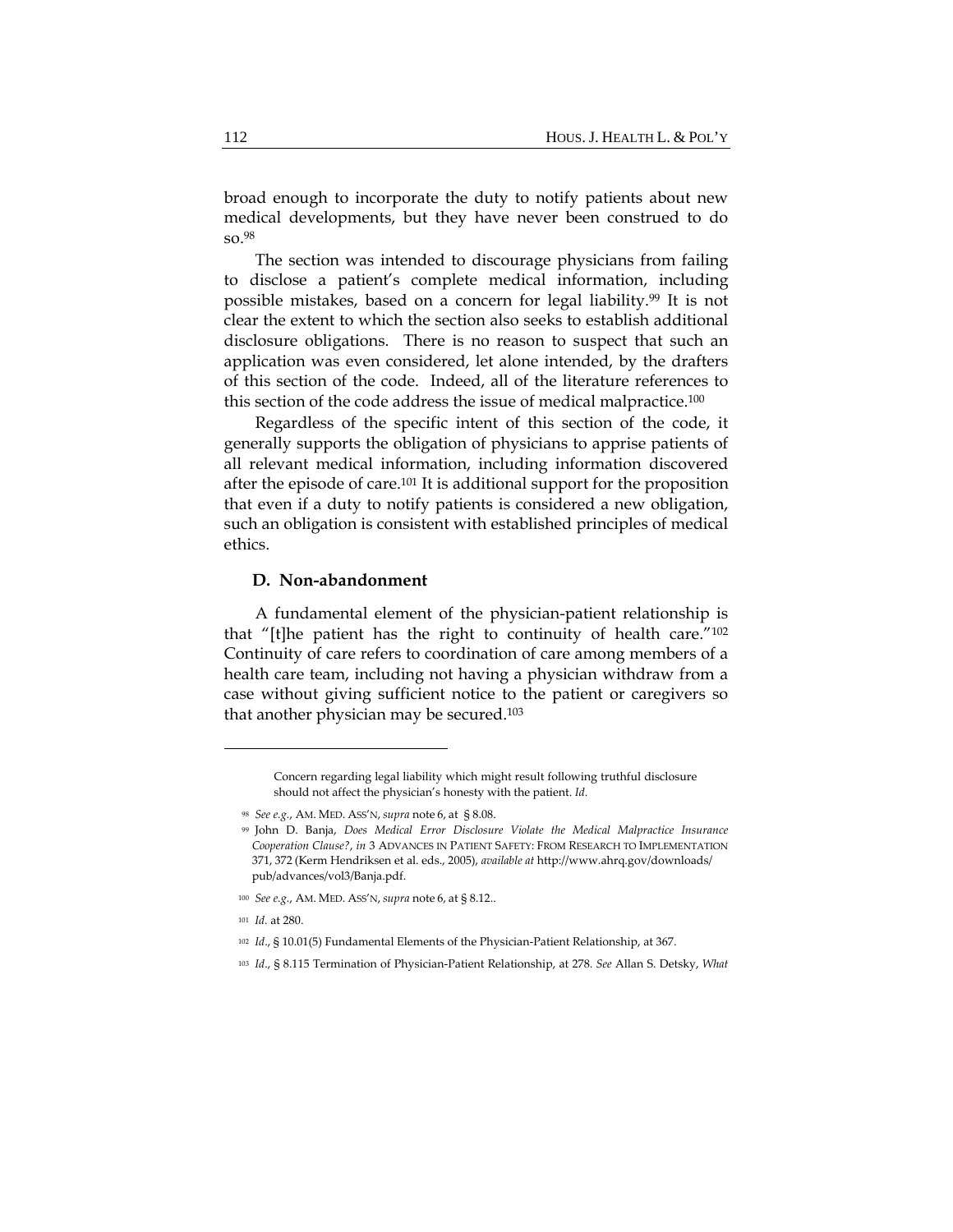Continuity of care also refers to professional obligations over time within the context of an ongoing physician-patient relationship:

The obligation of non-abandonment emphasizes the longitudinal nature of a caring and problem-solving commitment between physician and patient. Ethical analyses of clinical actions sometimes focus on one moment in time and seek generalizable rules or answers, but patients and their physicians do not have the luxury of existing in such isolation. Clinical decisions involve a series of choices over time, and the consequences of one decision may immediately lead to new choices.104

The ethical obligation of physicians rejects the "one moment in time" approach to physician-patient relationships.105 When there is a change in circumstances, either because of the health status of the patient or the state of the art in medicine, continuity of care and nonabandonment require that the physician share the new information with the patient so they can work collaboratively in developing a new patient-centered treatment plan.106

#### **E. Fiduciary Loyalty**

The ethical principles discussed thus far include a physician's duty to tell patients the truth, to obtain informed consent, to provide relevant information to patients, and to ensure continuity of care. Overarching all of these – and many other – professional obligations is the physician's duty of loyalty. "The relationship between patient and physician is based on trust and gives rise to physicians' ethical obligations to place patients' welfare above their own self-interest and above obligations to other groups, and to advocate for their patients' welfare."107

The physician-patient relationship is one of several legally

*Patients Really Want from Health Care*, 306 JAMA 2500, 2500 (2011) (mentioning importance to patients of continuity, choice, and coordination of care).

<sup>104</sup> Timothy E. Quill & Christine K. Cassel, *Nonabandonment: A Central Obligation for Physicians*, 122 ANNALS INTERNAL MED. 368, 370 (1995).

<sup>105</sup> *Id*. at 370.

<sup>106</sup> *Id.* at 371.

<sup>107</sup> AM. MED. ASS'N, *supra* note 6, at § 10.015 (The Patient‐Physician Relationship).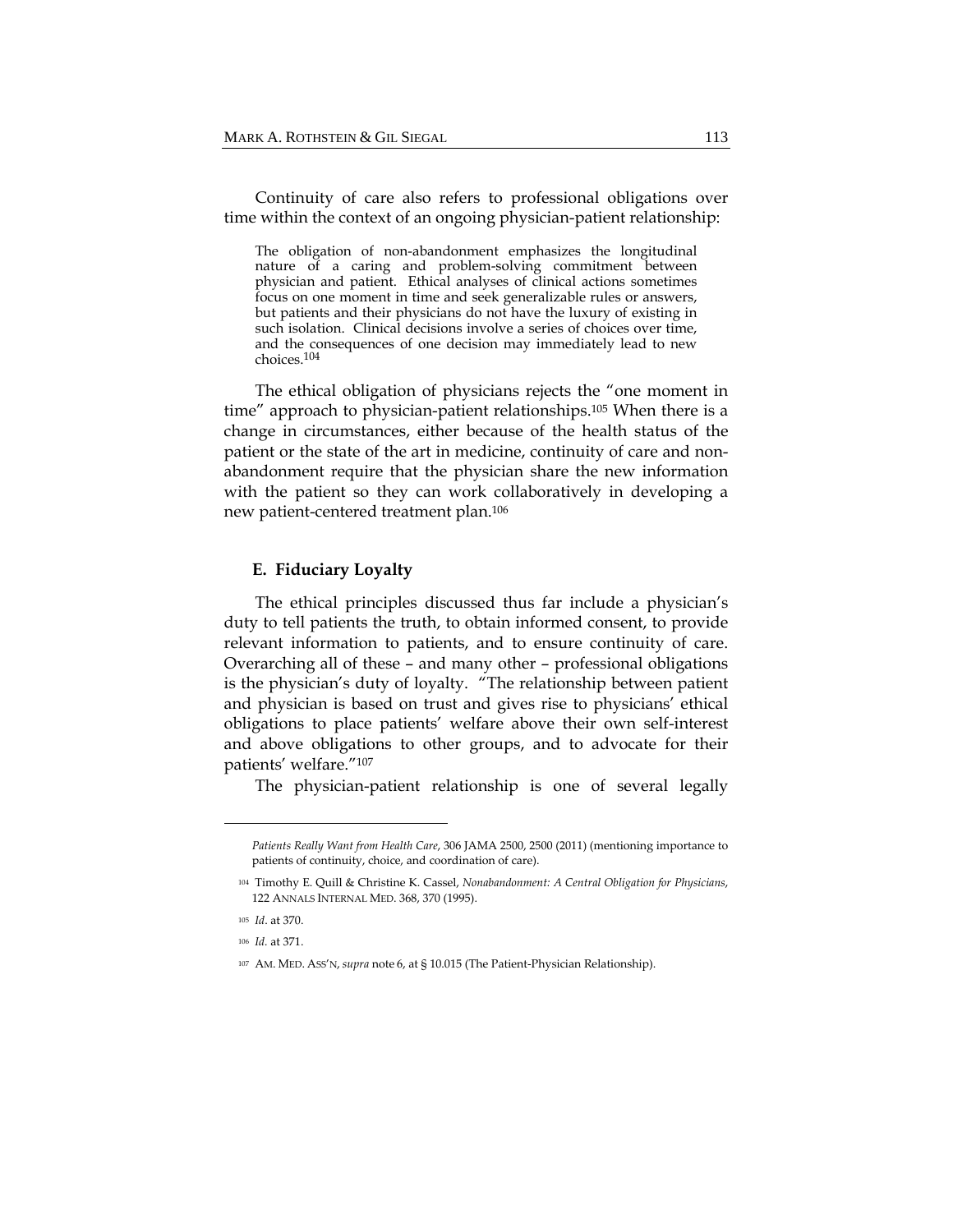recognized fiduciary relationships.108 All fiduciary relationships are characterized by the fiduciary having special knowledge and the other party reasonably expecting the fiduciary to act in the best interests of the individual.109 Fiduciaries have a duty to disclose information relevant to fulfilling their fiduciary duties.110 In the physician-patient context, the fiduciary duty means more than nonmaleficence; it establishes that the physician has an affirmative obligation to act for the benefit of the patient, including the duty to disclose information relevant to the patient's health.111 The duty also has been held to extend beyond the discrete episode of care, even beyond the termination of the physician-patient relationship:

It is also worth noting that a physician's fiduciary duty to disclose emergent adverse medical risks<sup>112</sup> may extend beyond the termination of the physician-patient relationship. Courts have recognized that the timing of the emergent adverse medical condition does not mitigate the duty to disclose when the physician learns of information indicating that the patient's medical well-being is at significant risk.113

It can be fairly asserted that the ethical duty at the center of this article, the physician's duty to notify patients of new medical developments, is consistent with the language and intent of several important ethical principles and further serves to advance the modern conception of the physician-patient relationship.

- <sup>109</sup> *See* Hafemeister & Spinos*, supra* note 2*,* at 1195*.*
- <sup>110</sup> *Id.* at 1188.
- <sup>111</sup> *Id*. at 1184.

<sup>108</sup> Other examples include attorney‐client, guardian‐ward, financial advisor‐client, and corporate officer‐shareholder. Hafemeister & Spinos, *supra* note 2 at 1187; *see also* Mark A. Hall, *Law, Medicine, and Trust*, 55 STAN. L. REV. 463, 466 (2002) (arguing that trust is the unifying theme of health law). *See generally* David Orentlicher, *Health Care Reform and the Patient‐Physician Relationship*, 5 HEALTH MATRIX 141, 147 (1995); Marc A. Rodwin, *Strains in the Fiduciary Metaphor: Divided Physician Loyalties and Obligations in a Changing Health Care System,* 21 AM. J.L. & MED. 241, 241 (1995).

<sup>112</sup> "Emergent medical risks" as used in the quoted article refers to medical errors and incidental clinical findings. *See id.* at 1167.

<sup>113</sup> *Id*. at 1191 (citing Mink v. Univ. of Chicago, 460 F. Supp. 713, 720 (N.D. Ill. 1978); Schwartz v. United States, 230 F. Supp. 536, 540 (E.D. Pa. 1964)).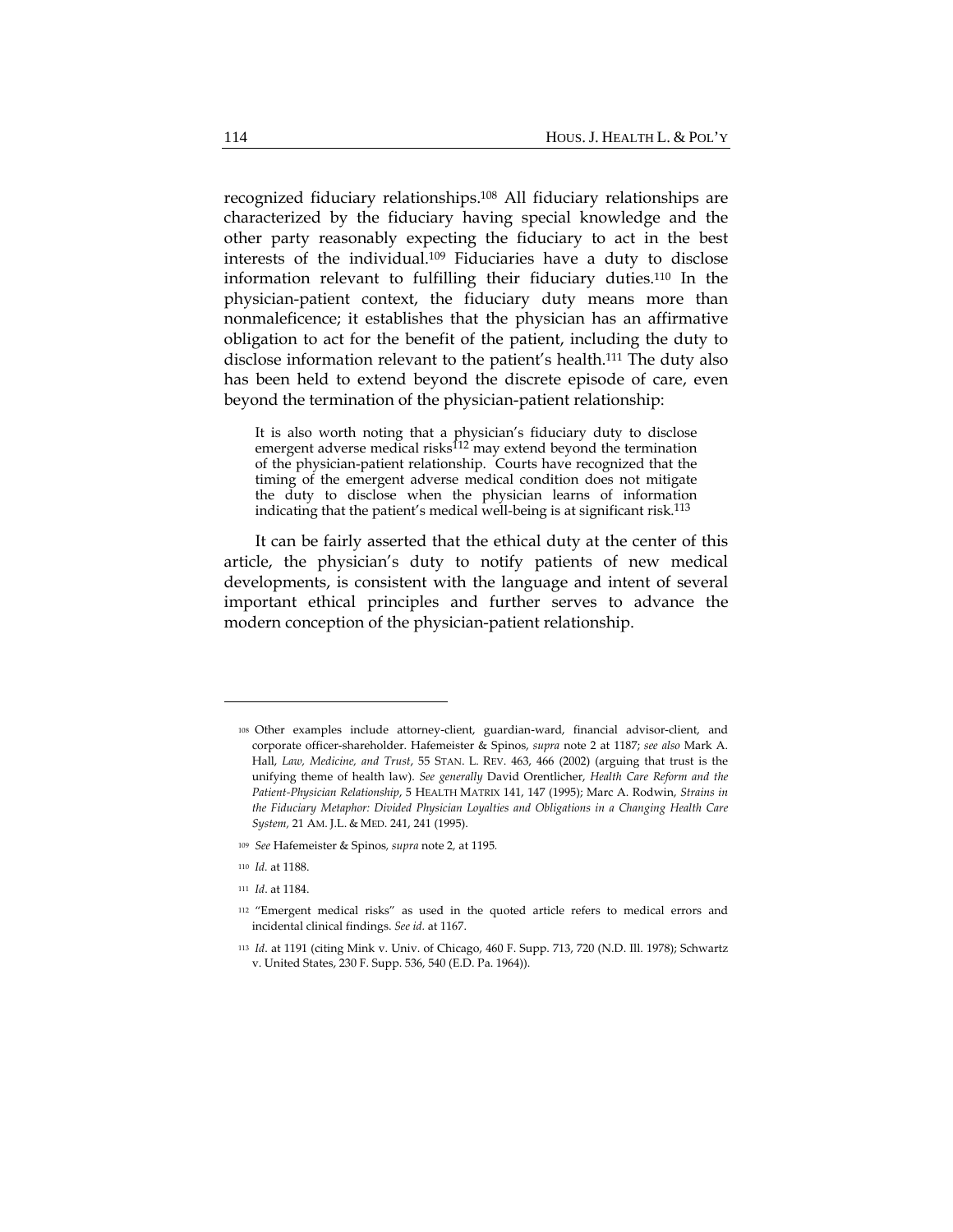#### **V. STATUTORY DUTIES TO NOTIFY PATIENTS**

Until the 1980s, there was no legal, regulatory, or ethical obligation for physicians to notify patients about certain important matters related to their care, such as medical errors and adverse events.114 Traditionally, many physicians have been concerned about potential malpractice liability and therefore have refrained from disclosing explanatory health information to their patients.115 Indeed, standard risk management advice to physicians has been to not admit any wrongdoing or even to express any regret at an unfavorable treatment outcome, because such expressions could be admitted into evidence in a subsequent malpractice case.116 Beginning in 1981, the AMA specifically mandated disclosures to patients of adverse events.117 The Joint Commission for the Accreditation of Health Care Organizations (now simply The Joint Commission) also adopted a rule requiring the notification of patients about outcomes of their care, including unanticipated outcomes.118

Despite ethical rules and institutional accreditation standards, most physicians still do not provide full disclosure about medical errors.119 According to a 2006 mail survey of 2,637 physicians, only 42% of responding physicians said they would make a full disclosure, including an explicit statement that an error occurred; 56% said they would make a partial disclosure, mentioning the adverse event but not the error; and 3% said they would make no reference to the adverse event or error.120 Because the survey involved self-reports

- <sup>117</sup> *See* discussion, *supra* Part IV‐C*.*
- <sup>118</sup> JOINT COMMISSION, HOSPITAL ACCREDITATION STANDARDS (2007).

120 *Id.*

<sup>114</sup> It is beyond the scope of this article to address the duties of physicians to report health‐ related matters to parties other than the patient, such as public health authorities, law enforcement agencies, or professional accrediting bodies.

<sup>115</sup> David M. Studdert et al., *Disclosure of Medical Injury to Patients: An Improbable Risk Management Strategy*, 26 HEALTH AFFAIRS 215, 215 (2007).

<sup>116</sup> *See id.* (reviewing traditional risk management strategies and asserting that disclosure will reduce liability).

<sup>119</sup> Thomas H. Gallagher et al., *Choosing Your Words Carefully: How Physicians Would Disclose Harmful Medical Errors to Patients*, 166 ARCHIVES INTERNAL MED. 1585, 1589−90 (2006).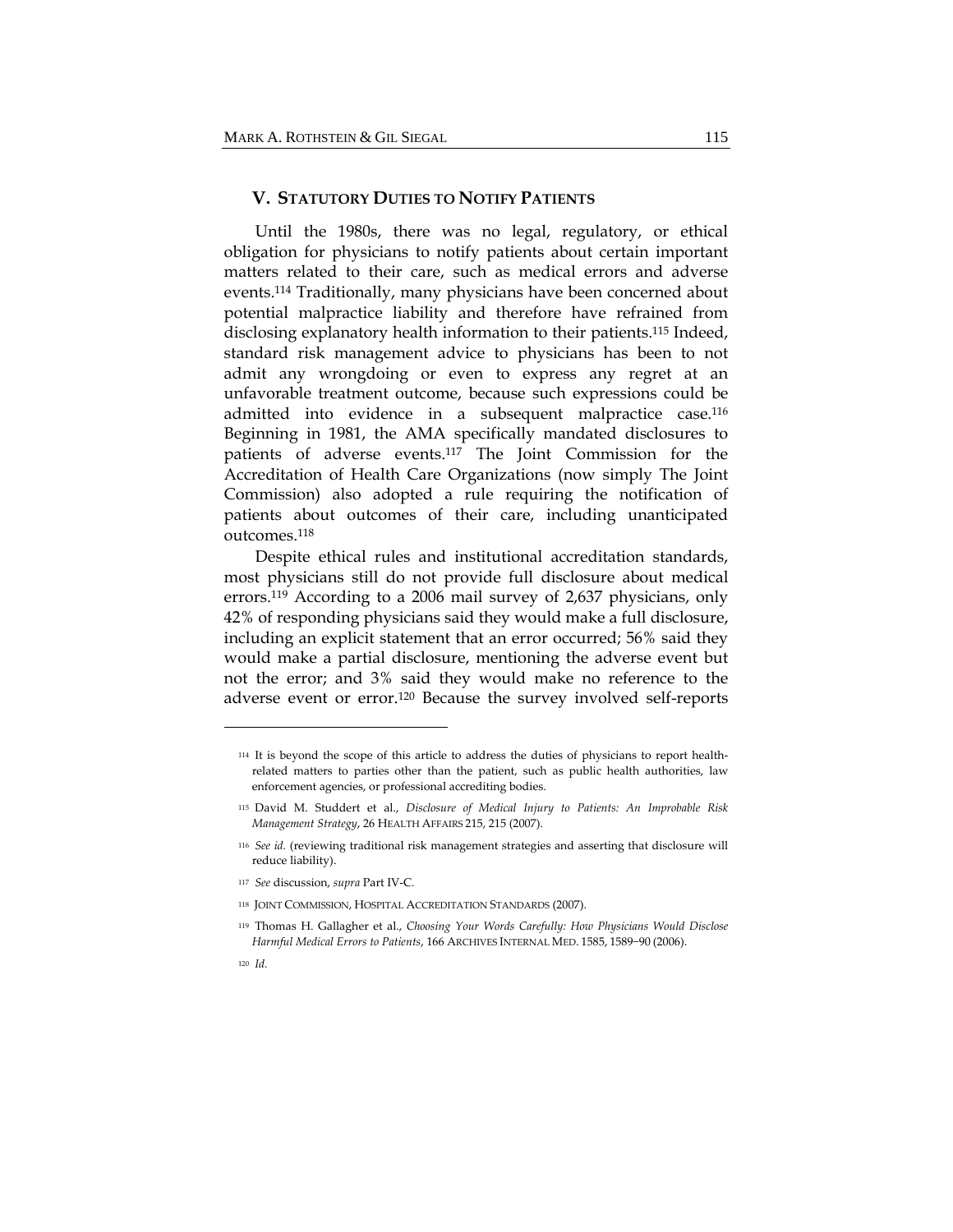about how much information the physicians would disclose in the future in a hypothetical case, it is arguable that in a real-life situation, actual disclosure rates would be lower.

Some experts contend that the reluctance of physicians to disclose information related to adverse events and medical errors is a leading cause of malpractice claims, because lawsuits often are filed when patients feel deceived or abandoned.<sup>121</sup> Regardless of its effectiveness as a risk management strategy,122 disclosure is an ethical obligation, and complete health information may advance the health of the patient. To give effect to these considerations, in the 1990s, state legislatures began enacting "apology" and "disclosure" laws.123 This section discusses these state laws as well as recent federal legislation mandating the notification of patients in the event of a health information security breach. Taken together, these laws indicate a major change in the regulation of physician-patient relations to require more transparency and comprehensive information sharing. Greater disclosure obligations are consistent with the proposal in this article to establish a duty to notify patients of new medical developments.

<sup>121</sup> *See* Howard H. Hiatt et al., *A Study of Medical Injury and Medical Malpractice*, 321 NEW ENG. J. MED. 480 (1989); Gerald B. Hickson et al., *Factors That Prompted Families to File Medical Malpractice Claims Following Perinatal Injuries*, 267 JAMA 1359, 1359 (1992); Wendy Levinson et al., *Physician‐Patient Communication: The Relationship with Malpractice Claims Among Primary Care Physicians and Surgeons*, 277 JAMA 553, 553 (1997); Tamara Relis, "*It's Not About the Money!": A Theory on Misconceptions of Plaintiffs' Litigation Aims*, 68 U. PITT. L. REV. 341, 352 (2007). Cf. Allen Kachalia et al., *Does Full Disclosure of Medical Errors Affect Malpractice Liability? The Jury Is Still Out*, 29 JT. COMM'N J. QUALITY & SAFETY 503 (2003) (meta‐analysis of studies did not allow for an estimate of the number of additional lawsuits prevented by disclosure).

<sup>122</sup> *See* Studdert et al., *supra* note 115.

<sup>123</sup> *See generally* Allen Kachalia et al., *Liability Claims and Costs Before and After Implementation of a Medical Error Disclosure Program*, 153 ANNALS INTERNAL MED. 213 (2010); Steve S. Kraman & Ginny Hamm, *Risk Management: Extreme Honesty May Be the Best Policy*, 131 ANNALS INTERNAL MED. 963, 963–966 (1999); Carol B. Liebman & Chris S. Hyman, *A Mediation Skills Model to Manage Disclosure of Errors and Adverse Events to Patients*, 23 HEALTH AFFAIRS No. 4, at 22–32 (2004); Anna C. Mastroianni et al., *The Flaws in State 'Apology' and 'Disclosure' Laws Dilute Their Intended Impact on Malpractice Suits*, 29 HEALTH AFFAIRS 1611, 1612 (2010); Michelle M. Mello & Thomas H. Gallagher, *Malpractice Reform – Opportunities for Leadership by Health Care Institutions and Liability Insurers*, 362 NEW ENG. J. MED. 1353, 1354 (2010).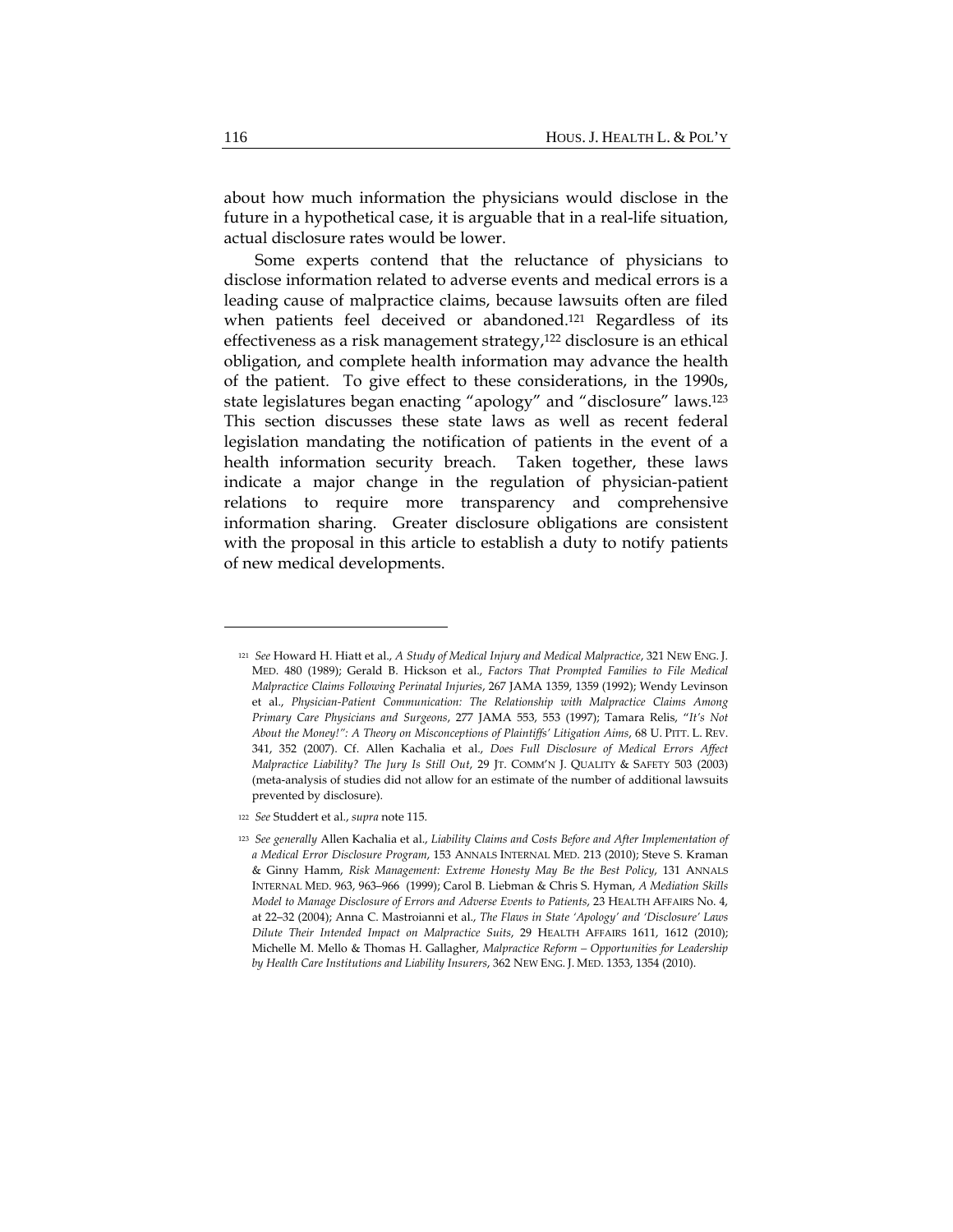## **A. Medical Errors and Adverse Events**

To promote openness in physician-patient communications, thirty-four states and the District of Columbia have enacted "apology" laws.124 The laws differ, but they generally provide that a health care provider's oral or written communications of apology, regret, sympathy, compassion, mistake, or similar expressions regarding a patient's unanticipated outcome may not be admitted into evidence in a malpractice case and do not constitute an admission of liability or a statement against interest.125 Significantly, these statements of apology are not legally required.126 By contrast, nine states have enacted laws requiring the disclosure of unanticipated outcomes.127 These laws, however, are usually applicable only to institutional health care providers.128 Moreover, they "require only a bare-bones statement that an unanticipated outcome occurred," without requiring an acknowledgement of error.129 Whereas apology laws attempt to promote openness and to

- <sup>125</sup> *See* sources cited *supra* note 124.
- <sup>126</sup> *See* sources cited *supra* note 124.

<sup>124</sup> ARIZ. REV. STAT. § 12‐2605; CAL. EVID. CODE § 1160; CAL. GOV'T CODE § 11440.45; COLO. REV. STAT. § 13‐25‐135; CONN. GEN. STAT. ANN. § 52‐184D; DEL. CODE ANN. tit. 10, § 4318; D.C. CODE § 16‐2841; FLA. STAT. § 90.4026; GA. CODE ANN. § 24‐3‐37.1; HAW. R. EVID. 409.5; IDAHO CODE § 9‐207, IDAHO R. EVID. 414; IND. CODE § 34‐43.5‐1; IOWA CODE § 622.31; LA. REV. STAT. ANN. § 13:3715.5; ME. REV. STAT. ANN. tit. 24, § 2907; MD. CTS. & JUD. PROC. CODE ANN. § 10‐ 920; MASS. GEN. LAWS ch. 233, § 23D; MO. ANN. STAT. § 538.229; MONT. CODE ANN. § 26‐1‐814; NEB. REV. STAT. § 27‐1201; N.H. REV. STAT. ANN. § 507‐E:4; N.C. GEN. STAT. ANN. §8C‐1, RULE 413; N.D. CENT. CODE § 31‐04‐12; OHIO REV. CODE ANN. § 2317.43; OKLA. STAT. tit. 63, § 1‐ 1708.1H; OR. REV. STAT. ANN. § 677.082; S.C. CODE ANN. § 19‐1‐190; S.D. CODIFIED LAWS § 19‐ 12‐14; TENN. R. EVID. 409.1; TEX. CIV. PRAC. & REM. CODE § 18.061; UTAH CODE ANN. § 78B‐3‐ 422, UTAH R. EVID. 409; VT. STAT. ANN. tit. 12, § 1912; VA. CODE ANN. § 8.01‐52.1; VA. CODE ANN. § 8.01‐581.20.1; WASH. REV. CODE § 5.64.010; W. VA. CODE § 55‐7‐11A; WYO. STAT. ANN. § 1‐1‐130.

<sup>127</sup> CAL. HEALTH & SAFETY CODE § 1279.1 (West 2011); FLA. STAT. ANN. §§ 395.0197, 395.1051, 456.0575 (West 2011); FLA. ADMIN. CODE ANN. 64B8‐8.001, 64B8‐8.011 (2011); NEV. REV. STAT. §§ 439.855, 439.860 (West 2011); N.J. STAT. ANN. § 26:2H-12.25D (West 2011); N.J. ADMIN. CODE § 8:43E‐10.7 (2011); OR. REV. STAT. ANN. § 442.837 (West 2011); 40 PA. CONS. STAT. ANN § 1303.308 (West 2011); TENN. CODE ANN. § 68-11-211 (West 2011); VT. CODE ANN. tit. 18, § 1915 (West 2011); VT. CODE R. § 12‐5‐16:2 (West 2011); WASH. REV. CODE § 70.41.380 (West 2011).

<sup>128</sup> *See* sources cited *supra* note 127.

<sup>129</sup> Mastroianni et al., *supra* note 123, at 1615.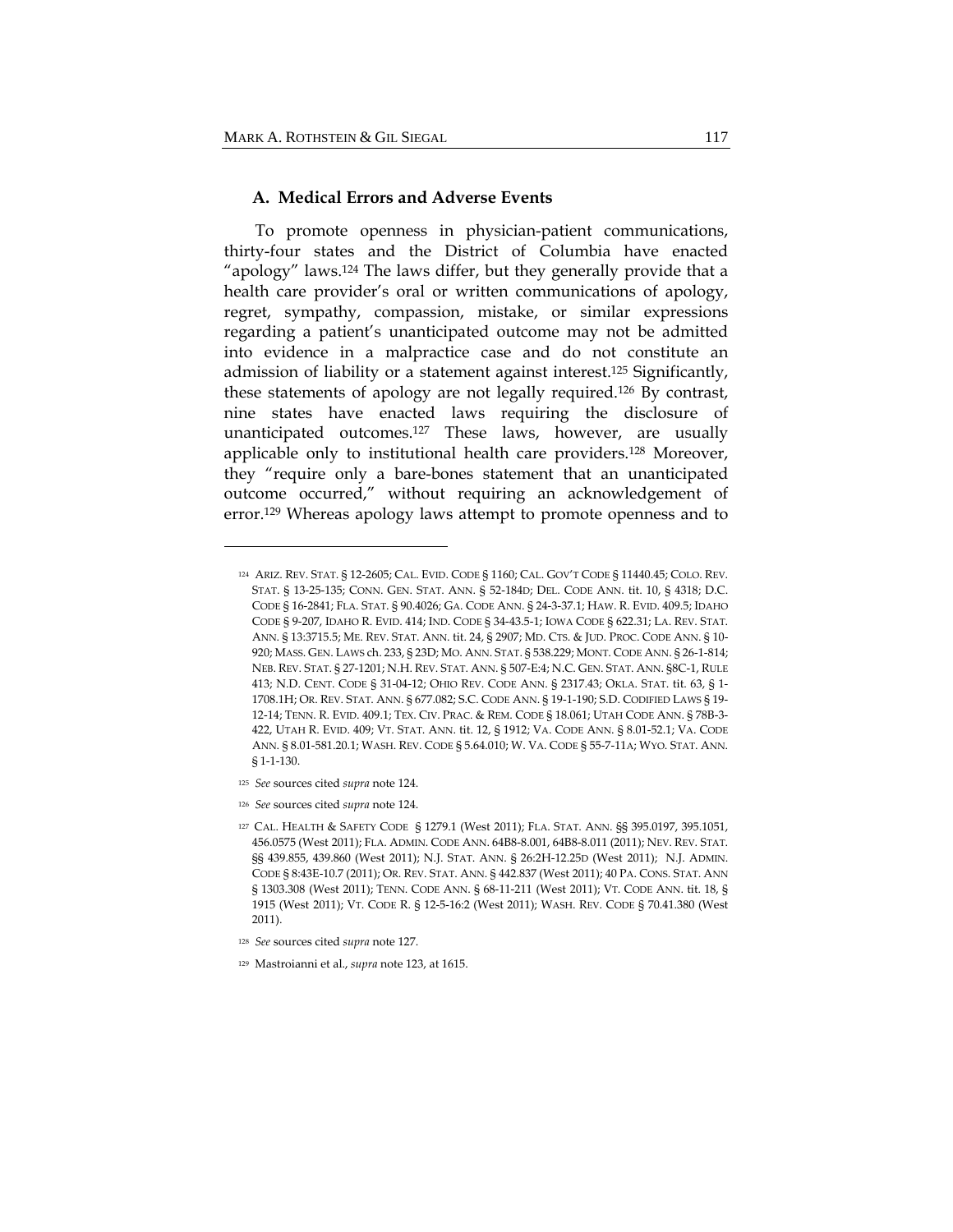protect physicians from malpractice liability, disclosure laws attempt to promote the interests of patients in learning the existence and cause of adverse outcomes. Although these statutes must be regarded as extremely limited or tentative steps, at least they are steps in the right direction. They further support the need to encourage or even compel additional communications by physicians to patients.

#### **B. Health Information Security Breaches**

The Health Information Technology for Economic and Clinical Health (HITECH) Act,<sup>130</sup> Title XIII of the American Recovery and Reinvestment Act of 2009,131 contains a provision directing the Secretary of Health and Human Services (HHS) to issue regulations setting forth the breach notification obligations of entities subject to the Health Information Portability and Accountability Act (HIPAA) Privacy Rule.132 The HITECH Act requires HIPAA covered entities to provide notification to affected individuals and to the Secretary of HHS following the discovery of a breach of unsecured protected health information.133 In addition to the federal requirement, laws in forty-six states and the District of Columbia mandate the notification of health information security breaches, although the details vary among the states.134

<sup>130</sup> Health Information Technology for Economic and Clinical Health Act, Pub. L. No. 111‐5, 123 Stat. 115, 226, 263 (2009).

<sup>131</sup> Title XIII of the American Recovery and Reinvestment Act of 2009, Pub. L. No. 111‐5, 123 Stat. 115 (2009).

<sup>132</sup> Health Insurance Portability and Accountability Act of 1996 (HIPAA), Pub. L. No. 104-191, 110 Stat. 1936 (codified as amended in scattered sections of titles 18, 26, 29, and 42 U.S.C.). The HIPAA Privacy Rule is codified as follows: Standards for Privacy of Individually Identifiable Health Information, 45 C.F.R. pt. 164 subpart E (2010); *see also* 45 C.F.R. §160.103 (defining "individually identifiable health information"). The covered entities are health care providers, health plans, health clearinghouses, and business associates of the first three entities. 45 C.F.R. § 160.102 (2010).

<sup>133</sup> 42 U.S.C.A. § 17932 (West 2011).

<sup>134</sup> ALASKA STAT. § 45.48.010(a), (b) (2011); ARIZ. REV. STAT. ANN. § 44‐7501(a) (2010); ARK. CODE ANN. §§ 4‐110‐101, 4‐110‐105 to ‐108 (West 2011); CAL. CIV. CODE §§ 56.06, 1785.11.2, 1798.29, 1798.82 (West 2011); COLO. REV. STAT. ANN. § 6‐1‐716(1)(a), 2(a) (West 2012); CONN. GEN. STAT. ANN. § 36a‐701b(a‐b) (2011); DEL. CODE ANN. tit. 6, § 12B‐101 (West 2011); D.C. CODE § 28‐3851 to ‐3852 (2012); FLA. STAT. § 817.5681(1)(a) (2011); GA. CODE §§ 10‐1‐910 to ‐ 912 (2011); HAW. REV. STAT. § 487N‐2 (2011); IDAHO CODE ANN.. §§ 28‐51‐104 to ‐107 (2012); 815 ILL. COMP. STAT. ANN. § 530/1, 530/10, 530/15 (2011); IND. CODE §§ 24‐4.9‐1‐1, 24‐4.9‐2‐2, 4‐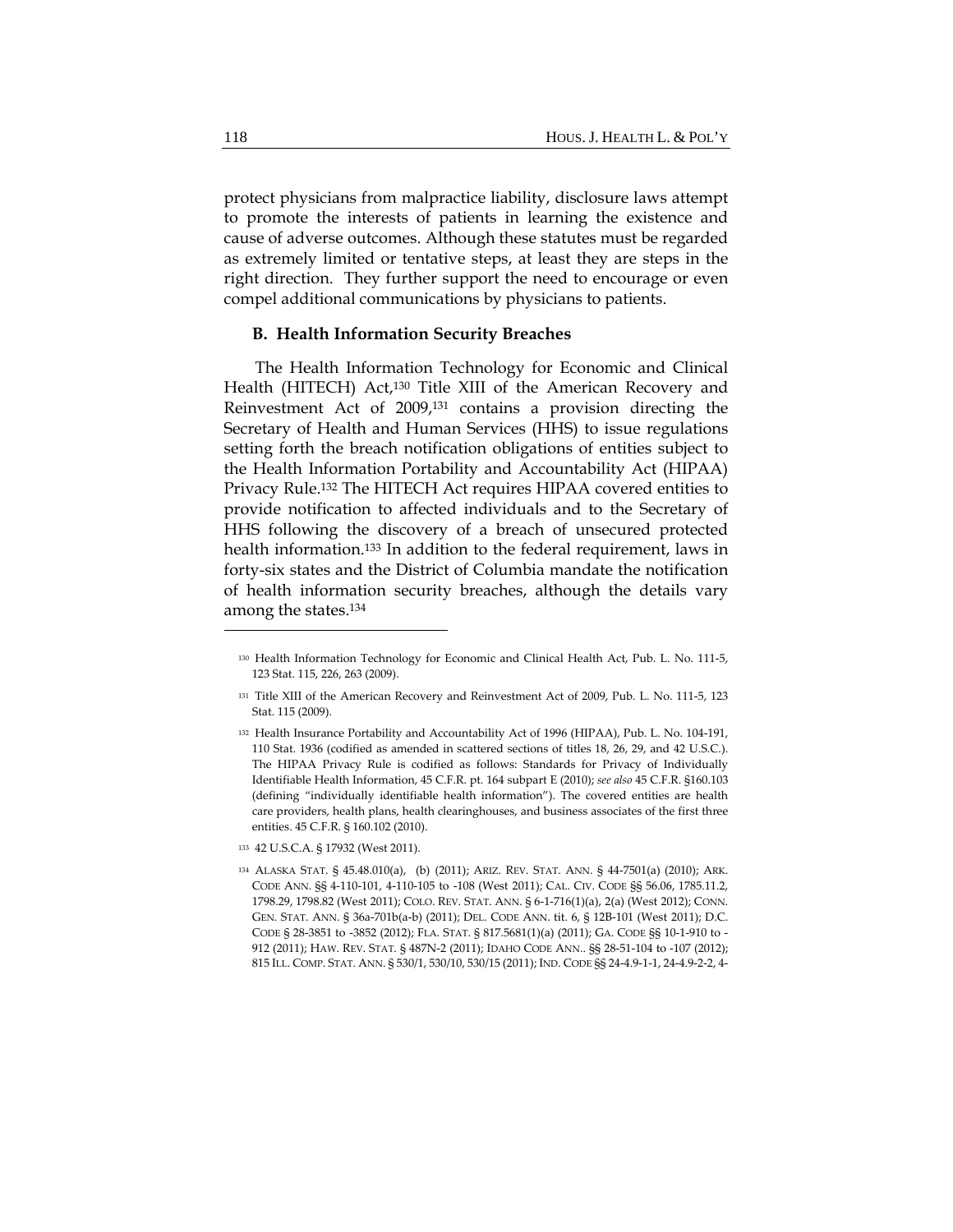According to the federal regulations, except when law enforcement requests a delay, a covered entity is required to send a notice within sixty calendar days of discovering the breach.135 The notice must include the following: (1) a brief description of what happened, the date of breach, and the date of discovery; (2) a brief description of the types of health information involved; (3) any steps individuals should take to protect themselves from harm due to the breach; (4) a brief description of what steps the covered entity is taking to investigate the breach, minimize resulting injury, and prevent a breach from recurring; and (5) contact information.136 The notice must be written in plain language137 and sent by first-class mail or, according to prior agreement with the recipient, by electronic mail.138 In urgent situations, where there is possible imminent misuse of the information, the covered entity may provide notice by telephone or other suitable means.139 Notification also must be provided to the media, and the Secretary is required to post on the

<sup>1</sup>‐11‐1 to ‐10 (2011); IOWA CODE ANN. §715C.1‐715C.2 (West 2011); KAN. STAT. §§ 50‐7a01, 50‐ 7a02 (2011); LA. REV. STAT. ANN. § 51:3071, 51:3074 (2011); ME. REV. STAT. tit. 10, § 1347, 1347‐ A (2011); MD. CODE ANN., COM. LAW § 14‐3501, 14‐3504(2011); MASS. GEN. LAWS ANN. ch. 93H, §§1‐3 (2011); MICH. COMP. LAWS ANN. § 445.72 (West 2011); MINN. STAT. ANN. §§ 325E.61, 325E.64 (West 2011); H.B. 583, 2010 Leg. (Miss. 2010); MO. REV. STAT. ANN. § 407.1500 (2011); MONT. CODE §§ 30‐14‐1704, 2‐6‐504 (2011); NEB. REV. STAT. ANN. §§ 87‐801 to ‐807 (2011); NEV. REV. STAT. ANN. §§ 603A.010, 603.220 (West 2010); N.H. REV. STAT. §§ 359‐ C:19 to –C:21 (2011); N.J. STAT. ANN. § 56:8‐163 (West 2011); N.Y. BUS. LAW § 899‐aa(1)(a, c), (8)(a) (2011); N.C. GEN. STAT. § 75‐65 (2011); N.D. CENT. CODE ANN. § 51‐30‐01to ‐07 (West 2011); OHIO REV. CODE ANN. §§ 1347.12, 1349.19, 1349.191, 1349.192 (West 2011); OKLA. STAT. §§ TIT. 74, § 3113.1, tit. 24§§ 161 to 166 (2011); OR. REV. STAT. ANN. § 646A.600-.604 (West 2011); 73 PA. CONS. STAT. ANN. §2303 (2011); R.I. GEN. LAWS § 11‐49.2‐1 to ‐4 (2011); S.C. CODE ANN. § 39‐1‐90 (2011); TENN. CODE ANN. § 47‐18‐2107 (2011); TEX. BUS. & COM. CODE § 521.053 (West2011); UTAH CODE ANN. §§ 13‐44‐101, ‐102, ‐201, ‐202, ‐301(West 2011); VT. STAT. ANN. tit. 9, §§ 2430, 2435 (West 2011); VA. CODE ANN. §§ 18.2‐186.6, 32.1‐127.1:05 (West 2011); WASH. REV. CODE ANN. §§ 19.255.010, 42.56.590 (West 2012); W. VA. CODE ANN. § 46A‐ 2A‐101 to ‐105 (West 2011); WIS. STAT. ANN. § 134.98 (West 2011); WYO. STAT. §§ 40‐12‐501 to ‐ 502 (2011).

<sup>135</sup> *See* 45 C.F.R. §§ 164.404(b), 164.412 (2012); Breach Notification for Unsecured Protected Health Information, 74 Fed. Reg. 42,768‐69 (Aug. 24, 2009).

<sup>136</sup> 45 C.F.R. § 164.404(c)(1); Breach Notification for Unsecured Protected Health Information, 74 Fed. Reg. 42, 768 (Aug. 24, 2009).

<sup>137</sup> *Id.* at (c)(2).

<sup>138</sup> *Id.* at (d)(1).

<sup>139</sup> *Id.* at (d)(3).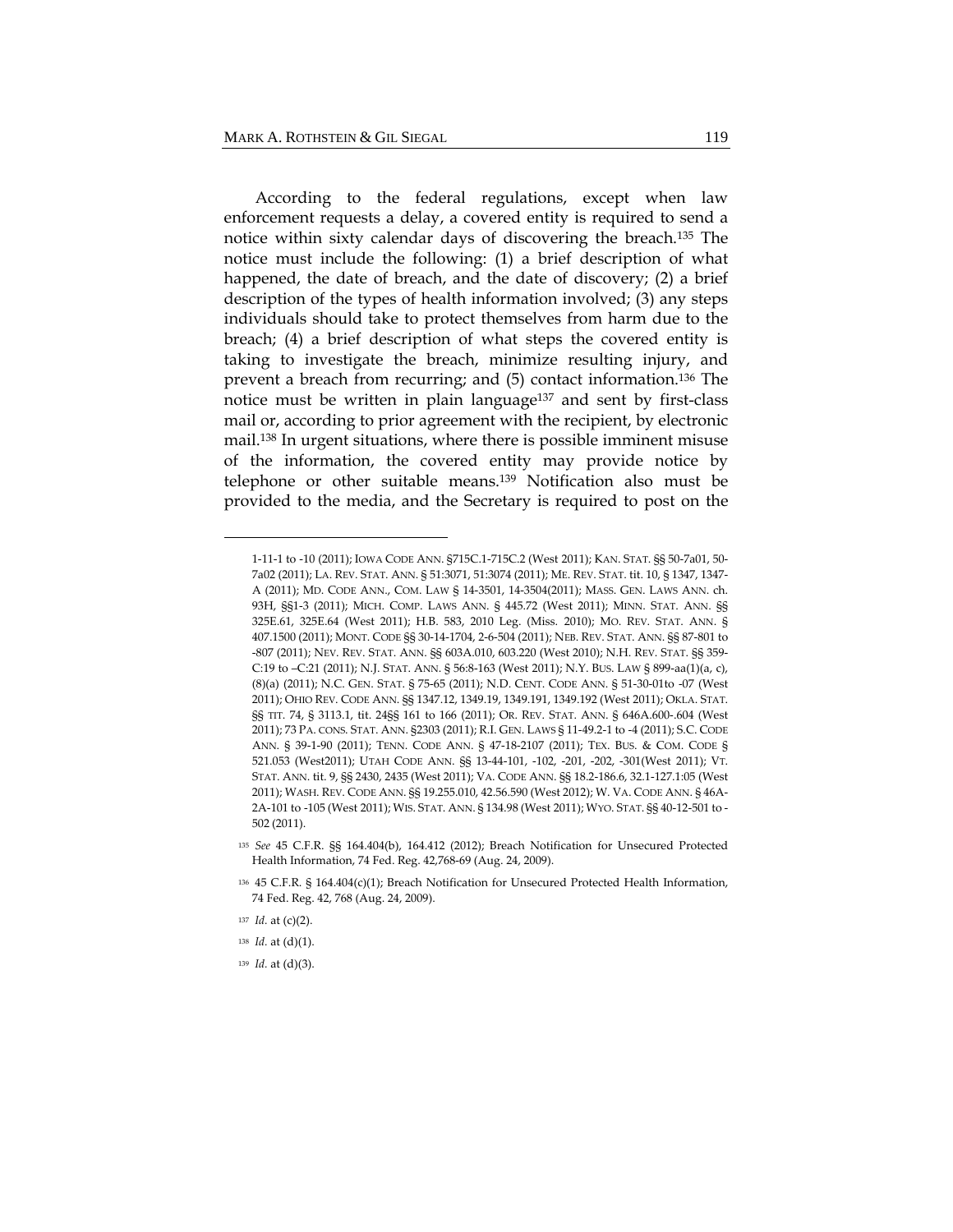HHS website a list of covered entities that experience breaches involving more than 500 individuals.140

Neither federal nor state laws establish comprehensive notification obligations in the event of a health information security breach.141 As with the limited protections of state "apology" and "disclosure" laws, these provisions establish growing support for the public policy of health care providers and institutions sharing important information with patients.142

# **VI. COMMON LAW LIABILITY FOR FAILING TO INFORM, WARN, OR NOTIFY**

# **A. Informed Consent**

Informed consent has become the centerpiece of the physicianpatient relationship in medical ethics143 as well as in health care law.144 It establishes the duty of a physician to inform patients about their diagnosis, the nature of the proposed treatment, its benefits and possible risks, and available alternatives (including refraining from treatment)—all in an understandable fashion.145 Two standards have

<sup>140</sup> *See* Health Information Technology for Economic and Clinical Health Act, Pub. L. No. 111‐ 5, 123 Stat. 115, 261–62 (2009); Breach Notification for Unsecured Protected Health Information, Interim Final Rule, 74 Fed. Reg. 42, 740 (2009).

<sup>141</sup> *See generally* GINA STEVENS, CONG. RESEARCH SERV., RL 34120, FEDERAL INFORMATION SECURITY AND DATA BREACH NOTIFICATION LAWS 1–2 (2010); Paul M. Schwartz & Edward J. Janger, *Notification of Data Security Breaches*, 105 MICH. L. REV. 913, 913 (2007); Jane K. Winn, *Are "Better" Security Breach Notification Laws Possible?*, 24 BERKELEY TECH. L.J. 1133, 1133, 1135 (2009).

<sup>142</sup> Thomas H. Gallagher & Mary Hardy Lucas, *Should We Disclose Harmful Medical Errors to Patients? If so, How?*, 12 NEW ENG. J. MED. 253, 253, 257 (2005); Agency for Healthcare Research and Quality, *In Conversation with...Thomas H. Gallagher, MD*, AHRQ WEBM&M: MORBIDITY & MORTALITY ROUNDS ON THE WEB – PERSPECTIVES ON SAFETY (Jan. 2009), http://webmm.ahrq.gov/perspective.aspx?perspectiveID=69.

<sup>143</sup> See *supra* Part IV‐B.

<sup>144</sup> *See* Canterbury v. Spence, 464 F.2d 772, 781 (D.C. Cir. 1972). *See generally* Susan M. Wolf, *Toward a Systemic Theory of Informed Consent in Managed Care*, 35 HOUS. L. REV. 1631 (1999); Jay Katz, *Informed Consent – Must It Remain a Fairy Tale?*, 10 J. CONTEMP. HEALTH L. & POL'Y 69 (1994); Alan J. Weisbard, *Informed Consent: The Law's Uneasy Compromise with Ethical Theory*, 65 NEB. L. REV. 749 (1986).

<sup>145</sup> *See generally* JESSICA W. BERG ET AL., INFORMED CONSENT: LEGAL THEORY AND CLINICAL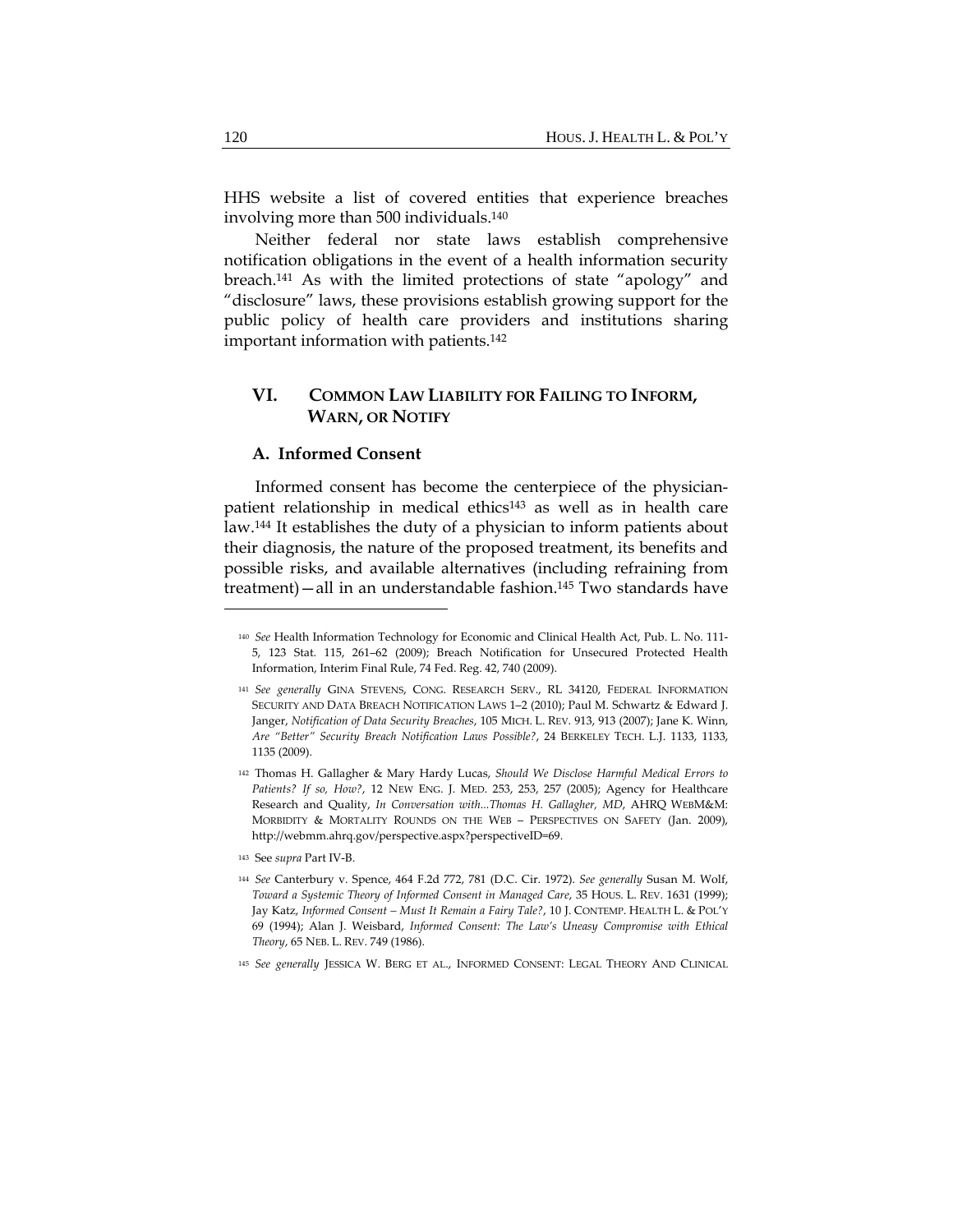been used in state courts to evaluate the disclosure performance – the "reasonable physician" standard (what reasonable physicians tell their patients before rendering care) and the "reasonable patient" standard (what reasonable patients need to know in order to make an informed decision).146 Failure to meet the standard of disclosure results in the medical treatment being nonconsensual care with the following legal liabilities: (1) nonconsensual physical interaction amounts to battery;147 and (2) failure to provide adequate information is a breach of the duty owed to patients – i.e., malpractice.148 In recent years, because most informed consent cases involved only *inadequate* information (as opposed to no information at all), malpractice has become the dominant liability theory, leaving battery to more severe cases such as in fraudulent concealment or unwanted forced care.149 Pertinent to this article, failure to provide timely information can have a major impact on a patient's life and health, and it is easy to see why patients would expect to be informed.<sup>150</sup> However, the duty of informed consent has been applied mostly for prospective or ongoing treatment.151 Thus, it is questionable whether it can be applied to the duty to notify patients of new medical discoveries after an episode of

<sup>148</sup> *See* Canterbury, 464 F.2d at 781 (D.C. Cir. 1972).

PRACTICE 45–46 (2nd ed. 2001); FADEN & BEAUCHAMP, *supra* note 86, at 30–34 (discussing three different legal standards for determining the scope of informed consent).

<sup>146</sup> For a tabulation of states' informed consent laws, see Jamie Staples King & Benjamin Moulton, *Rethinking Informed Consent: The Case for Shared Medical Decision‐Making*, 32 AM. J.L. & MED. 429, 493–501 (2006).

<sup>147</sup> Tortious battery requires intent to make physical contact with another person's body without consent. *See* RESTATEMENT (SECOND) OF TORTS § 13 (1965). The individual need not intend to cause a particular harm or even to do wrong. *See id.* & cmt. c*.*

<sup>149</sup> *See, e.g.,* Nathanson v. Kline, 350 P.2d 1093 (Kan. 1960); Tisdale v. Pruitt, 394 S.E.2d 857 (S.C. Ct. App. 1990) (holding that unauthorized dilation and curettage was actionable under the informed consent doctrine); *See* Mills v. Rogers, 457 U.S. 291 (1982) (remanding for consideration of whether state law grants involuntarily committed mental patients a right to refuse antipsychotropic drugs). *See also* Jay Katz, *Informed Consent‐‐ A Fairy Tale? ‐‐ Law's Vision*, 39 U. PITT. L. REV. 137, 151‐53 (1977); E. Haavi Morreim, *Medical Research Litigation and Malpractice Tort Doctrines: Courts on a Learning Curve*, 4 HOUS. J. HEALTH L. & POL'Y 1, 52‐ 63 (2003).

<sup>150</sup> Joan H. Krause, *Can Health Law Truly Become Patient Centered*?, 45 WAKE FOREST L. REV. 1489, 1491–92 (2010).

<sup>151</sup> *See* Morreim, *supra* note 149, at 63.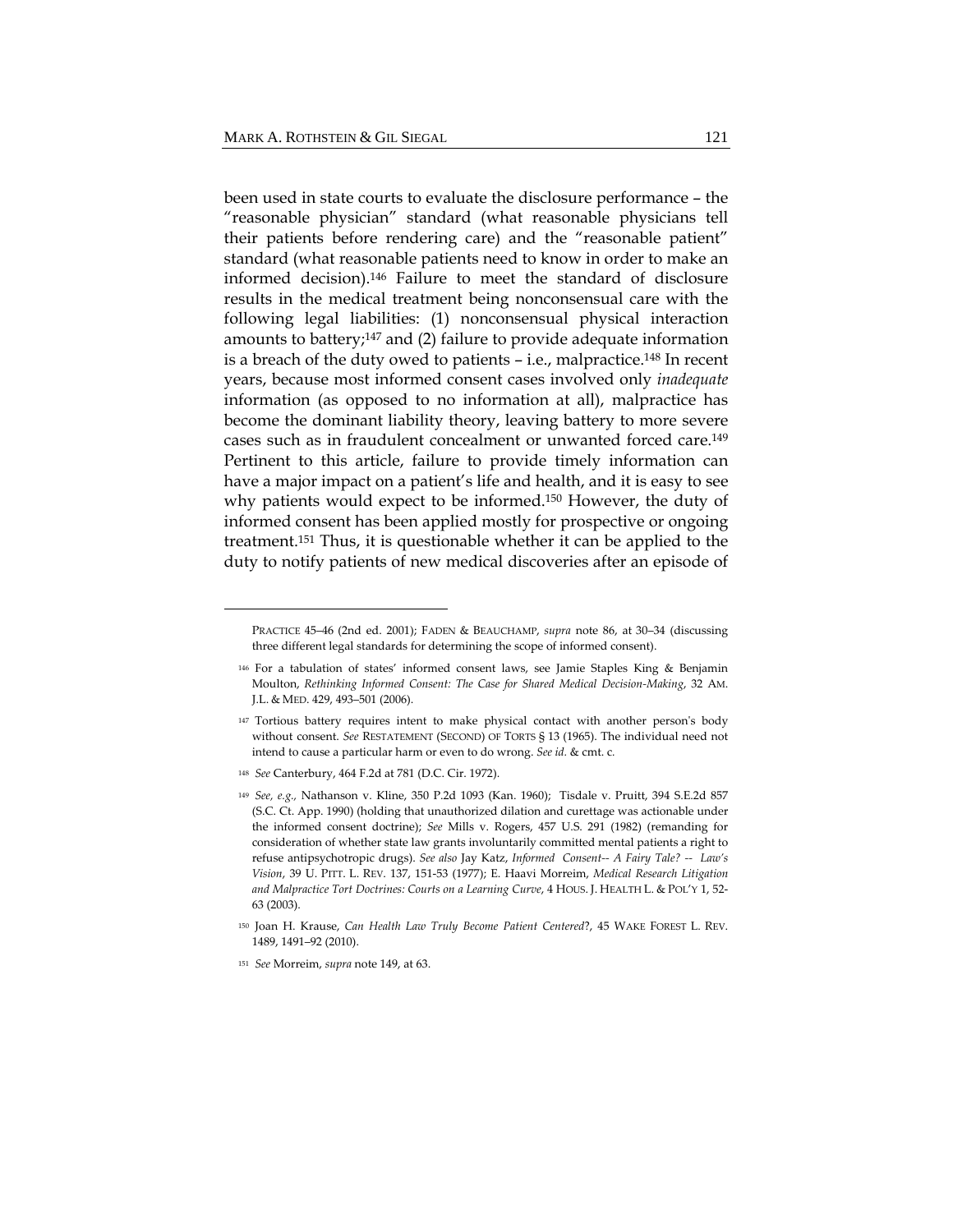care.152

#### **B. Medical Malpractice**

To prevail in a malpractice action a plaintiff must establish that the physician has breached the duty of care owed to the patient (based on a legally binding physician-patient relationship) by performing below the standard of care expected from a reasonable physician under the same circumstances and that the breach directly brought about the complained-of injuries (causation).153 In this regard, assuming a duty of care (which is questionable in some notification scenarios, as mentioned earlier<sup>154</sup>), failure to notify a patient about material risks can be construed as a failure to meet the duty of a reasonable physician, resulting in malpractice liability.

There have been relatively few malpractice cases involving a health care provider's alleged failure to apprise patients of new information of direct relevance to their health. In *Pisano v. Ferrara*,155 a dentist was held liable for failing to inform a patient of the need to remove a dental implant later determined to be linked to tumors. On the other hand, in *Melton v. Medtronic, Inc.*,156 although the duty to inform was acknowledged, a cardiologist was not liable for failing to inform a patient of defects in an implanted cardiac defibrillator because there was insufficient evidence of harm proximately caused by the delay in notification.

Because the standard of care is based on the generally recognized and accepted practices of physicians, it is essential to identify and delineate the situations where physicians should notify their current or past patients. To this end, professional associations should respond to the advancements in HIT and create workable guidelines for their members, an effort that could instruct the courts and

<sup>152</sup> *See id.* at 63‐86 and accompanying notes.

<sup>153</sup> Edward B. Hirshfeld, *Practice Parameters and the Malpractice Liability of Physicians*, 263 JAMA 1556, 1556 (1990).

<sup>154</sup> *See supra* note 129 and accompanying text.

<sup>155</sup> Pisano v. Ferara, A‐6663‐06T3, 2008 WL 4392216 (N.J. Super. Ct. App. Div. 2008).

<sup>156</sup> Melton v. Medtronic, Inc., 698 S.E.2d 886 (S.C. Ct. App. 2010).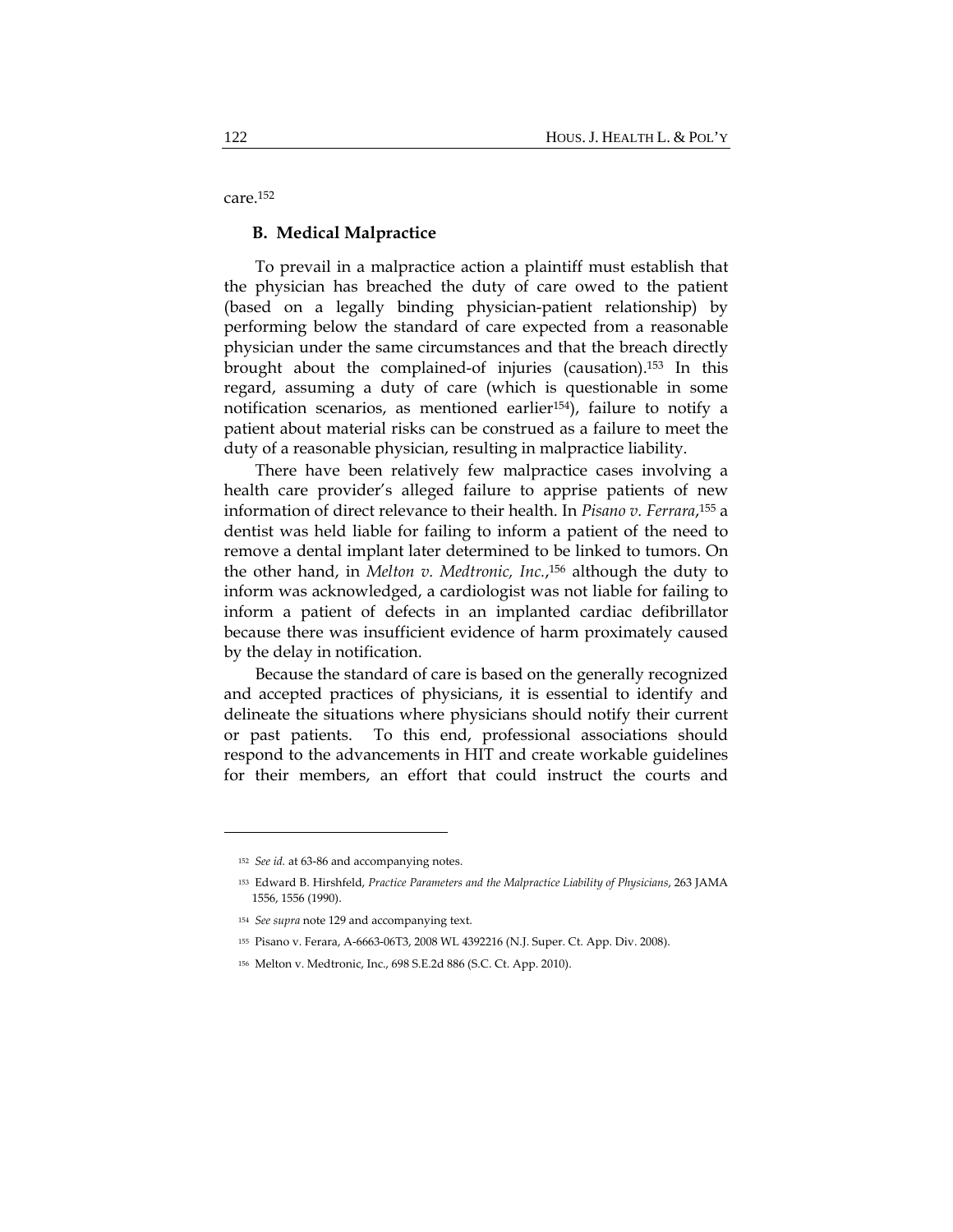regulators.157

Opponents of this recommendation might argue that recognizing a duty to notify in position papers and guidelines will result in a clearer obligation, from which a deviation might be regarded as a compensable breach of duty.158 Nevertheless, courts are likely to recognize a duty to notify patients even without professional recognition, and the lack of input by professional groups will merely cede development of the field to others.

A physician's duties arising from informed consent generally differ from those actionable as malpractice. As for the latter, the standard used by all jurisdictions is the reasonable physician.159 For informed consent, however, some jurisdictions use the reasonable physician standard, whereas others use the reasonable patient standard.160 This in turn might imply that failure to meet a *patient's* expectation to be notified might result in a breach of duty on the part of the physician. Consequently, in such jurisdictions, the shield of clinical guidelines and common practices loses its might, and courts will reconstruct the patient's informational needs in a way that is harder to anticipate. Accordingly, HIT allows physicians in such circumstances to address this difficulty up front, by requesting their patients to indicate if they want to be notified and, if so, their preferred method, such as e-mails or social networks.

Some analogies can be drawn to the legal scholarship on re-

<sup>&</sup>lt;sup>157</sup> See KY. REV. STAT. ANN. § 342.035(8)(b) ("Any provider . . . who has followed the practice parameters or guidelines developed or adopted pursuant to this subsection shall be presumed to have met the appropriate legal standard of care in medical malpractice cases...."); Hinlicky v. Dreyfuss 848 N.E.2d 1285 (N.Y. 2006) (holding professional guidelines are admissible as evidence of the standard of care). *See generally* Ronen Avraham, *Clinical Practice Guidelines: The Warped Incentives in the U.S. Healthcare System,* 37 AM. J. L. & MED. 7, 7, 16‐23, 26‐27 (2011); Michelle M. Mello, *Of Swords and Shields: The Role of Clinical Practice Guidelines in Medical Malpractice Litigation*, 149 U. PA. L. REV. 645, 647 (2001); Scott B. Ransom et al., *Reduced Medicolegal Risk by Compliance With Obstetric Clinical Pathways: A Case‐Control Study*, 101 OBSTETRICS & GYNECOLOGY 751, 754‐55 (2003); Arnold J. Rosoff, *Evidence‐Based Medicine and the Law: The Courts Confront Clinical Practice Guidelines*, 26 J. HEALTH POLITICS POL'Y & L. 327, 352‐53 (2001).

<sup>158</sup> *See* Ransom, *supra* note 157, at 754.

<sup>159</sup> *See generally* 61 Am. Jur. 2d Physicians, Surgeons, Etc. § 287 (2012).

<sup>160</sup> *See, e.g.,* Canterbury v. Spence 464 F.2d 772, 781 (D.C. Cir. 1972) (using reasonable patient standard).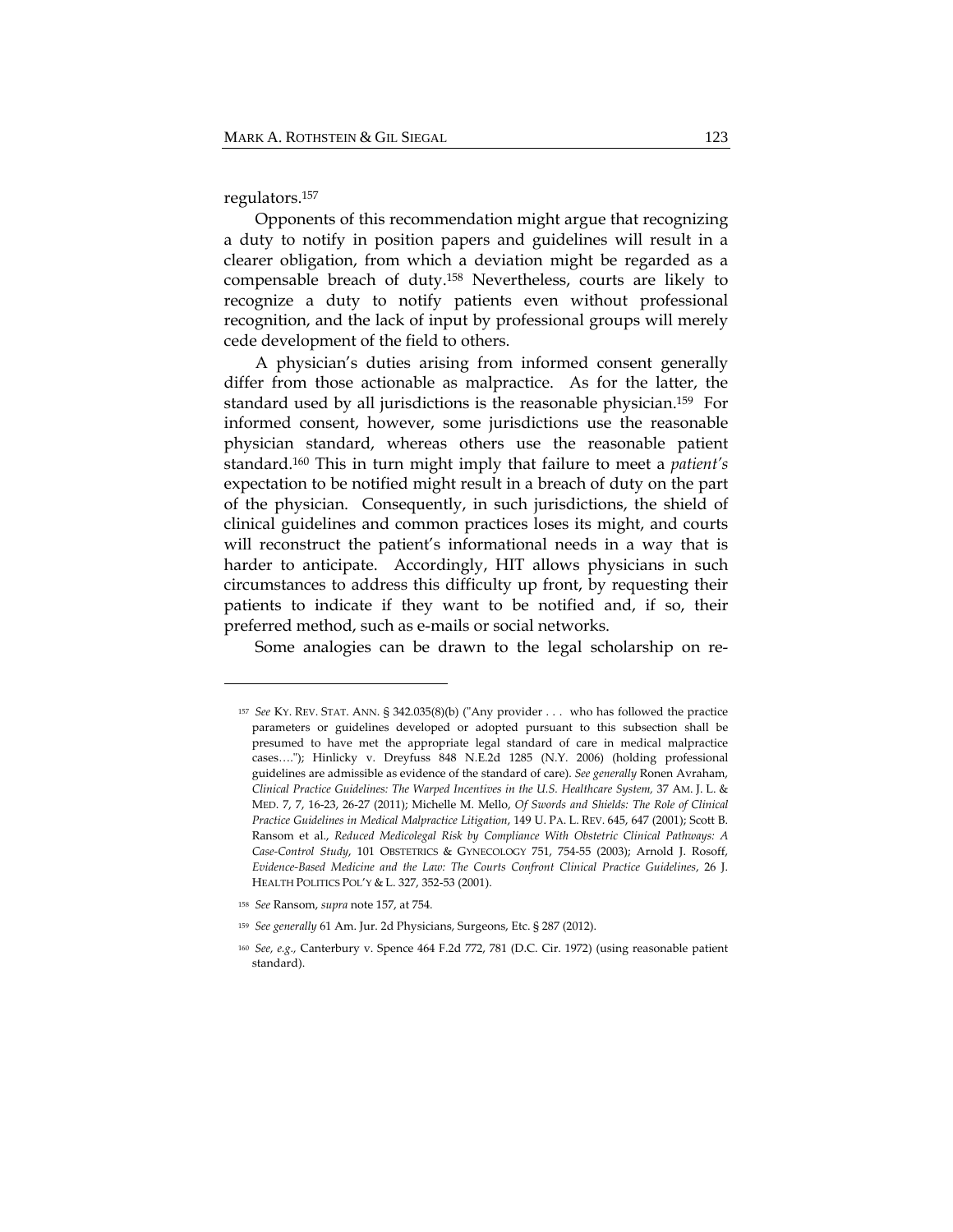contacting for "incidentaloma" – the discussion on the appropriate action expected from a physician or a researcher in light of incidental findings (e.g., a tumor identified during a CT scan ordered for another purpose, an experimental fMRI study, or a mutated gene discovered during a whole genome study).161 The issue is whether there is a legal duty to notify patients when information did not accrue during or as a result of rendering health care. Scholars generally have recommended a proactive approach, in which both parties discuss the possibility of incidental findings and the way to deal with them in advance.162 Courts have been reluctant to establish a legal duty absent a recognized relationship,163 but some scholars believe that such a stance fails to protect the legal rights of research subjects.164

Israel, a common law jurisdiction, had a unique case involving

<sup>161</sup> For a detailed symposium, *see* Symposium, *Incidental Findings in Human Subjects Research: From Imaging to Genomics,* 36 J. L. MED. & ETHICS 216‐383 (2008). *See also* L.L. Berlard et al., *Managing Incidental Findings on Abdominal CT: White Paper of the ACR Incidental Findings Committee*, 7 J. AM. COLL RADIOL. 754 (2011); Matthew P. Gordon, *A Legal Duty to Disclose Individual Research Findings to Research Subjects?*, 64 FOOD & DRUG L.J. 225 (2009); Erica K. Rangel, *The Management of Incidental Findings in Neuro‐Imaging Research: Framework and Recommendations*, 38 J.L. MED. & ETHICS 117 (2010).

<sup>162</sup> Susan M. Wolf et al., *The Law of Incidental Findings in Human Subjects Research ‐‐ Establishing Researchers' Duties,* 36 J. L. MED & ETHICS 361 (2008); NATIONAL RESEARCH COUNCIL AND INSTITUTE OF MEDICINE, ETHICAL CONSIDERATIONS FOR RESEARCH ON HOUSING‐RELATED HAZARDS INVOLVING CHILDREN (2005).

<sup>163</sup> *See* Ande v. Rock., 647 N.W.2d 265 (Wis. Ct. App.), cert. denied, 650 N.W.2d 840 (Wis. 2002), cert. denied, 537 U.S. 1107 (2003) (malpractice claims dismissed on grounds that investigators did not have a physician‐patient relationship with the research subject). *But see* Blaz v. Michael Reese Hosp. Fdn., 74 F. Supp. 2d 803 (N.D. Ill. 1999) (holding a researcher had a duty under Illinois law to disclose the risks to individuals exposed to radiation therapy of the sort received by the plaintiff).

<sup>164</sup> *See,* e.g., E. Haavi Morreim, *Medical Research Litigation and Malpractice Tort Doctrines: Courts on a Learning Curve*, 4 HOU. J. HEALTH L. & POLʹY 1, 86 (2003) ("Research litigation differs importantly from ordinary medical malpractice litigation. Familiar tort doctrines such as negligence, battery, and informed consent simply do not fit the realities of research and, if they are applied thoughtlessly in this emerging body of cases, the danger is great that research participants will be left without appropriate compensation for very real injuries, and reciprocally that investigators may be subjected to unfair standards of liability. Courts need to recognize clinical research as a distinct area of medical activity and to attune tort doctrines specifically to its nuances."); *see also* T.C. Booth et al., *Incidental Findings Found in ʺHealthyʺ Volunteers During Imaging Performed for Research: Current Legal and Ethical Implications*, 83 BRIT. J. RADIOL. 456 (2010).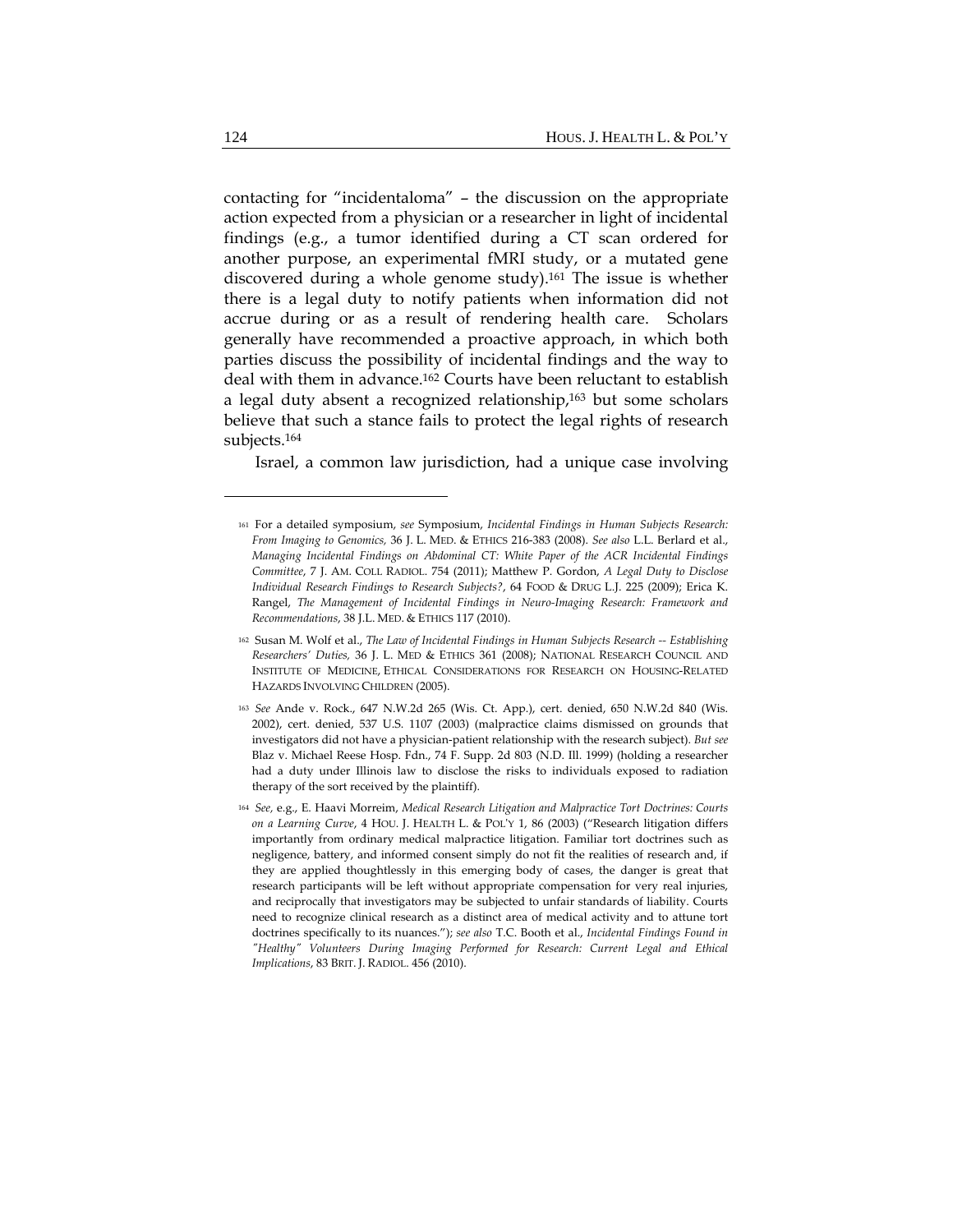the duty to notify and malpractice on a large scale. In the early 1950s, tens of thousands of new immigrants from Asian and North African countries were treated with low-dose radiation for tinea capitis.165 After forty years, it became known that the treatment created a significant risk of developing various head and neck tumors (such as tumors of the thyroid and brain).166 As a result, the Ministry of Health issued a warning to general practitioners and family doctors to pay special attention in this population to complaints or symptoms that might indicate the progression of such a tumor.167 Unsurprisingly, litigation resulted from the alleged failure to identify the manifestations of head and neck tumors. In 2006, a lower court in Israel found a physician in breach of his duty for failure to notify a patient of his high-risk situation, even though the patient had no complaints or symptoms.168 The court reasoned that even though a national standard of follow-up (i.e., waiting for complaints or symptoms, or performing an annual MRI on such a large population) is ineffective or prohibitively expensive, the patient could have chosen another strategy of risk assessment other than waiting for symptoms, which usually appear at a more advanced stage.169 The patient convinced the court that he would have opted for an annual MRI scan, even at his own expense (his HMO stated in court that it would not have covered these high expenses).<sup>170</sup> Thus, notification can be regarded as the impetus for a patient's opportunity to prevent harm, and the lack of notice prevented him from beneficial action.

<sup>165</sup> Tinea capitis, also known as ringworm of the scalp, is a fungal infection mainly affecting children that is contagious and may become epidemic. THE MERCK MANUAL OF DIAGNOSIS &THERAPY 706 (19th ed. 2011); NAT'L ACAD. OF SCIENCES, HEALTH RISKS FROM EXPOSURE TO LOW LEVELS OF IONIZING RADIATION: BEIR VII (2005); Ron E. Modan et al., *Tumors of the Brain and Nervous System after Radiotherapy in Childhood,* 319 N. ENG. J. MED. 1033 (1988); S. Sadetzki et al., *Long‐Term Follow‐up for Brain Tumor Development after Childhood Exposure to Ionizing Radiation for Tinea Capitis*, 163 RADIAT. RES. 424 (2005).

<sup>166</sup> *Id.*

<sup>167</sup> Directive 17/09, Israeli Ministry of Health [in Hebrew, on file with authors]

<sup>168</sup> DC (Jer) 6347/05 Sima Rheuben v. State of Israel [2006] (Isr.). (decision in Hebrew on file with the authors).

<sup>169</sup> *Id*.

<sup>170</sup> *Id*.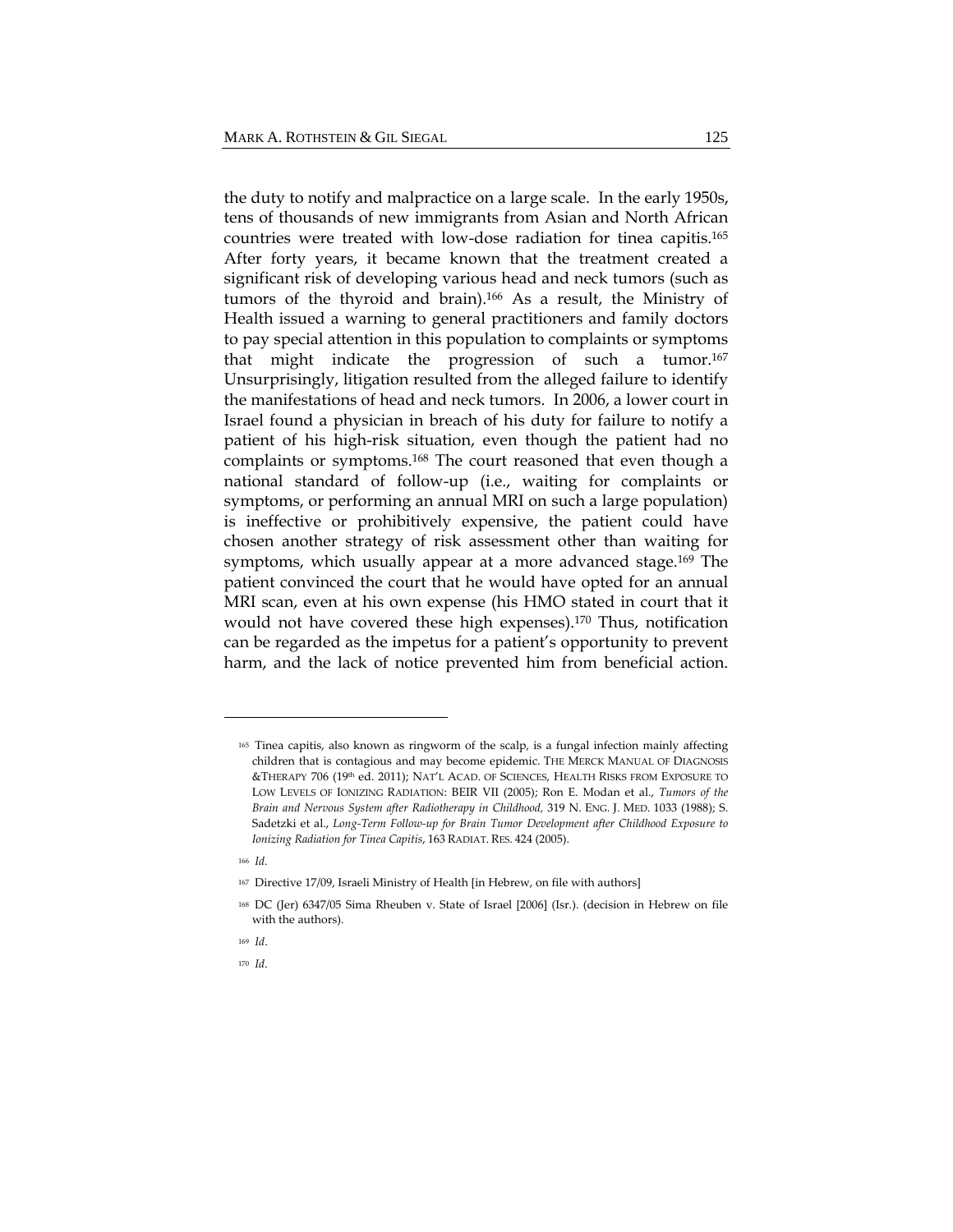This is another application of the doctrine of "loss of a chance."171

The analogy between the duty to notify and managing incidental findings in research is imperfect. On the one hand, research subjects often act out of a strong sense of altruism, and this fact might suggest a greater responsibility on the part of researchers.172 On the other hand, incidental findings often involve information that is not clinically actionable, whereas the essence of patient notification in clinical settings involves information that has clinical utility and arises out of the special fiduciary obligation of the physician-patient relationship.

#### **C. A Duty to Warn**

The duty to warn, although arising from the physician-patient relationship, involves duties owed by physicians to non-patient third parties. In the famous *Tarasoff* case,<sup>173</sup> a psychotherapist (clinical psychologist) was liable for failure to warn an identified third party about the imminent danger of violence likely to be perpetrated by the therapist's patient. The court offered the following criteria to determine the existence of the therapist's duty to warn: (1) foreseeability of the harm, probably the most important component in establishing a duty, and usually based on a special relationship; (2) degree of certainty; (3) the closeness of the connection between the professional's action or omission and the injury; (4) moral blame of the professional's action; (5) policy of preventing further harm; (6) extent of burden on the professional and his or her community; and (7) availability, cost, and prevalence of insurance for the risk

<sup>171</sup> In the typical "loss of chance" case, the plaintiff asserts that the defendant's malpractice (e.g., failure to make a timely diagnosis) prevented the plaintiff from obtaining treatment, even though the treatment was likely to be unsuccessful. *See* Robert S. Bruer, *Loss of a Chance as a Cause of Action in Medical Malpractice,* 59 MO. L. REV. 969 (1994); David W. Feeder II, When Your Doctor Says, "You Have Nothing to Worry About," Don't Be So Sure: The Effect of Fabio v. Bellomo *on Medical Malpractice Actions in Minnesota*, 78 MINN. L. REV. 943 (1994).

<sup>172</sup> *See* Grimes v. Kennedy Krieger Inst., Inc., 782 A.2d 807 (Md. 2001) (holding researchers have duties to research subjects). *See also* Wolf et al., *supra* note 162.

<sup>173</sup> Tarasoff v. Regents of Univ. of Cal., 551 P.2d 334, 334 (Cal. 1976). *See generally* Alan A. Stone, *The* Tarasoff *Decisions: Suing Psychotherapists to Safeguard Society*, 90 HARV. L. REV. 358 (1976).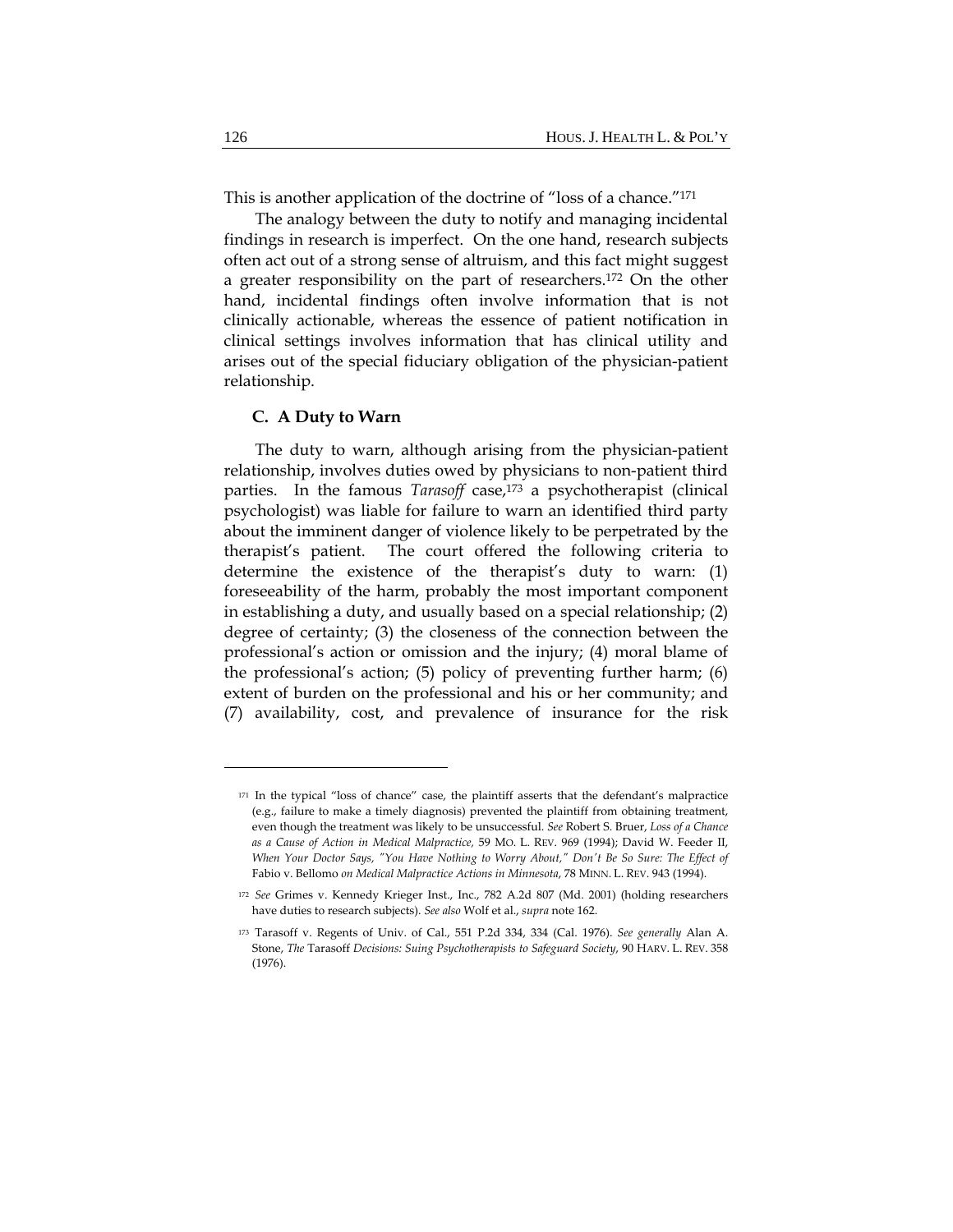involved.174

Following *Tarasoff*, other cases of duty to warn and third-party rights emerged, especially with respect to communicable diseases,<sup>175</sup> impairments in daily functions such as operating an automobile,<sup>176</sup> and genetics.177 One particular type of professional duty to warn case, involving HIV/AIDS, has been the subject of a few tort cases and several scholarly articles.178 In *Reisner v. Regents of the University of California*, the plaintiff Daniel Reisner alleged that Jennifer Lawson, a

<sup>174</sup> *Tarasoff*, 551 P.2d at 342.

<sup>175</sup> *See* Bradshaw v. Daniel, 854 S.W.2d 865, 866 (Tenn. 1993) (finding liability based on failure to warn a spouse about the risk of environmental exposure to Rocky Mountain Spotted Fever, which caused the death of the patient); C. W. v. Cooper Health Sys., 906 A.2d 440, 452 (N.J. 2006) (finding liability for a third party contracting AIDS); DiMarco v. Lynch Homes‐Chester Cnty., Inc., 583 A.2d 422, 424 (Pa. 1990) (finding liability where a third party contracted hepatitis B). *See generally* Allison L. Almason, *Personal Liability Implications of the Duty to Warn Are Hard Pills to Swallow: From* Tarasoff *to* Hutchinson v. Patel *and Beyond*, 13 J. CONTEMP. HEALTH L. & POLʹY 471 (1997).

<sup>176</sup> *See* Taylor v. Smith, 892 So. 2d 887, 888 (Ala. 2004) (holding physician liable for administering methadone on an outpatient basis to patient who later caused auto accident); Coombes v. Florio, 877 N.E.2d 567, 574–75 (Mass. 2007) (holding physician may be liable to third‐party for failing to warn patient of side‐effect of treatment); Hardee v. Bio‐Med. Applications of S.C., Inc., 636 S.E.2d 629, 631–32 (S.C. 2006) (holding dialysis center liable for harms caused by failing to perform post-treatment test or warn patient who later was involved in auto accident). *See generally* Kathryn J. Schwartz, Coombes v. Florio*: The Negative Consequences of Leaving Massachusetts Physicians Open to Endless Third‐Party Liability*, 45 NEW ENG. L. REV. 777 (2011).

<sup>177</sup> *Compare* Pate v. Threlkel, 661 So. 2d 278, 279 (Fla. 1995) (holding physician satisfied any duty to patient's children by informing patient of genetic basis of her medullary thyroid carcinoma), *with* Safer v. Estate of Pack, 677 A.2d 1188, 1192 (N.J. 1996) (holding physician had a duty to warn those known to be at risk of a genetically transmissible condition), *cert. denied*, 683 A.2d 1163 (N.J. 1996). *Safer* was legislatively overruled. N.J. STAT. ANN. § 10:5‐47 (West 2001). *See also* Mary L. Kovalesky, *To Disclose or Not to Disclosure: Determining the Scope and Exercise of a Physicianʹs Duty to Warn Third Parties of Genetically Transmissible Conditions*, 76 U. CIN. L. REV. 1019, 1020 (2007‐2008); Am. Soc'y of Human Genetics Soc. Issues Subcomm. on Familial Disclosure, *Professional Disclosure of Familial Genetic Information*, 62 AM. J. HUM. GENETICS 474 (1998); Kenneth Offit et al., *The "Duty to Warn" a Patient's Family Members About Hereditary Disease Risks*, 292 JAMA 1469, 1470 (2004); Sonia M. Suter, *Whose Genes Are These Anyway? Familial Conflicts Over Access To Genetic Information*, 91 MICH. L. REV. 1854, 1883 (1993).

<sup>178</sup> *See, e.g.*, Troyen A. Brennan, *AIDS and the Limits of Confidentiality: The Physician's Duty to Warn Contacts of Seropositive Individuals,* 4 J. GEN. INTERNAL MED. 242, 244 (1989); Bernard M. Dickens, *Legal Limits of AIDS Confidentiality,* 259 JAMA 3449, 3449 (1988); Kenneth E. Labowitz, *Beyond* Tarasoff: *AIDS and the Obligation to Breach Confidentiality*, 9 ST. LOUIS U. PUB. L. REV. 495, 495 (1990).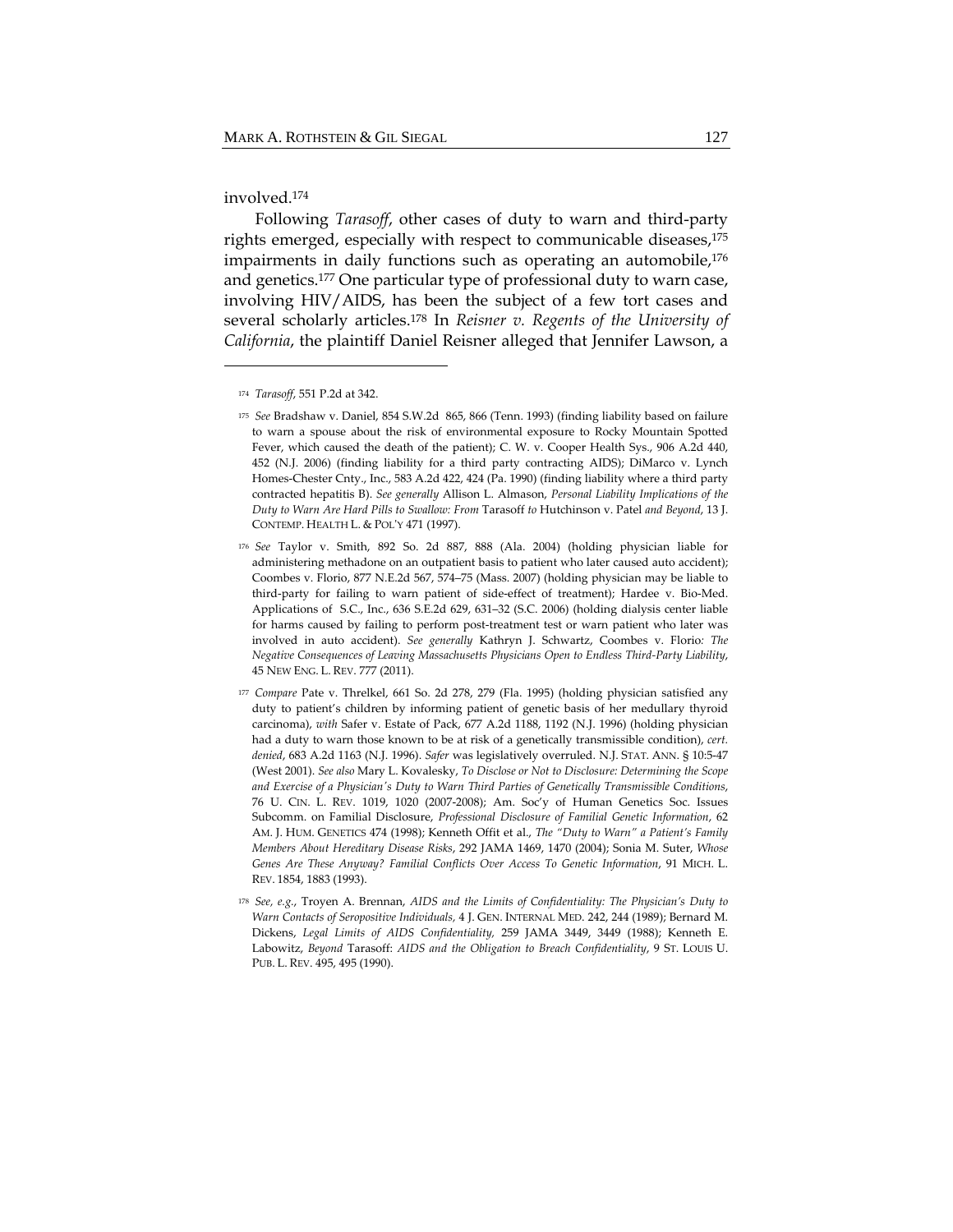twelve year-old girl, received a blood transfusion in 1985 at the UCLA Medical Center.179 Her physician, Dr. Eric Fonklesrud, and the hospital became aware the day after the transfusion that the blood was contaminated with HIV, but they did not inform Jennifer Lawson or her parents.180 In 1988, when Jennifer Lawson was fifteen, she had sexual relations with Daniel Reisner.181 In 1990, Dr. Fonklesrud diagnosed Jennifer as having AIDS and she died one month later.182 When Jennifer's parents notified Daniel, he was tested and found to be HIV-positive.183 He sued Jennifer's physician and hospital based on a failure to warn.184 The California Court of Appeals, relying on *Tarasoff,* held that the physician and hospital had a duty to apprise Jennifer or her parents of her HIV risk, and the breach of the duty led to Daniel's harm.185

*Reisner* did not involve the issue of whether a physician has a duty to notify directly the foreseeable contacts of a patient with a sexually transmitted infection, such as a spouse or known sexual partner.186 The HIPAA Privacy Rule, effective in 2003, prohibits a health care provider's direct notification of non-patient, at-risk individuals, thereby limiting the physician's duty to notify their

- <sup>182</sup> *Id*.
- <sup>183</sup> *Id*.

<sup>179</sup> Reisner v. Regents of the Univ. of Cal., 37 Cal. Rptr. 2d 518, 519 (Ct. App. 1995) (settled after the court's decision).

<sup>180</sup> *Id.*

<sup>181</sup> *Id*.

<sup>184</sup> Reisner, 37 Cal. Rptr. 2d at 519.

<sup>185</sup> *Id.* at 524; *see also* DiMarco v. Lynch Homes – Chester Cnty., Inc., 583 A.2d 422, 425 (Pa. 1990) (physician's patient-nurse received a needle stick injury from a patient with hepatitis; physician incorrectly told her she could resume sexual activity if she was symptom free after six weeks; court held physician owed a duty to the nurse's boyfriend who became infected after sexual relations).

<sup>186</sup> The American Medical Association has taken the position that "a physician [should] attempt to persuade an HIV‐infected patient to cease all activities that endanger unsuspecting others and to inform those whom he/she might have infected. If such persuasion fails, the physician should pursue notification through means other than by reliance on the patient, such as by the Public Health Department or by the physician directly." AM. MED. ASS'N, *HIV/AIDS Reporting, Confidentiality, and Notification*, Policy No. H‐20.915 (2009).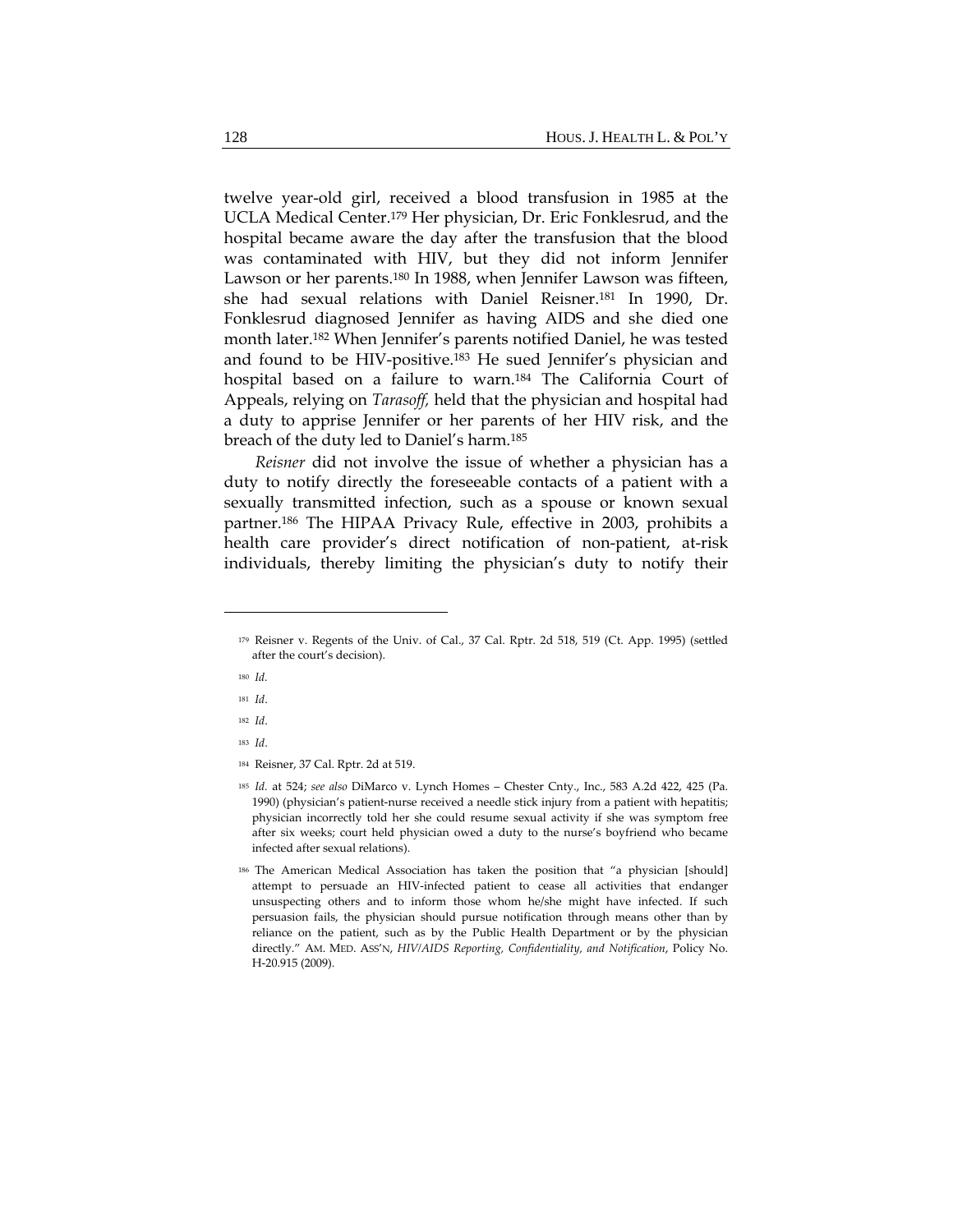patient and, where mandated by law, public health officials.187 The Privacy Rule<sup>188</sup> prohibits warnings beyond the narrow facts of the *Tarasoff* decision, and generally prohibits the disclosure of personally identifiable health information without the authorization of the patient. There are several exceptions, and one of them permits disclosures to prevent an imminent harm.189

Thus, it would appear that actions to avert a serious and imminent threat are permitted, but warnings about less immediate harms, such as those caused by a genetic predisposition or infectious disease, are not permitted by the Privacy Rule.190 It should be noted that these provisions apply to warnings by a physician to third persons, and they do not relieve a physician's duty to provide health information to a patient, including a recommendation to inform other at-risk individuals. Indeed, the prohibition of physicians contacting at-risk individuals without patient consent makes patient notification even more important. The preceding discussion also does not affect the legal and ethical duties of a patient to inform at-risk family members (in the case of genetic disorders) or close contacts (in the case of infectious diseases). The development of a physician's limited duty to warn, however, is consistent with the proposal for a physician's limited duty to notify.

<sup>187</sup> For coverage of the HIPAA Privacy Rule, *see* FADEN & BEAUCHAMP, *supra* note 86 at 98–99. <sup>188</sup> *Id*.

<sup>189</sup> 45 C.F.R. § 164.512(j)(1) (2010):

 <sup>(1)</sup> *Permitted disclosures.* A covered entity may, consistent with applicable law and standards of ethical conduct, use or disclose protected health information, if the covered entity, in good faith, believes the use or disclosure:

<sup>(</sup>i)(A) Is necessary to prevent or lessen a serious and imminent threat to the health or safety of a person or the public; and

<sup>(</sup>B) Is to a person or persons reasonably able to prevent or lessen the threat, including the target of the threat . . .

<sup>190</sup> The HIPAA Privacy Rule generally preempts state laws. "A standard, requirement, or implementation specification adopted under this subchapter that is contrary to a provision of State law preempts the provision of State law. . . ." 45 C.F.R. § 160.203 (2010). Another provision permits state laws to operate without federal preemption if they serve a compelling need related to public health, safety, or welfare. *Id.* § 160.203(a)(1)(iv). A determination by the Secretary is required. *Id.*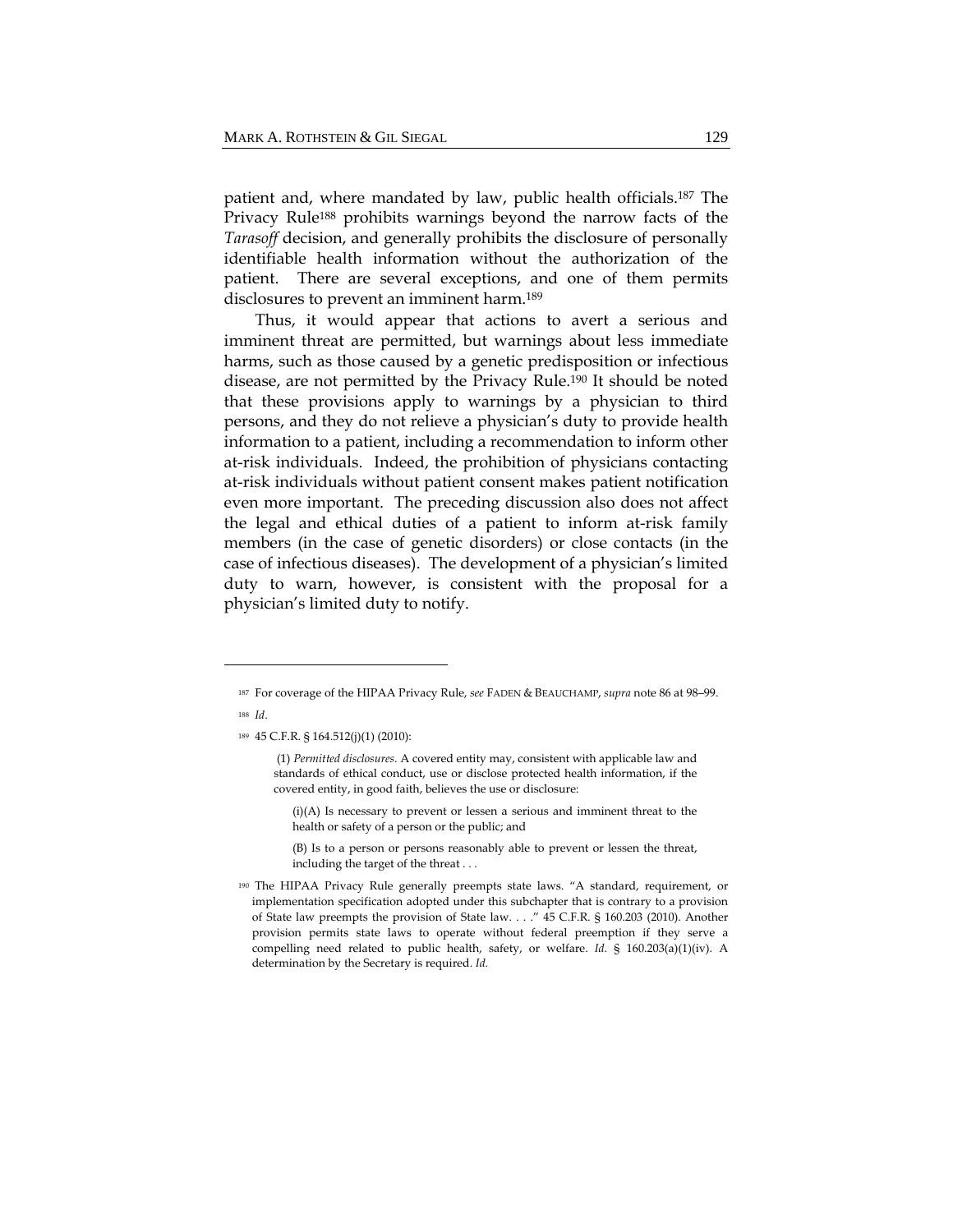#### **VII. THE DIMENSIONS OF THE PROPOSED DUTY TO NOTIFY**

The physician's duty to notify patients advocated in this article should be limited in order to be effective for patients; to be minimally burdensome for physicians; and to have a realistic chance of adoption by physicians, codes of ethics, and the courts. An unlimited duty would be unreasonable, impractical, and could be extended without limits, such as by requiring pediatricians to follow up with their patients for the rest of their patients' lives. Although limits are obviously needed, it is less obvious what the limits should be or how they should be set. This section presents a framework for analyzing some of the specifics regarding the duty to notify patients, including what patients should be notified, when the duty to notify arises, and what physicians should do to satisfy the duty.

#### **A. Selecting the Patients to Be Notified**

There are two main ways in which the potential patient population for notification can be limited to the patients most likely to benefit from notice with the least burden on physicians. First, notification duties could extend only to "current" or "active" patients. An advantage of this approach is that it eliminates duplicate notification of former patients who have a new physician. On the other hand, it is not always clear who is a "current" patient. A patient last seen two months ago may have no intent to return, whereas a patient last seen two years ago may be a continuing patient. In addition, a patient seeing a specialist for a single consultation may rely on the treatment recommendation of that specialist for a substantial length of time.

The second possible method of limiting the class of patients to be notified is to use a time limit. In other words, patients last seen within a certain period of time would be subject to notification, but patients not seen within that period need not be notified. This approach would be easier to implement. The duty to notify patients last seen within a certain period of time should be the minimum ethical and legal requirement; nothing would prevent physicians from providing notification to additional patients depending on the situation. Complicating questions are whether the same rule should apply to both generalists and specialists and whether its applicability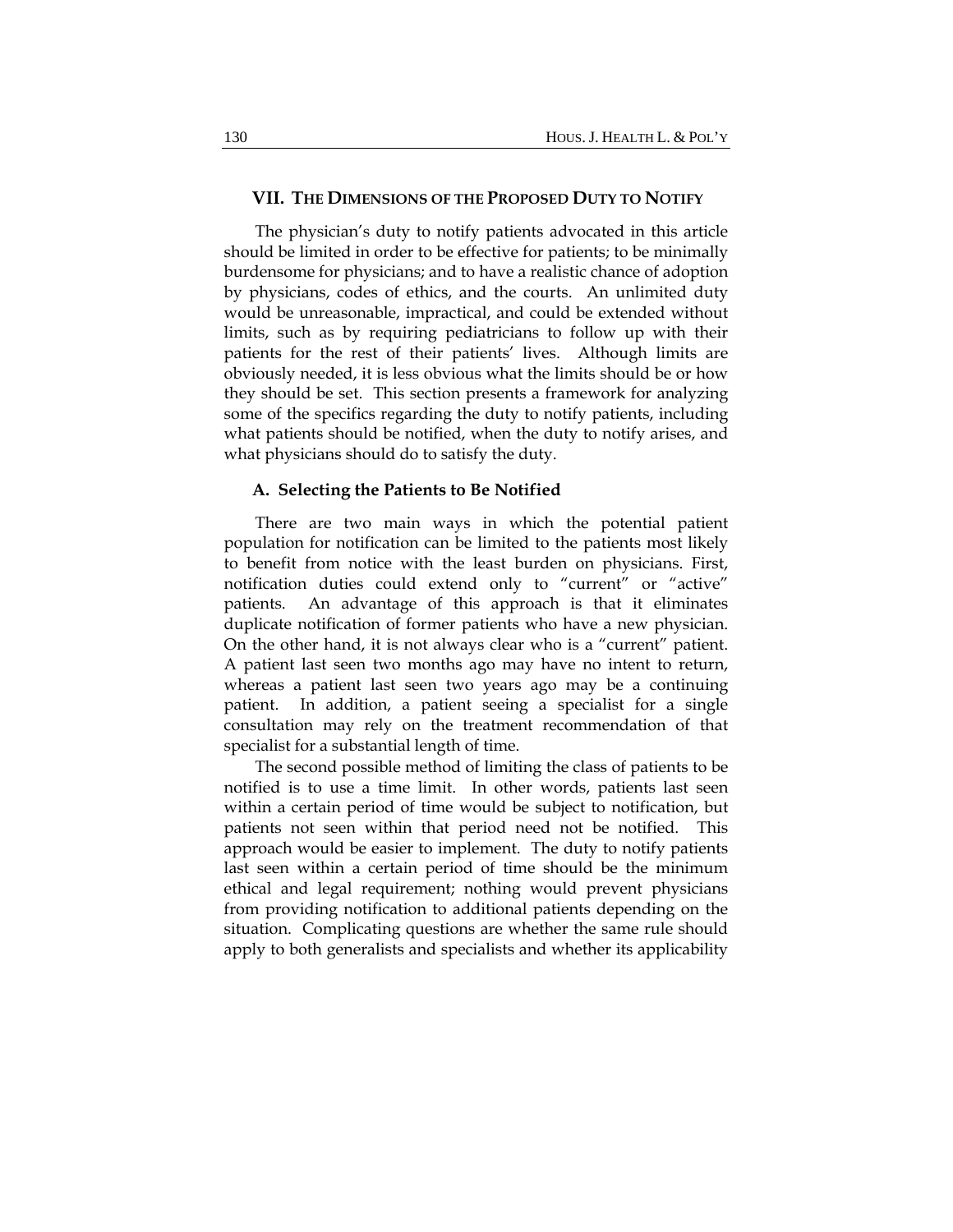should be affected by the number of times a patient has been seen. Although the nature of the physician-patient relationship is relevant in determining the duty to notify, the significance and clinical utility of the information are the determinative factors. Thus, the duty to notify patients of potentially life-saving information, such as a serious drug interaction, would apply more broadly than a less serious or less imminent risk.

As to the question of what time period should be used, it would be appropriate to adopt the Medicare billing rule that deems a patient who has been seen within the past three years as "established," whereas a patient who has not been seen within the past three years would be considered "new" if he or she made a return visit to that physician.191 Thus, all patients seen within the last three years (or their legally designated representatives) should be provided with notice about new medical developments. The date of last visit is an easily aggregated data element in an EHR.

Another important issue is what party should be responsible for providing the notice. Many patients obtain their health care from institutional providers, such as a multi-specialty group practice, health maintenance organization, or public health clinic. In these situations, the institution, rather than the individual physician, that provided the last episode of care should have the obligation to provide notification. Because of the evolving nature of practice arrangements and relationships, physicians and institutions should clearly establish the appropriate party for notification. Institutions also should establish protocols for allocating notification responsibilities, and they should undertake continuous quality assessment and improvement to ensure that the notification obligations are being met efficiently and effectively.

<sup>191</sup> *See* Medicare Program: Changes to the Hospital Outpatient Prospective Payment System and CY 2009 Payment Rates, 73 Fed. Reg. 68502, 68679 (Nov. 18, 2008) (to be codified at 42 C.F.R. pts. 410, 416, & 419) ; *see also* Medicare Program Prospective Payment System for Hospital Outpatient Services, 65 Fed. Reg. 18434, 18451 (Apr. 7, 2000) (to be codified at 42 C.F.R. pts. 409, et al.).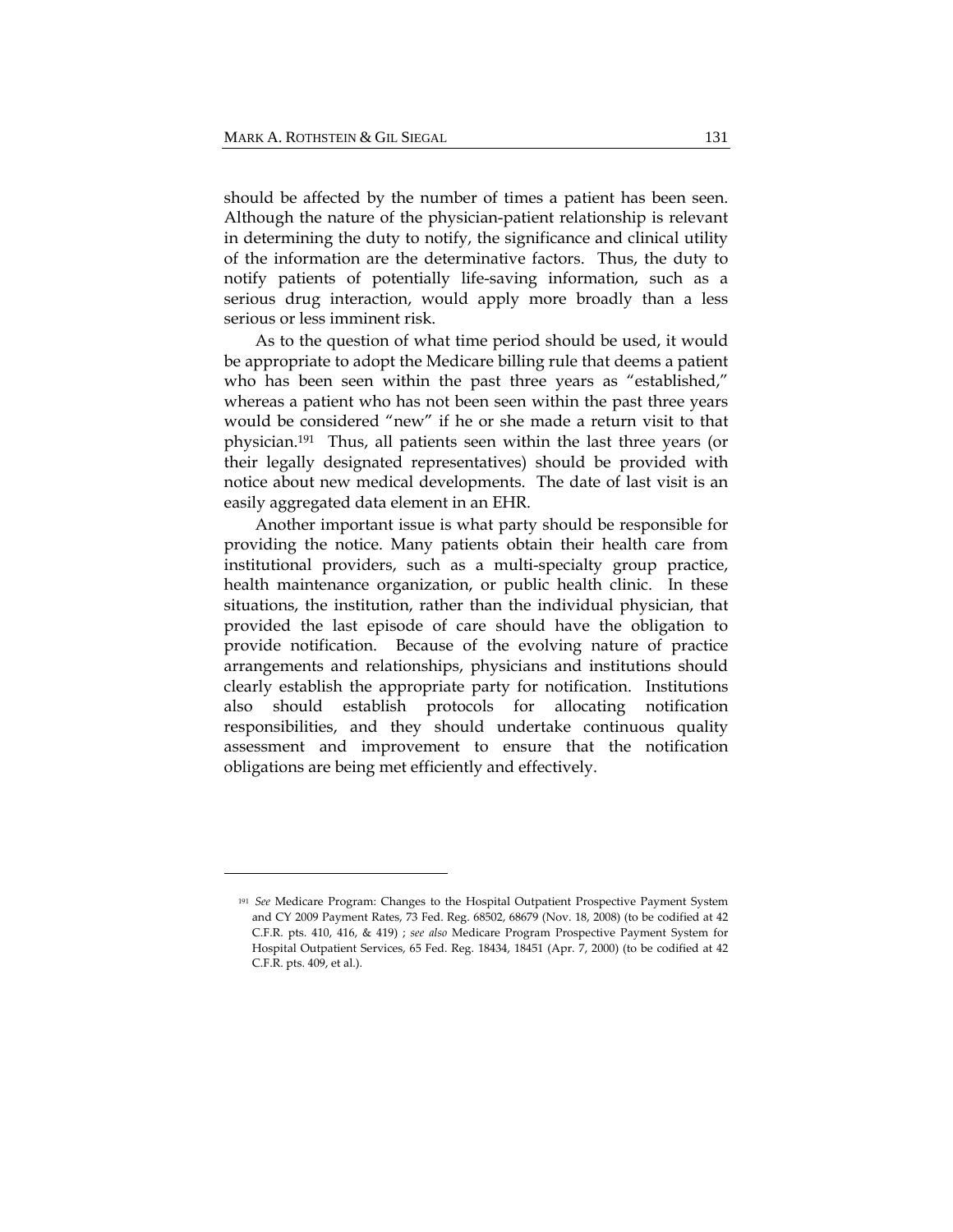#### **B. Determining When There is a Duty to Notify Patients**

The most difficult technical issue is deciding when the medical science has evolved sufficiently that the benefits of notification outweigh the burdens. As emphasized in this article, because of HIT, the burdens on physician notification will be sharply curtailed, thereby suggesting that notification will be appropriate in more situations. Nevertheless, notification is not without its own risks, including patient confusion, and therefore should be undertaken only on the basis of compelling scientific evidence. Preliminary, ambiguous, inconclusive, or minor findings should not be the basis for patient notification.

The following is a non-exclusive list of potential reasons for issuing patient notifications: (1) drug interactions, adverse events, and market withdrawals; (2) medical device recalls and warnings; (3) new treatment modalities with substantially enhanced efficacy; (4) changes in important lifestyle recommendations; and (5) significant new monitoring and imaging guidelines of preventive medicine. Each case requires a separate analysis of the burdens, benefits, and risks of notification.

The overriding purpose of notification is to provide substantial benefit to the patient. The concept of benefit includes clinical utility, but it is broader. The clinical utility aspect of benefit involves an analysis of objective factors, such as the severity of the condition and the likelihood that care will be altered based on the notification. In contrast, psychosocial aspects of benefits and harms are patientspecific and require a patient-centered approach. Patients with similar medical conditions may have very different views on the desirability of receiving information about new medical discoveries.192 One approach would be for physicians to ask each new patient and all patients periodically whether they want to be informed of new developments with the potential to affect their health significantly. Patient notification preferences should be a standard data element in EHRs.

<sup>192</sup> There is robust literature on this issue in genetics. *See, e.g.*, Constance A. Griffin et al., *Patient Preferences Regarding Recontact by Cancer Genetics Clinicians*, 6 FAMILIAL CANCER 265, 266‐68 (2007); Martin Letendre & Béatrice Godard, *Expanding the Physician's Duty of Care: A Duty to Recontact?*, 23 MED. L. 531, 532, 534 (2004).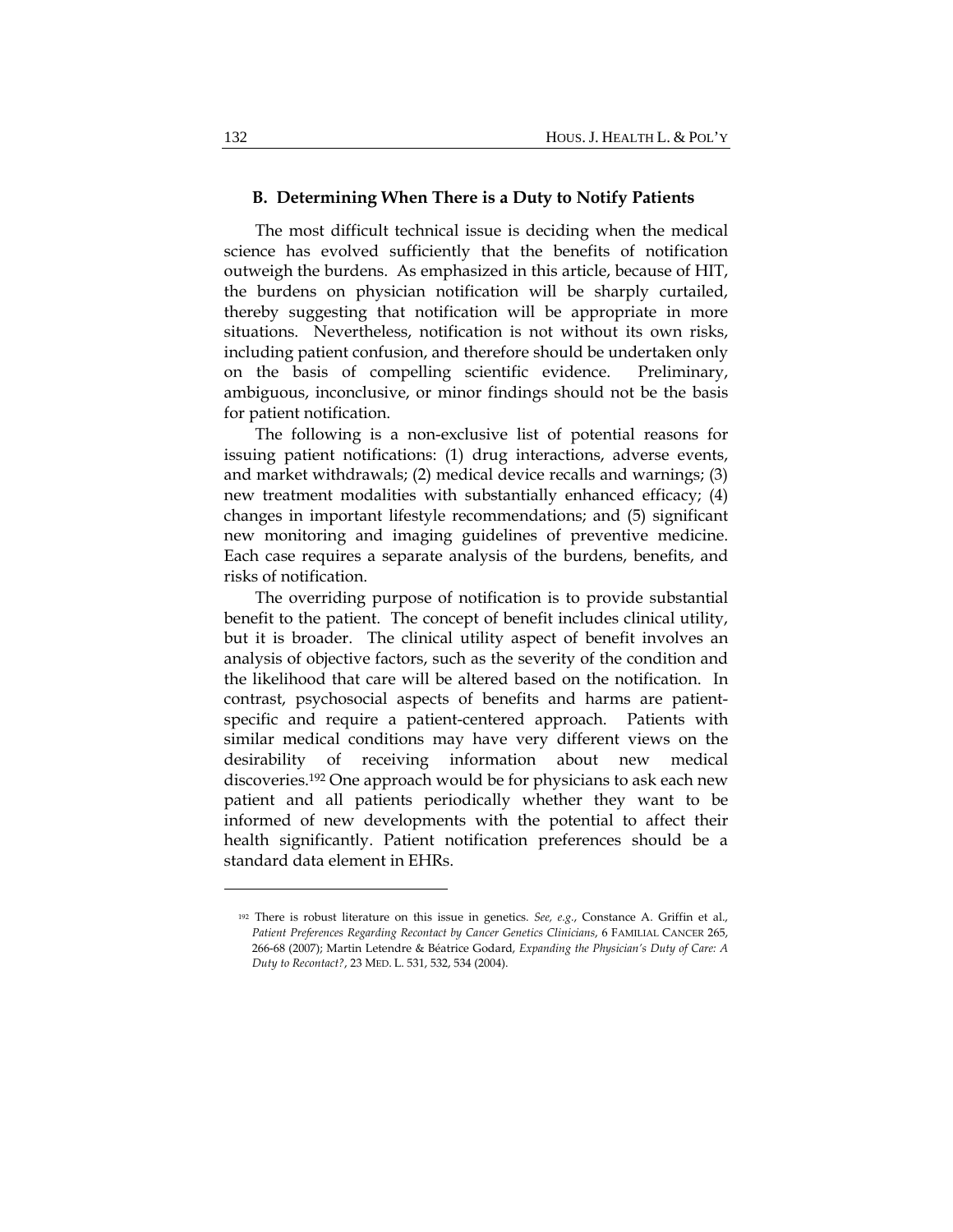As electronic patient notification becomes an accepted practice, standard messages are likely to be produced by trusted entities, such as professional associations and experts charged with updating the clinical decision support features of EHRs used by physicians. The actual process could involve an expedited consensus meeting of experts and the drafting of the message by experts in health communication, with input from patient advocates on language and follow-up strategies. Using standard electronic messages will relieve individual physicians of much of the responsibility in analyzing new discoveries and writing messages for patients.

#### **C. Practical Concerns**

Electronic patient notification must strive to avoid causing needless fear, confusion, or information overload.193 Although information overload is related to a lack of health literacy,194 it is more complicated and also may affect individuals considered to possess a high level of health literacy. The ability to understand health information also varies widely based on such demographic factors as age, education, language proficiency, and health status.195 An important concern is that too frequent notification or incomprehensible messages will cause patients to experience

<sup>193</sup> *See* Kyunghye Kim, et al., *Predictors of Cancer Information Overload: Findings from a National Survey*, 12 INFO. RES. Paper 326 (Oct. 2007), http://students.lti.cs.cmu.edu/11899/files/ cp3a\_readingw1\_cancerarticle.pdf (citing NATIONAL CANCER INSTITUTE, HEALTH INFORMATION NATIONAL TRENDS SURVEY FINAL REPORT (2003), http://hints.cancer.gov/ docs/hints\_report.pdf (finding that 37.7% of the 6,369 persons surveyed found the cancer information in their last search as hard to understand)); *see also* Thomas D. Wilson, *Information Overload: Implications for Health Care Services*, 7 HEALTH INFORMATICSJ. 112, 113 (2001) (finding technological advances have increased the amount of information available, which decreases the natural selection process of publishing only the most important information).

<sup>194</sup> Health literacy is defined as "[t]he degree to which individuals have the capacity to obtain, process, and understand, basic health information and services needed to make appropriate health decisions." U.S. DEP'T OF HEALTH & HUMAN SERV., OFFICE OF DISEASE PREVENTION AND HEALTH PROMOTION, NATIONAL ACTION PLAN TO IMPROVE HEALTH LITERACY iii (2010), *available at* http://health.gov/communication/hlactionplan/pdf/health\_literacy\_action\_ plan.pdf (last visited Feb 24, 2012).

<sup>195</sup> *See* COMM. ON HEALTH LITERACY, INSTITUTE OF MEDICINE, HEALTH LITERACY: A PRESCRIPTION TO END CONFUSION 23, 24 (2004); *see also* NAT'L CENTER FOR EDUC. STATISTICS, U.S. DEP'T OF EDUC., THE HEALTH LITERACY OF AMERICA'S ADULTS: RESULTS FROM THE 2003 NATIONAL ASSESSMENT OF ADULT LITERACY v (2006).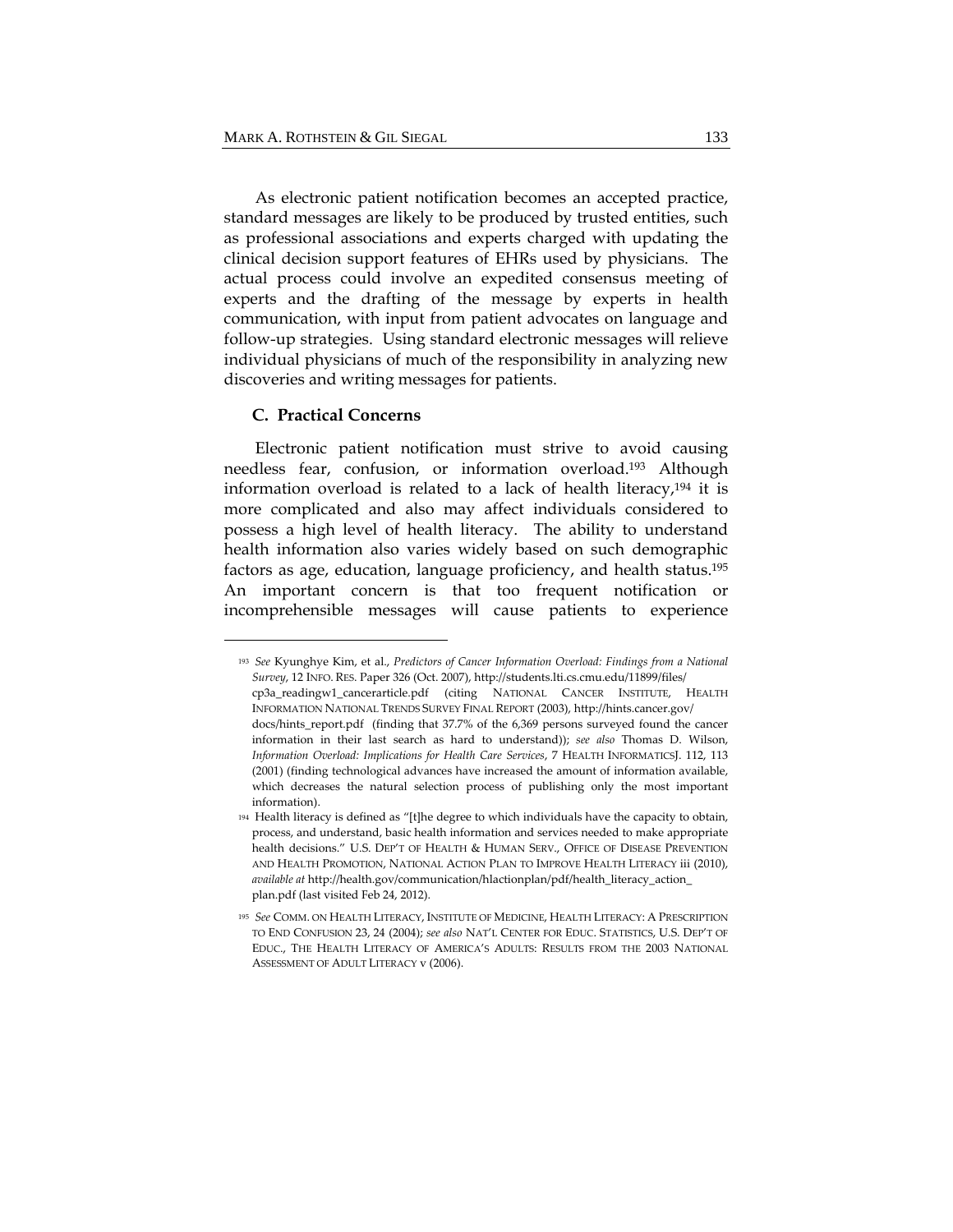needless anxiety or to regard the notice as unimportant and therefore to ignore the information. Consequently, discretion is needed in sending notices only when demonstrably necessary, in making it standard practice to follow-up with patients about the notice at their next scheduled appointment, and in ensuring that notices not be combined with any other information. Patients should not view exceptional, crucial, medical update notices as spam, advertising, or routine health promotion communications. Finally, it is essential to incorporate quality control measures in notification systems and to undertake ongoing studies on the efficacy and outcomes associated with notification.

Another concern involves privacy. Many individuals use employer-provided e-mail or shared accounts, and thus their notification might be sent to a computer or mobile device without adequate security or expressly viewable by other individuals. When physicians ask patients about their notification preferences and instructions, patients should be reminded of the potentially sensitive nature of physician-generated e-mail and other electronic communications. Encrypting the messages could help protect security, but it would be feasible only if patients had the ability to receive and decipher encrypted messages.

#### **VIII. CONCLUSION**

The development, adoption, and utilization of HIT are works in progress – and will remain so for the foreseeable future. The challenges for HIT policy makers and health care leaders go beyond resolving technological glitches and maximizing return on investment; they involve formulating a vision of the role of health information in the health care system of the future. With stringent protections for privacy, confidentiality, and security, an increased flow of health information can facilitate coordinated, safe, and effective health care as well as support outcomes, public health, and other research.

Many optimistic and positive terms have been used to describe the EHRs and EHR networks of the future, including "accurate," "timely," "comprehensive," "longitudinal," and "interoperable." The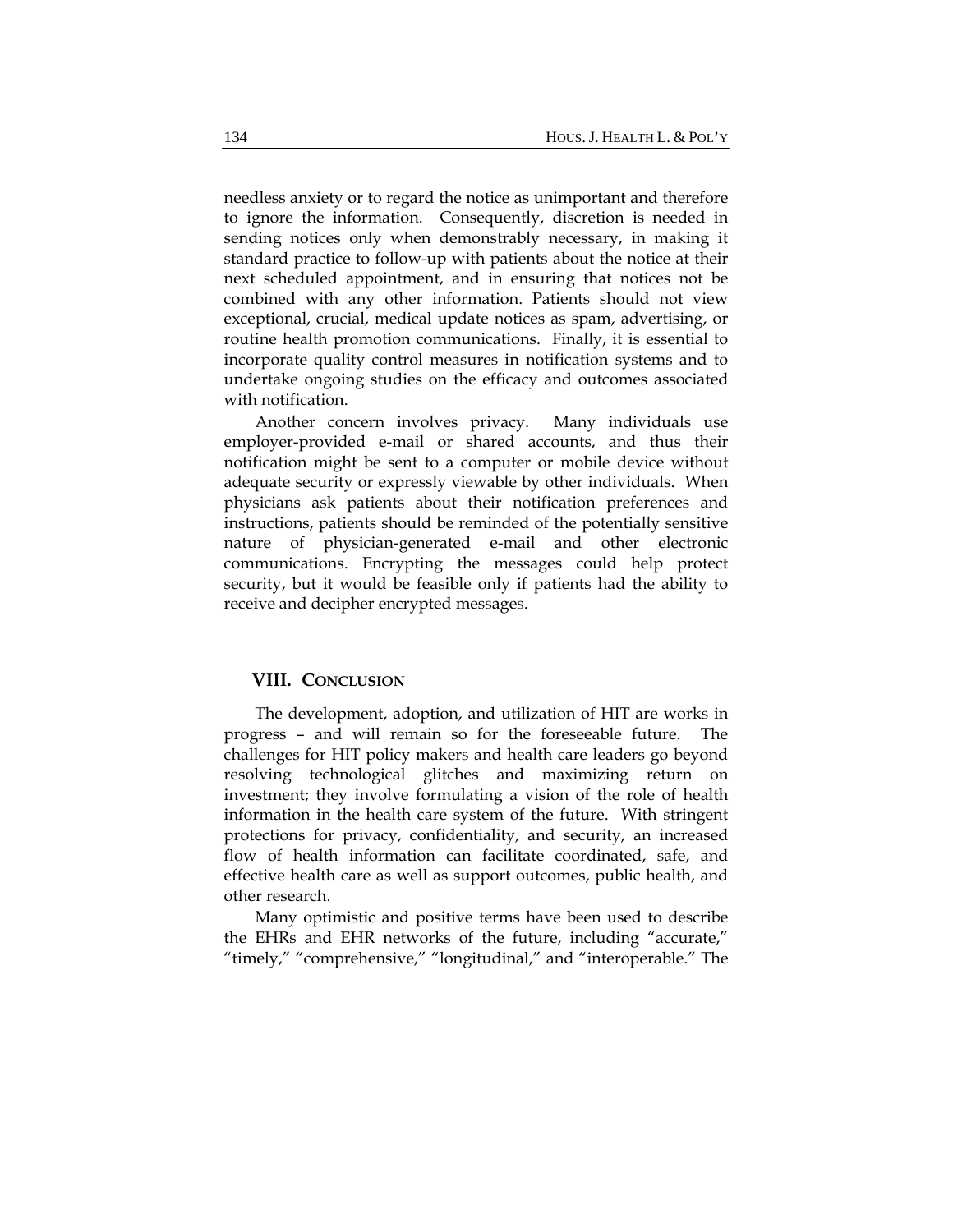term "bi-directional" should be added to this list. Valuable health information needs to flow not only *from* the patient, but also *to* the patient. Additional medical information developed after the patient's episode of care and shared with the patient will enable patients and their caregivers to play a more informed and meaningful role in health management. HIT makes this vision of information dissemination a realistic goal and an essential component of the emerging health care system.

The bi-directional flow of information has important implications for the physician-patient relationship,196 and these issues ought to be addressed concurrently with the technological challenges. In the extraordinary situations described in this article, physicians should have a legal and ethical duty to notify patients of significant new medical developments of demonstrable utility to patient health. This duty should become an explicit element of medical codes of ethics and, where the duty is breached and harm results, there should be a common law cause of action.

The duty proposed in this article is intended to promote the well being of patients. Compliance with the duty is technically feasible with existing and developing HIT, and increasing consolidation of physician practices and hospitals will make it easier to send necessary updates to patients from a central source. Patient notification obligations are compatible with the coordination of care objectives of accountable care organizations, medical homes, and other elements of the emerging health care system. Patient notification is also consistent with already-recognized ethical principles. It parallels statutory duties of health care providers to share important information with patients, and it is consonant with recognized common law doctrines. Some practical issues remain to be resolved, such as deciding which patients should be notified and how notification should take place, but these problems are surmountable and should be addressed promptly. The substantial benefits of patient notification of new medical discoveries provide an important rationale for the expeditious adoption of HIT by health

<sup>196</sup> *See* Mark A. Rothstein, *The Hippocratic Bargain and Health Information Technology*, 38 J.L. MED. & ETHICS 7, 11 (2010) (discussing the effect of health information technology on the physician‐patient relationship).